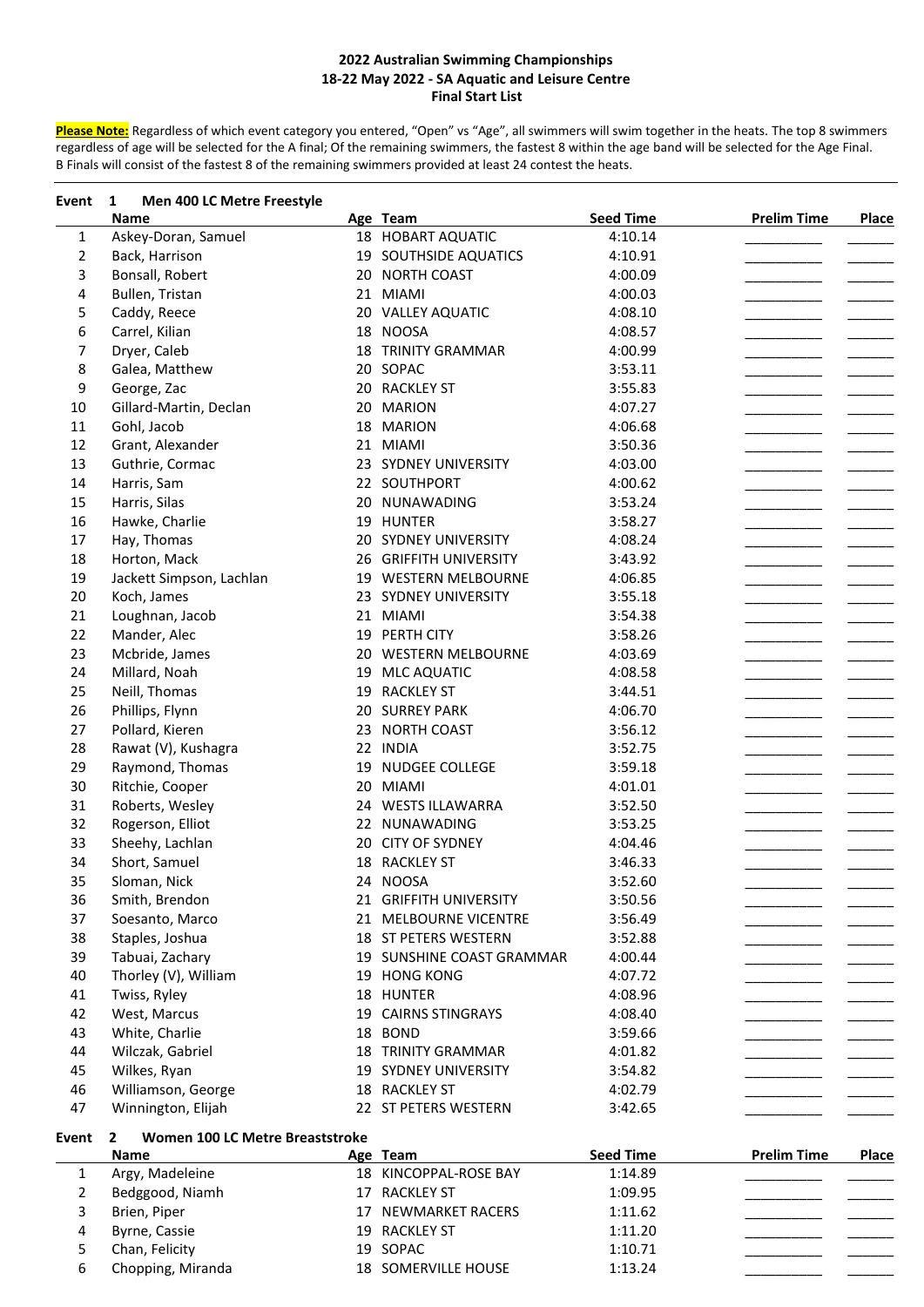| 7  | Deacon, Zoe              |    | 22 NUNAWADING             | 1:07.87 |  |
|----|--------------------------|----|---------------------------|---------|--|
| 8  | Dixon, Talara-Jade       |    | 25 ST HILDAS              | 1:08.90 |  |
| 9  | Doherty, Emma            |    | 17 ROCKY CITY             | 1:15.24 |  |
| 10 | Fuller, Bianca           |    | 17 KINROSS WOLAROI        | 1:13.35 |  |
| 11 | Hansen, Charlotte        |    | 17 ACACIA BAYSIDE         | 1:10.95 |  |
| 12 | Harben, Sienna           |    | 18 SUNSHINE COAST GRAMMAR | 1:13.30 |  |
| 13 | Hardy, Kayla             |    | 19 CRUIZ                  | 1:12.84 |  |
| 14 | Harkin, Abbey            |    | 24 ST PETERS WESTERN      | 1:07.04 |  |
|    |                          |    |                           |         |  |
| 15 | Hasebe, Seria            |    | 19 WESTSIDE CHRISTCHURCH  | 1:13.17 |  |
| 16 | Hawkins, Morgen          |    | 24 SOUTH ESK              | 1:10.04 |  |
| 17 | Hayes, Alex              |    | 17 TAMWORTH CITY          | 1:13.47 |  |
| 18 | Hembling, Holly          |    | 14 BOND                   | 1:13.16 |  |
| 19 | Hodges, Chelsea          |    | 20 SOUTHPORT              | 1:05.99 |  |
| 20 | Horvath, Madeleine       |    | 16 NUNAWADING             | 1:10.85 |  |
| 21 | Hughes, Charlotte        |    | 19 MIAMI                  | 1:14.44 |  |
| 22 | Kefu, Madison            |    | 18 RACKLEY ST             | 1:12.53 |  |
| 23 | King, Tilly              |    | 17 LORETO NORMANHURST     | 1:10.82 |  |
| 24 | Larmour, Megan           | 19 | PEEL AQUATIC              | 1:15.68 |  |
| 25 | Levy, Ariella            |    | 22 KINCOPPAL-ROSE BAY     | 1:12.77 |  |
| 26 | Li, Anna                 | 19 | <b>WESTERN MELBOURNE</b>  | 1:12.10 |  |
| 27 | Lowe, Jayda              |    | 18 SUNSHINE COAST GRAMMAR | 1:13.43 |  |
| 28 | Lumley, Tayla            |    | 22 RACKLEY ST             | 1:10.97 |  |
| 29 | Mackinder, Hayley        |    | 14 GEELONG                | 1:11.66 |  |
|    |                          |    |                           |         |  |
| 30 | Madden, Jessica          |    | 20 GRIFFITH UNIVERSITY    | 1:14.30 |  |
| 31 | Martin, Sophie           |    | 16 SOMERVILLE HOUSE       | 1:10.30 |  |
| 32 | McKenna, Maeve           |    | 17 ST HILDAS              | 1:14.27 |  |
| 33 | McKeown, Taylor          |    | 27 GRIFFITH UNIVERSITY    | 1:09.40 |  |
| 34 | Michell, Grace           |    | 18 SOPAC                  | 1:11.90 |  |
| 35 | Millard, Blake           |    | 16 MLC AQUATIC            | 1:12.60 |  |
| 36 | Monaghan, Anna           |    | 20 WESTSIDE CHRISTCHURCH  | 1:11.58 |  |
| 37 | Nobbs, Emily             |    | 20 CANBERRA               | 1:11.12 |  |
| 38 | O'Dell, Tayah            |    | 20 NUNAWADING             | 1:12.33 |  |
| 39 | Oberekar, Ashleigh       |    | 21 VALLEY AQUATIC         | 1:10.29 |  |
| 40 | Pistrin, Elayna          |    | 19 TRARALGON              | 1:15.09 |  |
| 41 | Pressler, Kalyce         |    | 17 SILVER CITY            | 1:11.65 |  |
| 42 | Ramsay, Ella             |    | 17 ST PETERS WESTERN      | 1:08.92 |  |
| 43 | Rasmussen (V), Mya       |    | 21 NEW ZEALAND            | 1:14.04 |  |
| 44 | Ribbons, Caitlyn         |    | 18 UWA WEST COAST         | 1:10.30 |  |
| 45 | Seton, Georgina          |    | 20 MANLY                  | 1:12.93 |  |
|    |                          |    | 20 UWA WEST COAST         |         |  |
| 46 | Smith, Kaylea            |    |                           | 1:13.67 |  |
| 47 | Smith, Matilda           |    | 17 HOBART AQUATIC         | 1:09.43 |  |
| 48 | Smith, Mikayla           | 23 | <b>MIAMI</b>              | 1:08.35 |  |
| 49 | Smith, Reidel            |    | 19 NUNAWADING             | 1:10.10 |  |
| 50 | Snell, Madeline          | 20 | <b>BRISBANE GRAMMAR</b>   | 1:12.09 |  |
| 51 | Stibbe, Madison          |    | <b>18 PELICAN WATERS</b>  | 1:12.51 |  |
| 52 | Strauch, Jenna           |    | 25 MIAMI                  | 1:06.37 |  |
| 53 | Torrance, Alannah        |    | 15 MLC AQUATIC            | 1:12.95 |  |
| 54 | Van Der Merwe (V), Kayla | 19 | <b>GREAT BRITAIN</b>      | 1:08.73 |  |
| 55 | Viney, Taylor            | 17 | NUNAWADING                | 1:15.35 |  |
| 56 | Vlastuin, Calia          | 17 | PEEL AQUATIC              | 1:13.00 |  |
| 57 | Vrij, Maaike             |    | 24 SURREY PARK            | 1:10.35 |  |
| 58 | Walo, Sienna             |    | 18 DARWIN                 | 1:14.76 |  |
| 59 | Webster, Lucy            | 17 | NUNAWADING                | 1:13.27 |  |
| 60 | Wilkinson, Talia         |    | 16 ST HILDAS              | 1:12.58 |  |
| 61 | Williams, Alana          | 19 | <b>NORWOOD</b>            | 1:13.61 |  |
| 62 | Wilson, Laura            |    | 19 GRIFFITH UNIVERSITY    | 1:11.71 |  |
| 63 | Woods, Georgia           |    | 18 LAUNCESTON             | 1:15.02 |  |
| 64 | Young, Brittany          |    | 18 GRIFFITH UNIVERSITY    | 1:15.43 |  |
|    |                          |    |                           |         |  |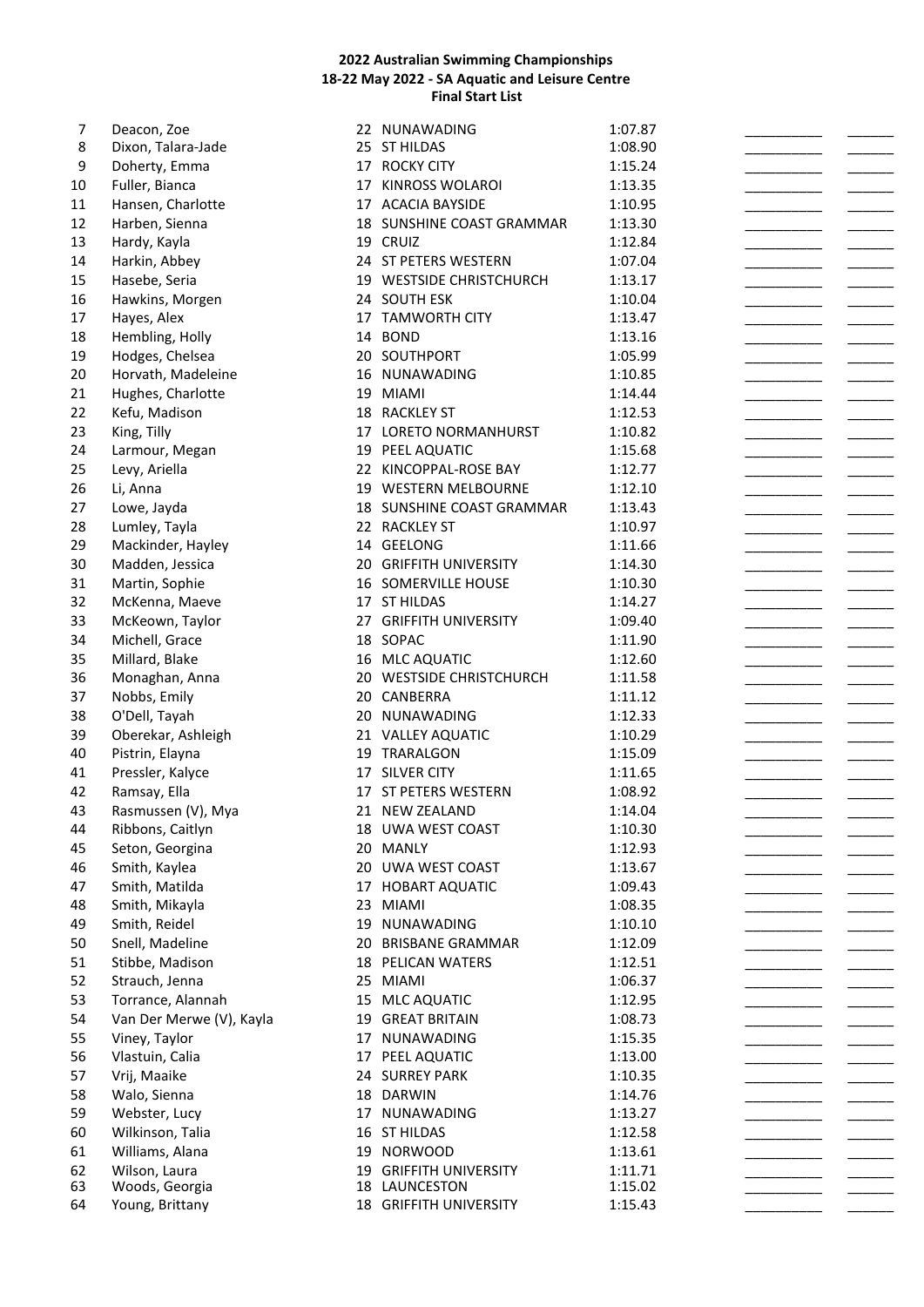# **Event 3 Men 100 LC Metre Butterfly**

|    | <b>Name</b>             |    | Age Team                  | <b>Seed Time</b> | <b>Prelim Time</b> | Place |
|----|-------------------------|----|---------------------------|------------------|--------------------|-------|
| 1  | Armbruster, Ben         |    | 20 BOND                   | 53.02            |                    |       |
| 2  | Badenhorst, Damian      |    | 18 ROCKINGHAM             | 55.11            |                    |       |
| 3  | Basile, Alex            |    | 17 DVE AQUATIC            | 56.07            |                    |       |
| 4  | Bayliss, James          | 18 | <b>NUDGEE COLLEGE</b>     | 53.99            |                    |       |
| 5  | Bibby, Luke             | 26 | NARRABEEN                 | 56.29            |                    |       |
| 6  | Bicknell, Ryan          |    | 20 ST ANDREW'S            | 56.17            |                    |       |
| 7  | Boshart, Daniel         |    | 16 SCARBOROUGH BEACH      | 55.76            |                    |       |
| 8  | Bowden, Hamish          |    | 18 MLC AQUATIC            | 55.79            |                    |       |
|    |                         |    | <b>USC SPARTANS</b>       | 55.42            |                    |       |
| 9  | Carlson, Troy           | 19 |                           |                  |                    |       |
| 10 | Carr, Jack              |    | 21 ST ANDREW'S            | 54.38            |                    |       |
| 11 | Cellie, Csongor         |    | 20 USC SPARTANS           | 53.43            |                    |       |
| 12 | Chalmers, Kyle          | 23 | <b>MARION</b>             | 51.37            |                    |       |
| 13 | Champion, Shaun         |    | 22 ABBOTSLEIGH            | 51.93            |                    |       |
| 14 | Coleman, Jesse          |    | 17 BOND                   | 53.22            |                    |       |
| 15 | Davis, Jordan           |    | 20 ST HILDAS              | 57.75            |                    |       |
| 16 | Earnshaw, Elliott       |    | 20 SYDNEY UNIVERSITY      | 56.30            |                    |       |
| 17 | Fahey, Alex             |    | 18 ACACIA BAYSIDE         | 54.03            |                    |       |
| 18 | Foley, Lachlan          |    | 20 AQUABLITZ TOONGABBIE   | 56.98            |                    |       |
| 19 | Gallo, Caio             |    | 19 CHURCHIE               | 55.77            |                    |       |
| 20 | Gough, Bowen            |    | 24 GRIFFITH UNIVERSITY    | 52.26            |                    |       |
| 21 | Govers, Jackson         |    | 24 ST HILDAS              | 53.96            |                    |       |
| 22 |                         |    |                           | 54.18            |                    |       |
|    | Hamson, Joseph          |    | 18 KNOX PYMBLE            |                  |                    |       |
| 23 | Hansen, Ryan            |    | 20 TRINITY GRAMMAR        | 54.55            |                    |       |
| 24 | Herraman, Samuel        |    | 21 GINNINDERRA            | 56.93            |                    |       |
| 25 | Humeniuk, Lucas         |    | 20 CHANDLER SC INC        | 54.48            |                    |       |
| 26 | Hyland, Brendan         |    | 27 NUNAWADING             | 53.94            |                    |       |
| 27 | Hynes, Harrison         |    | 19 SOUTHSIDE PENRHOS      | 56.57            |                    |       |
| 28 | Ireland, Kalani         |    | 20 SOMERVILLE HOUSE       | 54.28            |                    |       |
| 29 | Jackson, Joseph         |    | 22 BRISBANE GRAMMAR       | 54.24            |                    |       |
| 30 | Jeffries, Tom           |    | 25 RACKLEY ST             | 56.22            |                    |       |
| 31 | Kamenjas, Vanya         |    | 20 SOPAC                  | 56.64            |                    |       |
| 32 | Lagonilla, Jeremy       |    | 21 CARLILE                | 55.40            |                    |       |
| 33 | Layton, Nicholas        |    | 19 WESTERN MELBOURNE      | 56.51            |                    |       |
| 34 | Layton, William         |    | 18 MARLIN COAST           | 56.64            |                    |       |
|    |                         |    |                           |                  |                    |       |
| 35 | Lee, Justin             | 18 | <b>KNOX PYMBLE</b>        | 54.74            |                    |       |
| 36 | Maher, Zach             |    | 21 CARLILE                | 53.95            |                    |       |
| 37 | Makarushkin, Lev        |    | 22 EC WAVES               | 54.83            |                    |       |
| 38 | Mather, Riley           |    | 18 BOND                   | 55.97            |                    |       |
| 39 | McKell, Mitchell        |    | 18 ST HILDAS              | 57.42            |                    |       |
| 40 | Mclachlan, Fergus       |    | 17 NORWOOD                | 54.49            |                    |       |
| 41 | Mina, Christopher       |    | <b>18 TRINITY GRAMMAR</b> | 56.30            |                    |       |
| 42 | Mitchell, Riley         |    | 18 BOND                   | 55.40            |                    |       |
| 43 | Monger Molowny, Nicolas |    | 19 ST HILDAS              | 57.62            |                    |       |
| 44 | Moore, Joshua           |    | 15 USC SPARTANS           | 56.87            |                    |       |
| 45 | Morgan, David           |    | 28 MIAMI                  | 51.67            |                    |       |
| 46 | Mullen, Kieren          |    | 21 CASTLE HILL RSL        | 56.71            |                    |       |
| 47 | Nakanishi, Haruki       |    | 17 NUNAWADING             | 55.65            |                    |       |
| 48 | Nankervis, Thomas       |    | 18 ST PETERS WESTERN      | 53.45            |                    |       |
| 49 | Petric, William         |    | 17 NUNAWADING             | 53.76            |                    |       |
|    |                         |    |                           |                  |                    |       |
| 50 | Pine, Max               |    | 19 MIAMI                  | 57.16            |                    |       |
| 51 | Purcell, Christopher    |    | 24 SOUTHSIDE PENRHOS      | 56.51            |                    |       |
| 52 | Quirk, Declan           |    | 18 SOPAC                  | 56.77            |                    |       |
| 53 | Robinson, Thomas        |    | 19 CRUIZ                  | 57.49            |                    |       |
| 54 | Savage, Lachlan         | 19 | GINNINDERRA               | 57.08            |                    |       |
| 55 | Schlicht, David         |    | 22 MLC AQUATIC            | 55.51            |                    |       |
| 56 | Simpson, Cody           |    | 25 GRIFFITH UNIVERSITY    | 52.66            |                    |       |
| 57 | Simpson, Jacob          |    | 18 REVESBY WORKERS        | 57.85            |                    |       |
| 58 | Smith, Ewan             |    | 19 FIRBANK                | 57.40            |                    |       |
| 59 | Sutton, Declan          |    | 20 MACKSVILLE MARLINS     | 57.54            |                    |       |
|    |                         |    |                           |                  |                    |       |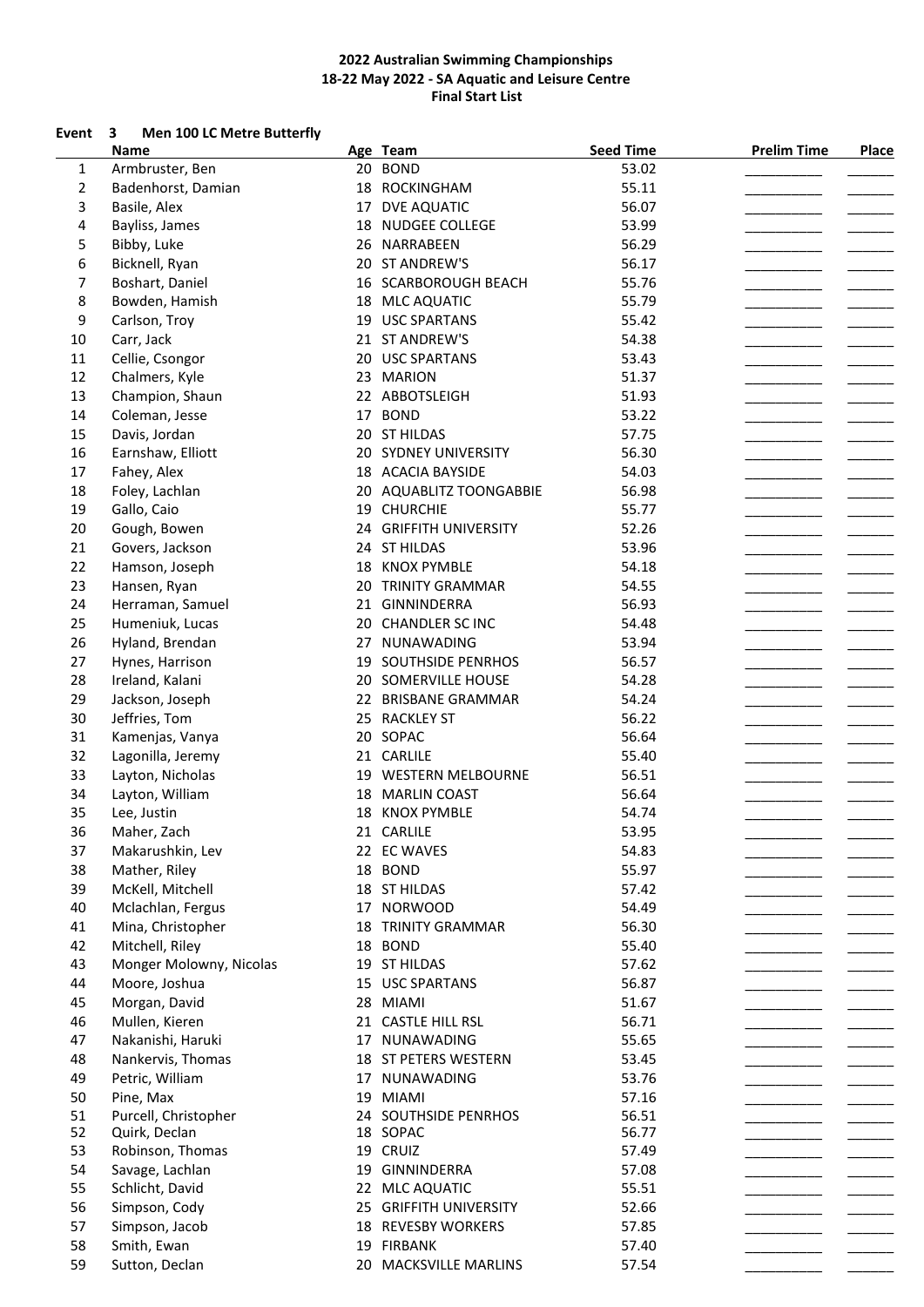| 60 | Temple, Matthew    | 22 MARION                   | 50.45 |  |
|----|--------------------|-----------------------------|-------|--|
| 61 | Toisuta, Joshua    | 19 SOPAC                    | 56.33 |  |
| 62 | Usher, Cameron     | 23 GRIFFITH UNIVERSITY      | 55.48 |  |
| 63 | Van der Riet, Ruan | 18 USC SPARTANS             | 55.15 |  |
| 64 | Weber, Elliot      | <b>19 ST PETERS WESTERN</b> | 56.04 |  |
| 65 | Wu, Nicholas       | 19 NUNAWADING               | 57.84 |  |
| 66 | Yong, Jayden       | 18 UWA WEST COAST           | 57.21 |  |
| 67 | Young, Samuel      | 24 RACKLEY ST               | 55.85 |  |

### **Event 4 Women 100 LC Metre Freestyle**

|                | <b>Name</b>              |    | Age Team                      | <b>Seed Time</b> | <b>Prelim Time</b> | Place |
|----------------|--------------------------|----|-------------------------------|------------------|--------------------|-------|
| $\mathbf{1}$   | Amos, Raylee             |    | 17 FAIRHOLME                  | 58.61            |                    |       |
| $\overline{2}$ | Banks, Alannah           |    | <b>18 SURREY PARK</b>         | 58.12            |                    |       |
| 3              | Barratt, Holly           |    | 34 ROCKINGHAM                 | 54.84            |                    |       |
| 4              | Bentley, Phoebe          |    | <b>18 GRIFFITH UNIVERSITY</b> | 57.73            |                    |       |
| 5              | Boyd, Isabella           |    | 16 NUNAWADING                 | 55.60            |                    |       |
| 6              | Brown, Charli            |    | 19 MANLY                      | 56.21            |                    |       |
| 7              | Brown, Sydney            |    | 17 WESTS ILLAWARRA            | 55.87            |                    |       |
| 8              | Buchanan, Carla          |    | 26 RACKLEY ST                 | 55.79            |                    |       |
| 9              | Burgess, Alyssa          |    | 19 ARENA                      | 56.45            |                    |       |
| 10             | Castelluzzo, Brittany    |    | 21 TEA TREE GULLY             | 55.79            |                    |       |
| 11             | Cook, Tamsin             |    | 23 USC SPARTANS               | 55.31            |                    |       |
| 12             | Cooney, Gemma            |    | 22 BRISBANE GRAMMAR           | 55.87            |                    |       |
| 13             | Costa, Kayla             |    | 20 NUNAWADING                 | 55.77            |                    |       |
| 14             | Curthoys-Davies, Harliai |    | 19 BAROSSA                    | 56.97            |                    |       |
| 15             | Day, Layla               |    | 18 BOND                       | 58.36            |                    |       |
| 16             | Delmenico, Mela          |    | 19 CITY OF SYDNEY             | 56.82            |                    |       |
| 17             | Dring, Lucy              |    | 19 SUNSHINE COAST GRAMMAR     | 56.69            |                    |       |
| 18             | Fydler, Adriana          |    | 18 KNOX PYMBLE                | 57.49            |                    |       |
| 19             | Hardy, Madeleine         |    | 18 BOND                       | 56.81            |                    |       |
| 20             | Harris, Meg              |    | 20 MARION                     | 52.92            |                    |       |
| 21             | Harrison, Kate           |    | 17 WESTSIDE CHRISTCHURCH      | 56.39            |                    |       |
| 22             | Harrison, Lexi           |    | 19 NARRABEEN                  | 58.57            |                    |       |
| 23             |                          |    | 20 USC SPARTANS               | 56.60            |                    |       |
| 24             | Horwood, Jemima          |    |                               | 57.24            |                    |       |
| 25             | House, Tarryn            |    | 19 GRIFFITH UNIVERSITY        | 53.13            |                    |       |
|                | Jack, Shayna             |    | 23 ST PETERS WESTERN          |                  |                    |       |
| 26             | Jackson, Jessica         |    | 18 KENT TOWN                  | 57.57<br>54.63   |                    |       |
| 27             | Jacobson, Rebecca        |    | 20 RACKLEY ST                 |                  |                    |       |
| 28             | Jansen, Milla            |    | 15 BOND                       | 54.94            |                    |       |
| 29             | Job, Bronte              |    | 19 RACKLEY ST                 | 56.09            |                    |       |
| 30             | Jones, Chelsea           |    | 17 WESTS ILLAWARRA            | 56.32            |                    |       |
| 31             | Kearney, Abbey           |    | 19 NUNAWADING                 | 57.20            |                    |       |
| 32             | Kim, Yunhui              |    | 18 MELBOURNE VICENTRE         | 57.72            |                    |       |
| 33             | Lavin, Jessica           |    | 23 YERONGA PARK               | 57.07            |                    |       |
| 34             | Lefoe, Olivia            | 19 | NUNAWADING                    | 57.55            |                    |       |
| 35             | Macfarlane, Samantha     | 18 | <b>BREAKERS</b>               | 58.16            |                    |       |
| 36             | Mahfouz, Manar           | 19 | <b>MELTON</b>                 | 58.37            |                    |       |
| 37             | Martin, Isabella         |    | 17 SOMERVILLE HOUSE           | 58.59            |                    |       |
| 38             | Mayes, Sophie            |    | 17 TRINITY LISMORE            | 58.46            |                    |       |
| 39             | Mazumdar, Dijana         |    | 16 BARKER                     | 57.44            |                    |       |
| 40             | McCarthy, Stefanie       |    | 18 ST PETERS WESTERN          | 57.01            |                    |       |
| 41             | McDougall, Lauren        |    | 21 SOPAC                      | 57.54            |                    |       |
| 42             | Mclachlan, Isabel        |    | 19 NORWOOD                    | 57.52            |                    |       |
| 43             | Neale, Leah              |    | 26 CHANDLER SC INC            | 54.32            |                    |       |
| 44             | Nelson, Holly            |    | 19 ABBOTSLEIGH                | 56.99            |                    |       |
| 45             | O'Brien, Amelia          |    | 18 WESTS ILLAWARRA            | 57.80            |                    |       |
| 46             | O'Callaghan, Mollie      |    | 18 ST PETERS WESTERN          | 53.08            |                    |       |
| 47             | O'Leary, Mia             |    | 19 BOND                       | 54.79            |                    |       |
| 48             | Peiniger, Gabriella      |    | 20 SOUTHPORT                  | 56.58            |                    |       |
| 49             | Perkins, Alexandria      |    | 21 USC SPARTANS               | 55.27            |                    |       |
| 50             | Perkins, Jamie           |    | 17 ST PETERS WESTERN          | 55.69            |                    |       |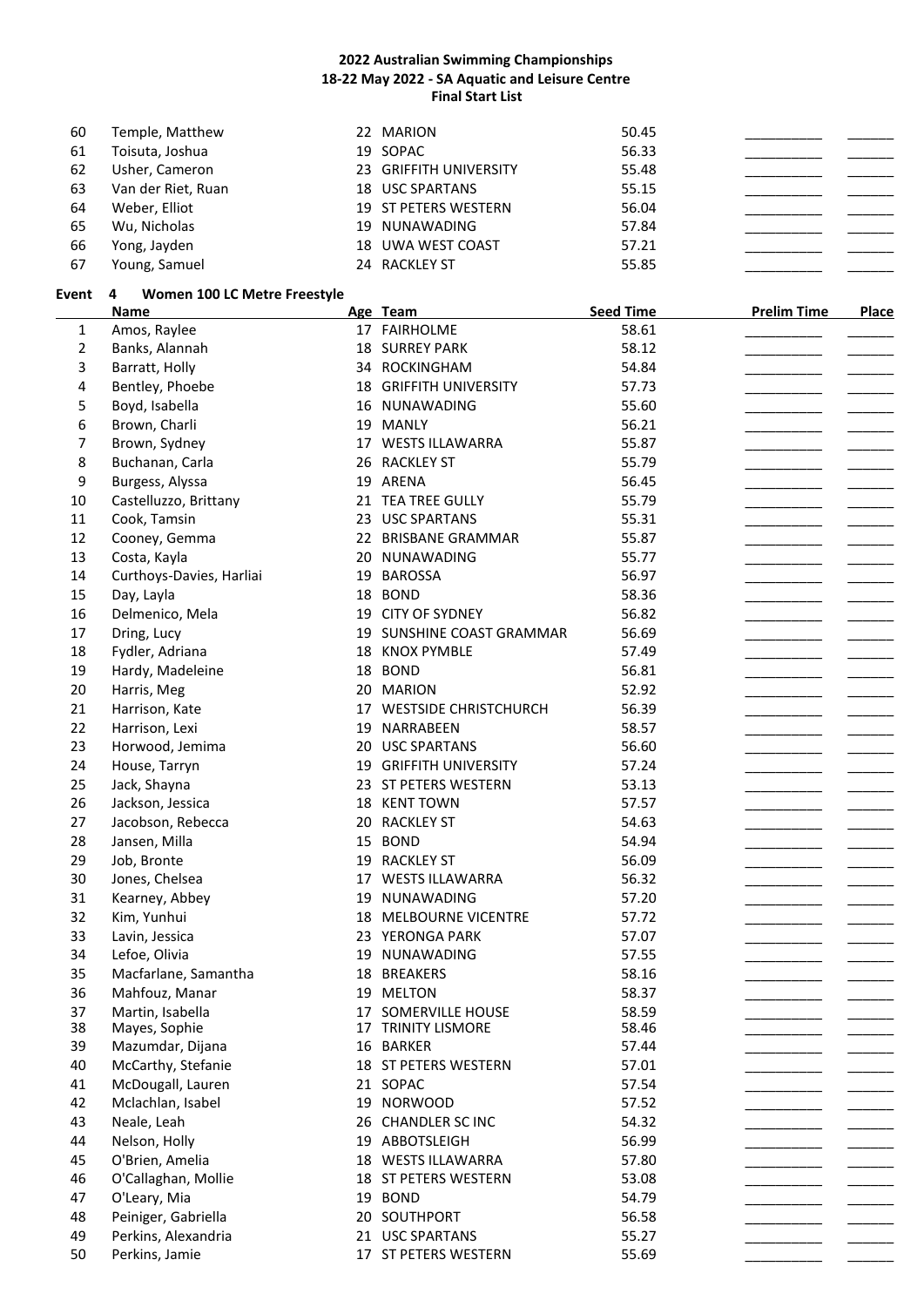| 51 | Price, Lily         | 19 | <b>RACKLEY ST</b>          | 57.48 |  |
|----|---------------------|----|----------------------------|-------|--|
| 52 | Ribbons, Caitlyn    | 18 | UWA WEST COAST             | 56.86 |  |
| 53 | Roper, Georgie      | 17 | <b>GRIFFITH UNIVERSITY</b> | 58.14 |  |
| 54 | Rowe-Hagans, Chloe  | 17 | ST ANDREW'S                | 58.38 |  |
| 55 | Sanders, Nicole     | 18 | <b>NUDGEE COLLEGE</b>      | 57.83 |  |
| 56 | Schmidt, Hannah     | 19 | <b>BOND</b>                | 57.64 |  |
| 57 | Schoorl, Abigail    | 21 | <b>MIAMI</b>               | 56.89 |  |
| 58 | Senior, Meg         |    | 18 CRUIZ                   | 58.21 |  |
| 59 | St Vincent, Rebecca | 20 | <b>GRIFFITH UNIVERSITY</b> | 55.77 |  |
| 60 | Starr, Jade         | 19 | <b>GRIFFITH UNIVERSITY</b> | 57.88 |  |
| 61 | Throssell, Brianna  | 26 | <b>USC SPARTANS</b>        | 54.27 |  |
| 62 | Titmus, Ariarne     | 21 | ST PETERS WESTERN          | 54.36 |  |
| 63 | Torrance, Alannah   | 15 | <b>MLC AQUATIC</b>         | 57.49 |  |
| 64 | Tseng, Allison      | 17 | <b>BRISBANE GRAMMAR</b>    | 57.99 |  |
| 65 | Walo, Sienna        | 18 | <b>DARWIN</b>              | 58.11 |  |
| 66 | Webb, Abbey         | 21 | <b>GINNINDERRA</b>         | 54.44 |  |
| 67 | Welsh, Jesse        | 18 | <b>NEW ZEALAND</b>         | 58.64 |  |
| 68 | Weston, Elyse       | 18 | <b>BREAKERS</b>            | 56.63 |  |
| 69 | Wiese, Lia Belle    | 17 | <b>USC SPARTANS</b>        | 57.49 |  |
| 70 | Wilson, Madison     | 27 | <b>MARION</b>              | 52.76 |  |
| 71 | Woodfield, Ava      | 17 | <b>GRIFFITH UNIVERSITY</b> | 58.06 |  |
| 72 | Woods, Elyse        | 23 | <b>MIAMI</b>               | 55.89 |  |

# **Event 5 Men 200 LC Metre Backstroke**

|                | Name                   |    | Age Team                      | <b>Seed Time</b> | <b>Prelim Time</b> | <b>Place</b> |
|----------------|------------------------|----|-------------------------------|------------------|--------------------|--------------|
| 1              | Abeya, Harrison        |    | 22 ACACIA BAYSIDE             | 2:05.39          |                    |              |
| $\overline{2}$ | <b>Boll, Marius</b>    |    | 17 LORETO NORMANHURST         | 2:05.98          |                    |              |
| 3              | Booth, Shaye           |    | 21 MINGARA                    | 2:04.04          |                    |              |
| 4              | Bowen, Bryn            | 19 | <b>NUSWIM</b>                 | 2:08.42          |                    |              |
| 5              | Caddy, Tyson           |    | 23 SURREY PARK                | 2:08.83          |                    |              |
| 6              | Coffey, Jack           |    | 18 TSS AQUATIC                | 2:08.39          |                    |              |
| 7              | Edwards-Smith, Joshua  |    | 19 GRIFFITH UNIVERSITY        | 1:57.09          |                    |              |
| 8              | Fenwick-Kearns, Callyn |    | 18 MANLY                      | 2:08.16          |                    |              |
| 9              | Findeisen, Nicholas    |    | 32 FIRBANK                    | 2:07.74          |                    |              |
| 10             | Foote, Nathan          |    | 21 ST ANDREW'S                | 2:02.21          |                    |              |
| 11             | Foreman, Alexander     |    | 16 KINCUMBER PACIFIC DOLPHINS | 2:03.02          |                    |              |
| 12             | Harris, Jake           |    | 18 BRISBANE GRAMMAR           | 2:10.85          |                    |              |
| 13             | Hartwell, Ty           |    | 21 CHANDLER SC INC            | 1:57.45          |                    |              |
| 14             | Hauck, Thomas          |    | 19 ALL SAINTS                 | 1:58.42          |                    |              |
| 15             | Henderson, Thomas      |    | 17 MACKAY                     | 2:03.30          |                    |              |
| 16             | Hollard, Tristan       |    | 25 SOUTHPORT                  | 1:56.40          |                    |              |
| 17             | Hubbard, Kaiden        |    | 18 MIAMI                      | 2:07.64          |                    |              |
| 18             | Kerr, Joshua           |    | 16 MANLY                      | 2:05.94          |                    |              |
| 19             | Kursidim, Tanin        |    | <b>19 SURREY PARK</b>         | 2:11.30          |                    |              |
| 20             | Larkin, Mitch          |    | 28 CHANDLER SC INC            | 1:54.38          |                    |              |
| 21             | Lee, Se-Bom            |    | 20 CARLILE                    | 1:59.72          |                    |              |
| 22             | Lightfoot, Thomas      |    | 19 MARION                     | 2:07.63          |                    |              |
| 23             | Luscombe, Clancy       | 16 | <b>MARION</b>                 | 2:05.39          |                    |              |
| 24             | Mackay, Lachlan        |    | 19 NUSWIM                     | 2:05.77          |                    |              |
| 25             | Magnussen, Matthew     |    | 18 NUDGEE COLLEGE             | 2:02.93          |                    |              |
| 26             | Mahoney, Travis        |    | 31 MARION                     | 1:58.06          |                    |              |
| 27             | Mcbride, James         |    | 20 WESTERN MELBOURNE          | 2:05.86          |                    |              |
| 28             | Mclachlan, Fergus      |    | 17 NORWOOD                    | 2:02.94          |                    |              |
| 29             | Mclaughlin, Oliver     |    | 19 KINROSS WOLAROI            | 2:07.40          |                    |              |
| 30             | Niesler, Kyle          |    | 21 ST PETERS WESTERN          | 2:08.32          |                    |              |
| 31             | Sharp, Will            |    | 19 SOUTHPORT                  | 2:00.99          |                    |              |
| 32             | Smith, Bevan           |    | 18 NUSWIM                     | 2:08.85          |                    |              |
| 33             | Smith, Ewan            |    | 19 FIRBANK                    | 2:11.09          |                    |              |
| 34             | Swinburn, Stuart       |    | 20 CITY OF SYDNEY             | 2:00.38          |                    |              |
| 35             | Taylor, Christian      | 19 | PLC SYDNEY SWIM               | 2:08.14          |                    |              |
| 36             | Todoro, Adriano        |    | 18 UWA WEST COAST             | 2:08.19          |                    |              |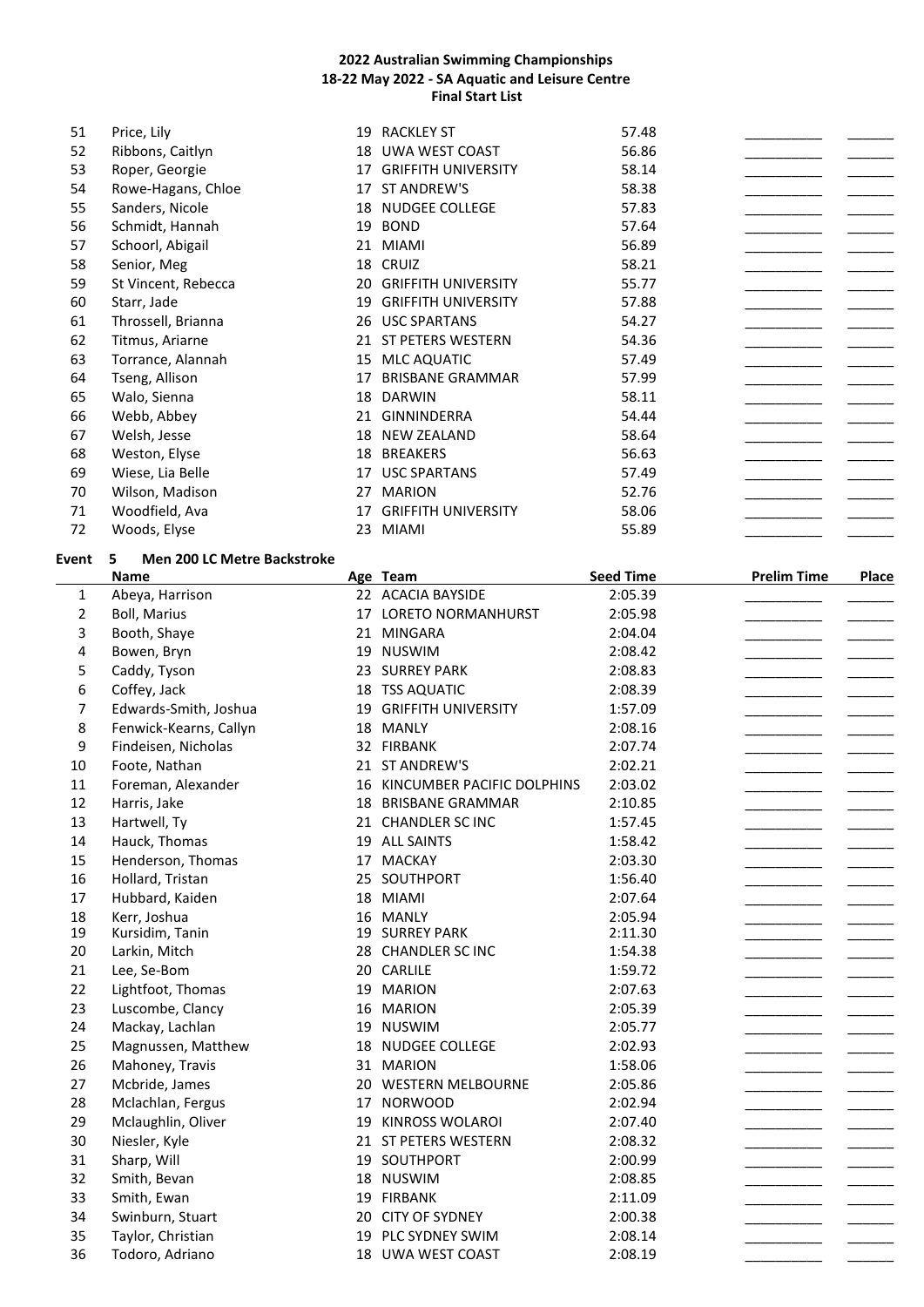| 37           | Wilson, Jack                          | 22 SYDNEY UNIVERSITY        | 2:08.01          |                    |              |
|--------------|---------------------------------------|-----------------------------|------------------|--------------------|--------------|
| 38           | Woodward, Bradley                     | 23 MINGARA                  | 1:57.14          |                    |              |
| Event        | <b>Men 50 LC Metre Freestyle</b><br>6 |                             |                  |                    |              |
|              | <b>Name</b>                           | Age Team                    | <b>Seed Time</b> | <b>Prelim Time</b> | <b>Place</b> |
| $\mathbf{1}$ | Altoft, Samuel                        | 20 NUDGEE COLLEGE           | 24.11            |                    |              |
| 2            | Anderson, Jamie                       | 20 ARENA                    | 23.76            |                    |              |
| 3            | Andrea, Dylan                         | 18 NUDGEE COLLEGE           | 23.02            |                    |              |
| 4            | Armbruster, Ben                       | 20 BOND                     | 22.90            |                    |              |
| 5            | Badenhorst, Damian                    | 18 ROCKINGHAM               | 23.81            |                    |              |
| 6            | Bayliss, James                        | 18 NUDGEE COLLEGE           | 23.27            |                    |              |
| 7            | Belcher, Bryce                        | 19 UNIVERSITY OF QUEENSLAND | 22.98            |                    |              |
| 8            | Belcher, Keegan                       | 19 UNIVERSITY OF QUEENSLAND | 23.38            |                    |              |
| 9            | Bell, Grayson                         | 25 SOMERSET                 | 22.08            |                    |              |
| 10           | Brinkworth, Ashton                    | 22 USC SPARTANS             | 22.23            |                    |              |
| 11           | Brinkworth, Cooper                    | 20 USC SPARTANS             | 23.27            |                    |              |
| 12           | Burgess, Dylan                        | 20 WESTSIDE CHRISTCHURCH    | 24.15            |                    |              |
| 13           | Burras (V), Lewis                     | 22 GREAT BRITAIN            | 21.77            |                    |              |
| 14           | Carlson, Troy                         | 19 USC SPARTANS             | 22.57            |                    |              |
| 15           | Carter, Lachlan                       | 24 GRIFFITH UNIVERSITY      | 23.03            |                    |              |
| 16           | Cartwright, Jack                      | 23 ST PETERS WESTERN        | 22.26            |                    |              |
|              |                                       |                             |                  |                    |              |
| 17           | Coates, Zander                        | 21 NUNAWADING               | 23.27            |                    |              |
| 18           | Collett, Joshua                       | 18 BOND                     | 23.00            |                    |              |
| 19           | Conroy, Jordan                        | 22 NUDGEE COLLEGE           | 23.27            |                    |              |
| 20           | Cooper, Isaac                         | 18 RACKLEY ST               | 22.45            |                    |              |
| 21           | Crees, Tyrone                         | 20 SOUTHSIDE PENRHOS        | 23.18            |                    |              |
| 22           | Crook, Ethan                          | 19 STARPLEX                 | 24.11            |                    |              |
| 23           | Da Silva, Marcus                      | 15 CITY OF SYDNEY           | 23.45            |                    |              |
| 24           | Davis, Jordan                         | 20 ST HILDAS                | 24.16            |                    |              |
| 25           | Gannon, Callum                        | 20 NUDGEE COLLEGE           | 23.85            |                    |              |
| 26           | Goddard, Thomas                       | 25 SYDNEY UNIVERSITY        | 23.51            |                    |              |
| 27           | Gorman, Jezze                         | 21 ST ANDREW'S              | 22.58            |                    |              |
| 28           | Hay, Thomas                           | 20 SYDNEY UNIVERSITY        | 24.00            |                    |              |
| 29           | Hendy, Jack                           | 21 CAIRNS STINGRAYS         | 22.98            |                    |              |
| 30           | Herraman, Samuel                      | 21 GINNINDERRA              | 23.63            |                    |              |
| 31           | Hynes, Harrison                       | 19 SOUTHSIDE PENRHOS        | 23.62            |                    |              |
| 32           | Jack, Jamie                           | 19 RACKLEY ST               | 22.45            |                    |              |
| 33           | Jackett Simpson, Lachlan              | 19 WESTERN MELBOURNE        | 23.68            |                    |              |
| 34           | Jackson, Joseph                       | 22 BRISBANE GRAMMAR         | 23.00            |                    |              |
| 35           | Kapocius, Tomas                       | 20 SOPAC                    | 23.33            |                    |              |
| 36           | Laidlaw, William                      | 21 WESTERN MELBOURNE        | 23.29            |                    |              |
| 37           | Lamb, Matthew                         | 18 USC SPARTANS             | 23.84            |                    |              |
| 38           | Larmour, Finlay                       | 18 PEEL AQUATIC             | 24.16            |                    |              |
| 39           | Layton, Nicholas                      | 19 WESTERN MELBOURNE        | 24.07            |                    |              |
| 40           | Licuanan, Carlos                      | 22 SOMERSET                 | 22.96            |                    |              |
| 41           | Lobo, Ryan Alexander                  | 19 SURREY PARK              | 23.82            |                    |              |
| 42           | Maher, Zach                           | 21 CARLILE                  | 22.96            |                    |              |
| 43           | McDonagh, Will                        | 18 KNOX PYMBLE              | 23.44            |                    |              |
| 44           | Mcdonald, Angus                       | 20 SOPAC                    | 23.42            |                    |              |
| 45           | Mckechnie, James                      | 26 STARPLEX                 | 23.13            |                    |              |
| 46           | McKell, Mitchell                      | 18 ST HILDAS                | 24.07            |                    |              |
| 47           | Mckonie, Joash-Dante                  | 19 REVESBY WORKERS          | 23.97            |                    |              |
| 48           | McMahon, Flynn                        | 21 EC WAVES                 | 23.22            |                    |              |
| 49           | Miller, Lachlan                       | 20 UNIVERSITY OF QUEENSLAND | 24.05            |                    |              |
| 50           | Milligan, Alex                        | 24 USC SPARTANS             | 23.44            |                    |              |
| 51           | Morgan, David                         | 28 MIAMI                    | 22.63            |                    |              |
| 52           | Morgan, Jamison                       | 16 ST ANDREW'S              | 23.48            |                    |              |
| 53           | Mullen, Kieren                        | 21 CASTLE HILL RSL          | 23.33            |                    |              |
| 54           | Muller, Grant                         | 25 MARION                   | 23.47            |                    |              |
| 55           | Negri, Benno                          | 23 MELBOURNE VICENTRE       | 23.29            |                    |              |
| 56           | Neill, Thomas                         | 19 RACKLEY ST               | 23.35            |                    |              |
|              |                                       |                             |                  |                    |              |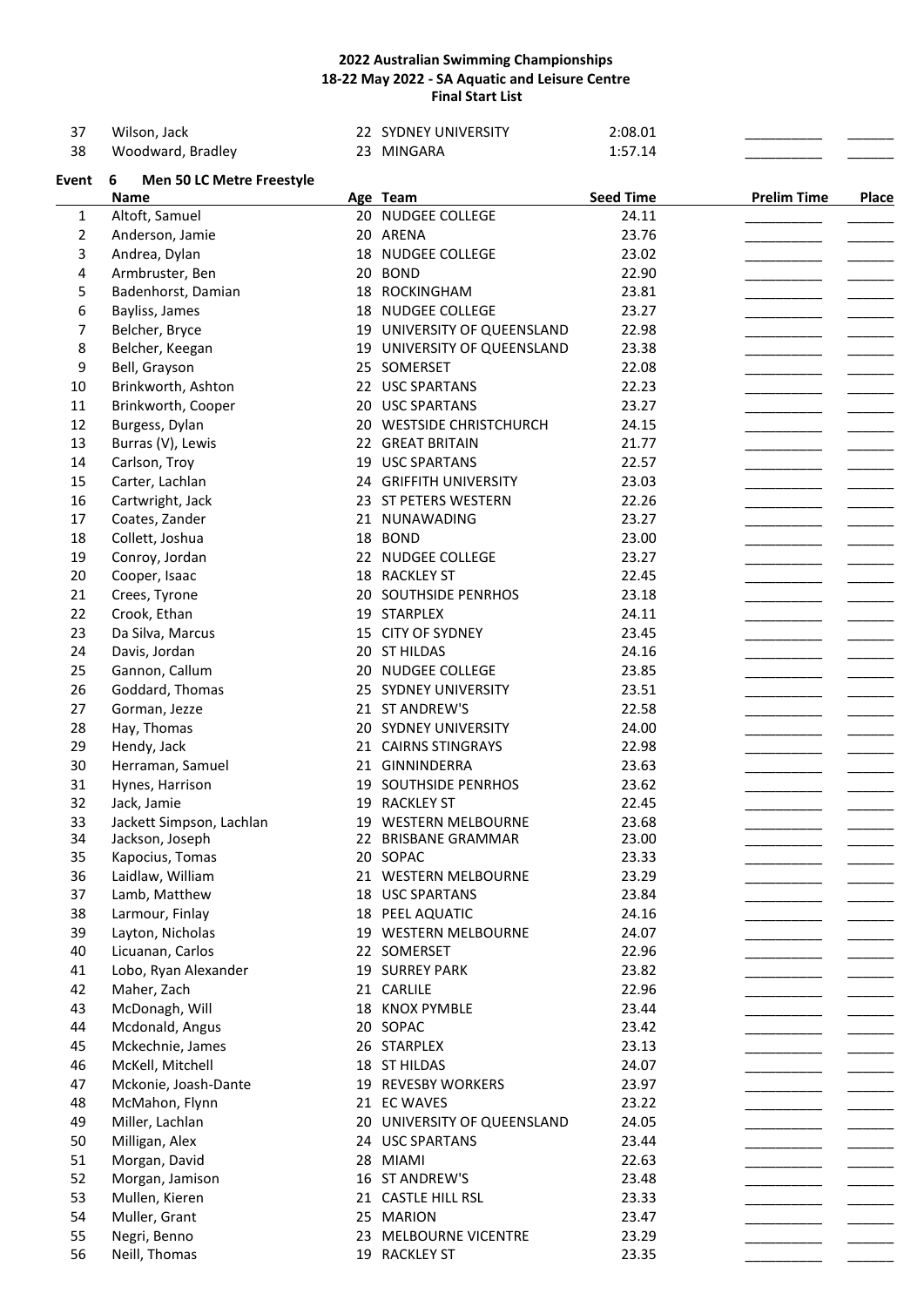| 57    | Newling, Andrew                   |    | 22 SOMERSET                | 22.90 |  |
|-------|-----------------------------------|----|----------------------------|-------|--|
| 58    | Noordzy, Thomas                   | 19 | <b>USC SPARTANS</b>        | 23.76 |  |
| 59    | Nowakowski, Thomas                | 21 | SOMERSET                   | 22.17 |  |
| 60    | Peknice, Toby                     | 18 | <b>KNOX PYMBLE</b>         | 24.09 |  |
| 61    | Pine, Max                         | 19 | <b>MIAMI</b>               | 24.12 |  |
| 62    | Quirk, Declan                     | 18 | SOPAC                      | 23.67 |  |
| 63    | Rice, Andrew                      | 23 | ST ANDREW'S                | 23.20 |  |
| 64    | Robertson, Matthew                | 18 | <b>TRINITY GRAMMAR</b>     | 24.11 |  |
| 65    | Robinson, Thomas                  | 19 | <b>CRUIZ</b>               | 23.41 |  |
| 66    | Simms, Connor                     | 21 | <b>MIAMI</b>               | 23.26 |  |
| 67    | Simpson, Cody                     | 25 | <b>GRIFFITH UNIVERSITY</b> | 23.08 |  |
| 68    | Southam, Flynn                    | 16 | <b>BOND</b>                | 22.54 |  |
| 69    | Speller, Edward                   | 18 | <b>BOND</b>                | 22.89 |  |
| 70    | Stickland, Johann                 | 19 | <b>WESTERN MELBOURNE</b>   | 23.49 |  |
| 71    | Stockwell, William                | 26 | <b>RACKLEY ST</b>          | 22.32 |  |
| 72    | Street, Tobias                    | 19 | <b>BOND</b>                | 23.88 |  |
| 73    | Sutton, Declan                    | 20 | <b>MACKSVILLE MARLINS</b>  | 24.03 |  |
| 74    | Taylor, Christian                 | 19 | PLC SYDNEY SWIM            | 23.84 |  |
| 75    | Taylor, Kai                       | 18 | ST PETERS WESTERN          | 22.99 |  |
| 76    | Townsend, Louis                   | 24 | <b>RACKLEY ST</b>          | 22.53 |  |
| 77    | Uhi (V), Alan                     | 16 | <b>TONGA</b>               | 24.16 |  |
| 78    | West, Marcus                      | 19 | <b>CAIRNS STINGRAYS</b>    | 23.69 |  |
| 79    | Wilkie, Sean                      | 18 | <b>SCARBOROUGH BEACH</b>   | 24.12 |  |
| 80    | Winn, Kyan                        | 18 | <b>MANLY</b>               | 24.14 |  |
| 81    | Wu, Nicholas                      | 19 | <b>NUNAWADING</b>          | 23.84 |  |
| 82    | Yang, William                     | 23 | <b>LORETO NORMANHURST</b>  | 22.57 |  |
| 83    | Zubcic, Luka                      |    | 25 WESTERN MELBOURNE       | 22.78 |  |
| Event | Women 800 LC Metre Freestyle<br>7 |    |                            |       |  |

|    | <b>Name</b>                  |    | Age Team                   | <b>Seed Time</b> | <b>Finals</b> | Place |
|----|------------------------------|----|----------------------------|------------------|---------------|-------|
| 1  | Broun, Emily                 |    | 17 RACKLEY ST              | 9:18.06          |               |       |
| 2  | Cooper, Madison              | 18 | MELBOURNE                  | 9:03.25          |               |       |
| 3  | Crisp, Bianca                | 23 | YERONGA PARK               | 8:49.20          |               |       |
| 4  | Davison-McGovern, Jacqueline | 18 | YERONGA PARK               | 8:51.85          |               |       |
| 5  | Deurloo, Sienna              | 16 | TOOWOOMBA GRAMMAR          | 8:57.09          |               |       |
| 6  | Fayers, Cassandra            | 18 | <b>HUNTER</b>              | 9:16.08          |               |       |
| 7  | Gibbs-Beal, Finella          | 18 | <b>NOOSA</b>               | 8:53.28          |               |       |
| 8  | Gough, Madeleine             |    | 22 CHANDLER SC INC         | 8:24.17          |               |       |
| 9  | Greedy, Charli               | 17 | <b>BOND</b>                | 9:13.77          |               |       |
| 10 | Johnson, Moesha              | 24 | <b>GRIFFITH UNIVERSITY</b> | 8:27.37          |               |       |
| 11 | Knott, Ruby                  | 18 | <b>WESTERN MELBOURNE</b>   | 9:03.61          |               |       |
| 12 | Kritzinger, Tiana            | 17 | <b>NUDGEE COLLEGE</b>      | 8:37.78          |               |       |
| 13 | Lavin, Jessica               | 23 | YERONGA PARK               | 8:57.05          |               |       |
| 14 | Macfarlane, Samantha         | 18 | <b>BREAKERS</b>            | 9:01.66          |               |       |
| 15 | Macleod, Lucinda             | 17 | <b>GRIFFITH UNIVERSITY</b> | 8:41.39          |               |       |
| 16 | March, Emily                 | 17 | <b>HUNTER</b>              | 9:09.86          |               |       |
| 17 | Martin, Tayla                | 23 | CARLILE                    | 8:56.41          |               |       |
| 18 | Mccarthy, Olivia             | 18 | <b>BOND</b>                | 9:16.10          |               |       |
| 19 | Melbourn, Dominique          | 15 | <b>WARRINGAH AQUATIC</b>   | 9:06.26          |               |       |
| 20 | Melverton, Kiah              |    | 25 ST PETERS WESTERN       | 8:19.05          |               |       |
| 21 | Mouatt, Jessica              | 20 | NUDGEE COLLEGE             | 8:43.70          |               |       |
| 22 | Pallister, Lani              | 19 | <b>GRIFFITH UNIVERSITY</b> | 8:24.71          |               |       |
| 23 | Perkins, Jamie               | 17 | ST PETERS WESTERN          | 8:39.52          |               |       |
| 24 | Platts, Georgia              | 19 | SOPAC                      | 9:06.63          |               |       |
| 25 | Roper, Georgie               | 17 | <b>GRIFFITH UNIVERSITY</b> | 8:46.52          |               |       |
| 26 | Salecich, Emilee             | 17 | <b>CAIRNS STINGRAYS</b>    | 9:18.86          |               |       |
| 27 | Sanderson, Piper             | 18 | BELGRAVIA                  | 9:16.86          |               |       |
| 28 | Shepherd, Kirralee           | 18 | NUNAWADING                 | 8:57.86          |               |       |
| 29 | Shires, Frances              | 20 | <b>CITY OF SYDNEY</b>      | 9:11.33          |               |       |
| 30 | Thomas, Kenya                | 17 | <b>MARION</b>              | 9:17.67          |               |       |
| 31 | Turner, Gladys               | 18 | <b>CITY OF SYDNEY</b>      | 9:13.34          |               |       |
|    |                              |    |                            |                  |               |       |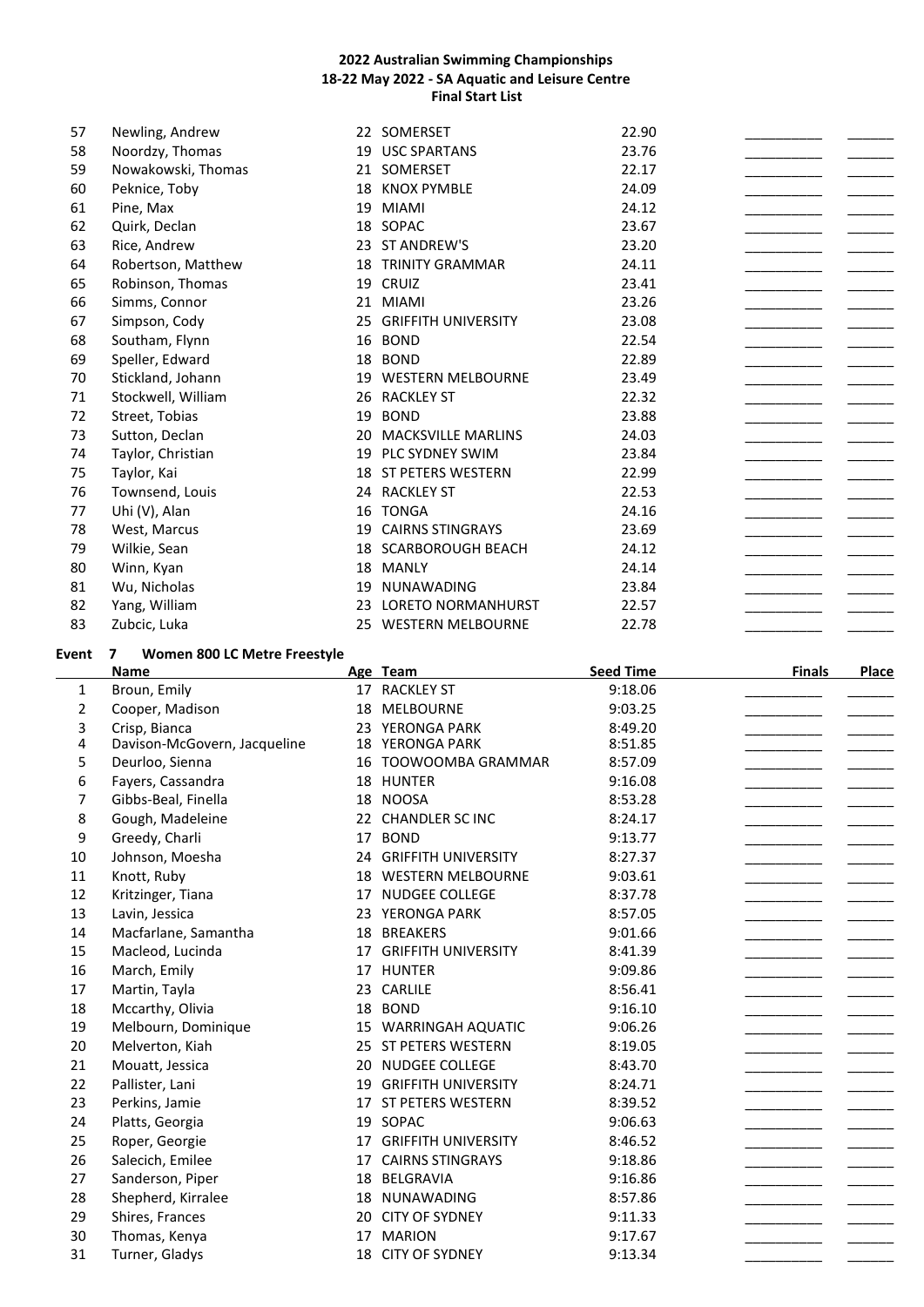|         | ------------------                 |                         | - -- --          |               |              |
|---------|------------------------------------|-------------------------|------------------|---------------|--------------|
|         | Team                               | Relay                   | <b>Seed Time</b> | <b>Finals</b> | <b>Place</b> |
| Event 8 | Men 4x200 LC Metre Freestyle Relay |                         |                  |               |              |
| 36      | Wilson, Rosie                      | 17 NORTH COAST          | 9:14.03          |               |              |
| 35      | White, Emily                       | 18 NORWOOD              | 8:48.85          |               |              |
| 34      | Wassing, Imogen                    | 18 USC SPARTANS         | 9:07.27          |               |              |
| 33      | Wassing, Ella                      | 19 KAWANA WATERS        | 9:07.91          |               |              |
| 32      | Walker, Molly                      | 16 SOUTHERN PERFORMANCE | 8:51.87          |               |              |
|         |                                    |                         |                  |               |              |

|                 | .                        |                  |            |
|-----------------|--------------------------|------------------|------------|
| - 11<br>ЧΜ.<br> | $\mathfrak{D}$<br>.<br>. | ____<br>________ |            |
| . INF<br>INIL   |                          | __________       | __________ |

# **Event 9 Women 100 LC Metre Butterfly**

|    | Name                         | Age Team                              | <b>Seed Time</b> | <b>Prelim Time</b> | <b>Place</b> |
|----|------------------------------|---------------------------------------|------------------|--------------------|--------------|
| 1  | Barratt, Holly               | 34 ROCKINGHAM                         | 59.88            |                    |              |
| 2  | Borg (V), Olivia             | 21 SAMOA                              | 1:00.34          |                    |              |
| 3  | Boyd, Isabella               | 16 NUNAWADING                         | 59.71            |                    |              |
| 4  | Brown, Sydney                | 17 WESTS ILLAWARRA                    | 1:01.97          |                    |              |
| 5  | Byrnes, Matilda              | 14 GEELONG                            | 1:03.00          |                    |              |
| 6  | Campbell, Alice              | 19 RACKLEY ST                         | 1:04.32          |                    |              |
| 7  | Castelluzzo, Brittany        | 21 TEA TREE GULLY                     | 59.28            |                    |              |
| 8  | Clark, Amber                 | 18 NUSWIM                             | 1:04.06          |                    |              |
| 9  | Cook, Tamsin                 | 23 USC SPARTANS                       | 1:01.93          |                    |              |
| 10 | Cooney, Gemma                | 22 BRISBANE GRAMMAR                   | 59.59            |                    |              |
| 11 | Costa, Kayla                 | 20 NUNAWADING                         | 59.64            |                    |              |
| 12 | Crimmins, Josephine          | 16 NEWMARKET RACERS                   | 1:01.92          |                    |              |
| 13 | Cristol, Ruby                | 19 SYDNEY UNIVERSITY                  | 1:03.56          |                    |              |
| 14 | Davison-McGovern, Jacqueline | 18 YERONGA PARK                       | 1:00.74          |                    |              |
| 15 | Dekkers, Elizabeth           | <b>18 NEWMARKET RACERS</b>            | 59.64            |                    |              |
| 16 | Delmenico, Mela              | 19 CITY OF SYDNEY                     | 1:04.16          |                    |              |
| 17 | Dring, Lucy                  | 19 SUNSHINE COAST GRAMMAR             | 1:01.91          |                    |              |
| 18 | Fuller, Bianca               | 17 KINROSS WOLAROI                    | 1:01.52          |                    |              |
| 19 | Fydler, Claudia              | 20 KNOX PYMBLE                        | 1:02.01          |                    |              |
| 20 | Gahan, Sophie                | 18 ACACIA BAYSIDE                     | 1:03.96          |                    |              |
| 21 | Harris, Meg                  | 20 MARION                             | 1:01.15          |                    |              |
| 22 | Harrison, Kate               | 17 WESTSIDE CHRISTCHURCH              | 59.81            |                    |              |
| 23 | Holah, Mia                   | 20 SURREY PARK                        | 1:02.94          |                    |              |
| 24 | Jones, Emily                 | 18 HUNTER                             | 1:02.17          |                    |              |
| 25 | Kim, Yunhui                  | 18 MELBOURNE VICENTRE                 | 1:02.13          |                    |              |
| 26 | Madden, Jessica              | 20 GRIFFITH UNIVERSITY                | 1:02.57          |                    |              |
| 27 | Mahfouz, Manar               | 19 MELTON                             | 1:03.42          |                    |              |
| 28 | March, Emily                 | 17 HUNTER                             | 1:04.45          |                    |              |
| 29 | Martin, Isabella             | 17 SOMERVILLE HOUSE                   | 1:01.35          |                    |              |
| 30 | Mason, Isabelle              | 20 BOND                               | 1:03.20          |                    |              |
| 31 | Mayes, Sophie                | 17 TRINITY LISMORE                    | 1:03.14          |                    |              |
| 32 | McCarthy, Stefanie           | 18 ST PETERS WESTERN                  | 1:01.94          |                    |              |
| 33 | Michell, Grace               | 18 SOPAC                              | 1:03.06          |                    |              |
| 34 | Nix, Ebony                   | 15 NELSON BAY                         | 1:03.05          |                    |              |
| 35 | O'Brien, Amelia              | 18 WESTS ILLAWARRA                    | 1:04.30          |                    |              |
| 36 | O'Leary, Mia                 | 19 BOND                               | 59.61            |                    |              |
| 37 | Oldsen, Ellysia              | 26 MARION                             | 1:00.55          |                    |              |
| 38 | Overheu, Sarah               | 20 WESTSIDE CHRISTCHURCH              | 1:02.87          |                    |              |
| 39 | Peiniger, Gabriella          | 20 SOUTHPORT                          | 1:00.04          |                    |              |
| 40 | Perkins, Alexandria          | 21 USC SPARTANS                       | 58.61            |                    |              |
|    |                              |                                       |                  |                    |              |
| 41 | Price, Lily                  | 19 RACKLEY ST<br>17 ST PETERS WESTERN | 59.53            |                    |              |
| 42 | Ramsay, Ella                 |                                       | 1:00.12          |                    |              |
| 43 | Rowe-Hagans, Chloe           | 17 ST ANDREW'S                        | 1:03.11          |                    |              |
| 44 | Sanders, Nicole              | 18 NUDGEE COLLEGE                     | 1:02.77          |                    |              |
| 45 | Scott (V), Jessica           | 19 NEW ZEALAND                        | 1:03.67          |                    |              |
| 46 | Shea, Emilia                 | 17 MARION                             | 1:04.18          |                    |              |
| 47 | Smith, Frances               | 20 SYDNEY UNIVERSITY                  | 1:03.14          |                    |              |
| 48 | St Vincent, Rebecca          | 20 GRIFFITH UNIVERSITY                | 1:00.67          |                    |              |
| 49 | Symons, Isabella             | 23 BENDIGO EAST                       | 1:03.02          |                    |              |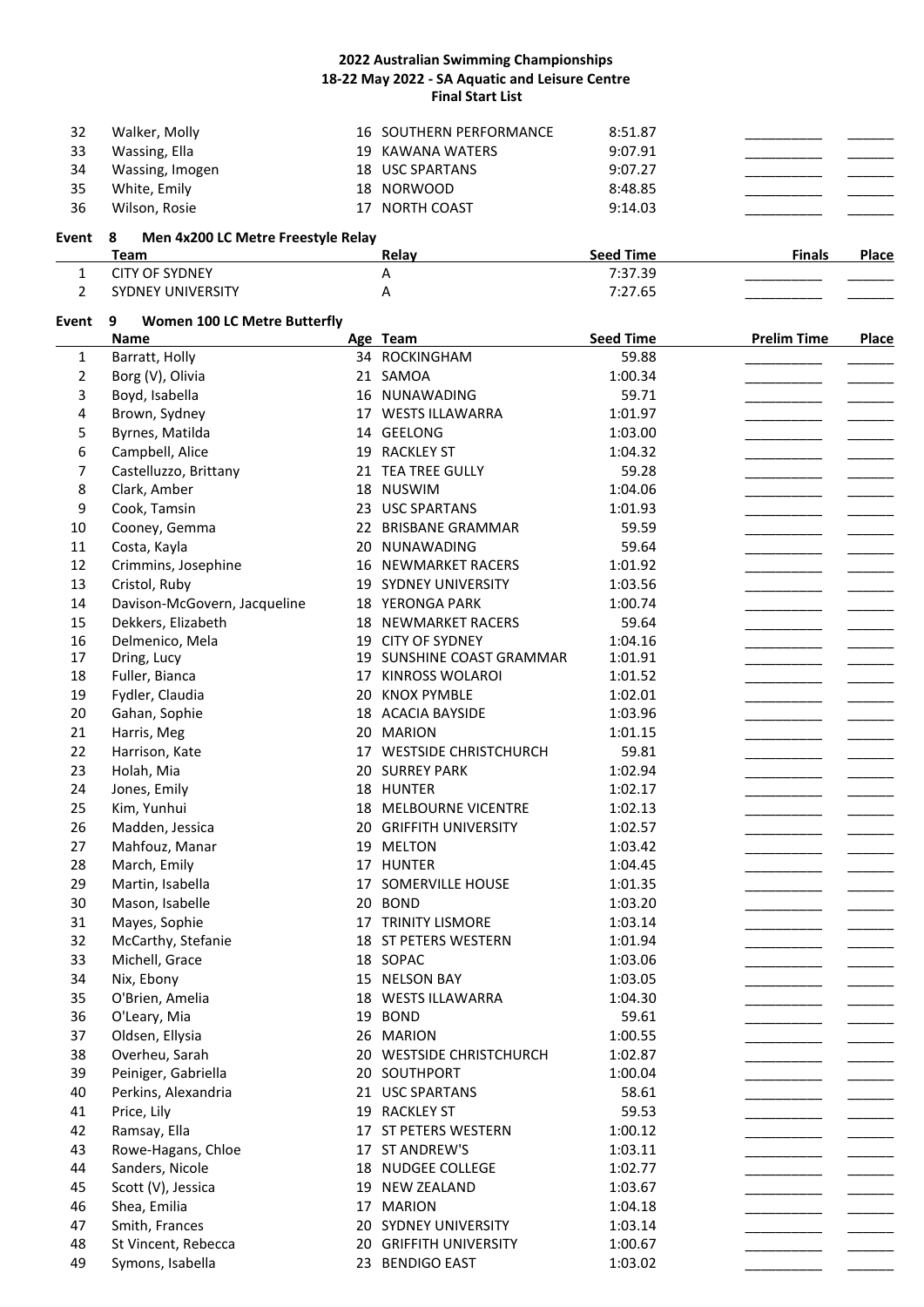| 50 | Taylor, Laura      |    | 22 BOND         | 59.79   |  |
|----|--------------------|----|-----------------|---------|--|
| 51 | Throssell, Brianna |    | 26 USC SPARTANS | 57.11   |  |
| 52 | van Zoggel, Anneke |    | 18 SOPAC        | 1:01.42 |  |
| 53 | Webb, Abbey        |    | 21 GINNINDERRA  | 59.09   |  |
| 54 | Wilson, Lauren     | 27 | MANLY           | 1:03.36 |  |

# Event 10 Men 50 LC Metre Butterfly<br>Name **Age Team Seed Time Prelim Time Place Ainley, Louis Cancer 18** BAYSIDE **Place Place Place Ainley, Louis Place Ainley, Louis Place Place Place Place Place Place Place Place Place Plac** 1 Ainley, Louis 18 BAYSIDE 25.81 \_\_\_\_\_\_\_\_\_\_\_ \_\_\_\_\_\_\_

| 2  | Armbruster, Ben         | 20 BOND                     | 24.28 |  |
|----|-------------------------|-----------------------------|-------|--|
| 3  | Badenhorst, Damian      | 18 ROCKINGHAM               | 25.34 |  |
| 4  | Banks, Ethan            | 20 SOMERSET                 | 24.14 |  |
| 5  | Bayliss, James          | 18 NUDGEE COLLEGE           | 24.45 |  |
| 6  | Belcher, Bryce          | 19 UNIVERSITY OF QUEENSLAND | 25.89 |  |
| 7  | Bell, Grayson           | 25 SOMERSET                 | 25.43 |  |
| 8  | Bicknell, Ryan          | 20 ST ANDREW'S              | 25.72 |  |
| 9  | Bishop, Morgan          | 18 RACKLEY ST               | 25.83 |  |
| 10 | Bowden, Hamish          | 18 MLC AQUATIC              | 25.68 |  |
| 11 | Burras (V), Lewis       | 22 GREAT BRITAIN            | 24.16 |  |
| 12 | Carlson, Troy           | 19 USC SPARTANS             | 25.09 |  |
| 13 | Carr, Jack              | 21 ST ANDREW'S              | 25.00 |  |
| 14 | Chalmers, Kyle          | 23 MARION                   | 23.48 |  |
| 15 | Champion, Shaun         | 22 ABBOTSLEIGH              | 23.94 |  |
| 16 | Codd, Ky                | 20 GRIFFITH UNIVERSITY      | 26.08 |  |
| 17 | Coleman, Jesse          | 17 BOND                     | 24.22 |  |
| 18 | Conroy, Jordan          | 22 NUDGEE COLLEGE           | 25.02 |  |
| 19 | Cooper, Isaac           | 18 RACKLEY ST               | 24.17 |  |
| 20 | Crees, Tyrone           | 20 SOUTHSIDE PENRHOS        | 25.27 |  |
| 21 | Davis, Jordan           | 20 ST HILDAS                | 25.73 |  |
| 22 | De Bono, Brian          | 25 MANLY                    | 25.59 |  |
| 23 | Earnshaw, Elliott       | 20 SYDNEY UNIVERSITY        | 25.83 |  |
| 24 | Fahey, Alex             | 18 ACACIA BAYSIDE           | 24.84 |  |
| 25 | Gallo, Caio             | 19 CHURCHIE                 | 25.77 |  |
| 26 | Gannon, Callum          | 20 NUDGEE COLLEGE           | 25.54 |  |
| 27 | Gough, Bowen            | 24 GRIFFITH UNIVERSITY      | 24.51 |  |
| 28 | Govers, Jackson         | 24 ST HILDAS                | 24.50 |  |
| 29 | Hamson, Joseph          | 18 KNOX PYMBLE              | 24.43 |  |
| 30 | Hansen, Ryan            | 20 TRINITY GRAMMAR          | 24.88 |  |
| 31 | Hardess, Josh           | 20 SOUTHPORT                | 24.84 |  |
| 32 | Hendy, Jack             | 21 CAIRNS STINGRAYS         | 25.03 |  |
| 33 | Herraman, Samuel        | 21 GINNINDERRA              | 25.70 |  |
| 34 | Hyland, Brendan         | 27 NUNAWADING               | 24.73 |  |
| 35 | Hynes, Harrison         | 19 SOUTHSIDE PENRHOS        | 25.79 |  |
| 36 | Jackson, Joseph         | 22 BRISBANE GRAMMAR         | 24.26 |  |
| 37 | Jeffries, Tom           | 25 RACKLEY ST               | 24.82 |  |
| 38 | Kamenjas, Vanya         | 20 SOPAC                    | 24.56 |  |
| 39 | Lagonilla, Jeremy       | 21 CARLILE                  | 25.18 |  |
| 40 | Layton, Nicholas        | 19 WESTERN MELBOURNE        | 25.61 |  |
| 41 | Layton, William         | 18 MARLIN COAST             | 25.70 |  |
| 42 | Lobo, Ryan Alexander    | <b>19 SURREY PARK</b>       | 26.07 |  |
| 43 | Logan, Dylan S15        | 19 GEELONG                  | 25.82 |  |
| 44 | Mackay, Lachlan         | 19 NUSWIM                   | 24.98 |  |
| 45 | Maher, Zach             | 21 CARLILE                  | 24.32 |  |
| 46 | Marks, Edward           | 25 SYDNEY UNIVERSITY        | 24.04 |  |
| 47 | Mather, Riley           | 18 BOND                     | 25.78 |  |
| 48 | Mckonie, Joash-Dante    | 19 REVESBY WORKERS          | 25.60 |  |
| 49 | Miller, Lachlan         | 20 UNIVERSITY OF QUEENSLAND | 25.79 |  |
| 50 | Mills, Peter            | 25 MORETON BAY              | 25.21 |  |
| 51 | Mitchell, Riley         | 18 BOND                     | 25.74 |  |
| 52 | Monger Molowny, Nicolas | 19 ST HILDAS                | 26.09 |  |
| 53 | Mullen, Kieren          | 21 CASTLE HILL RSL          | 25.16 |  |
|    |                         |                             |       |  |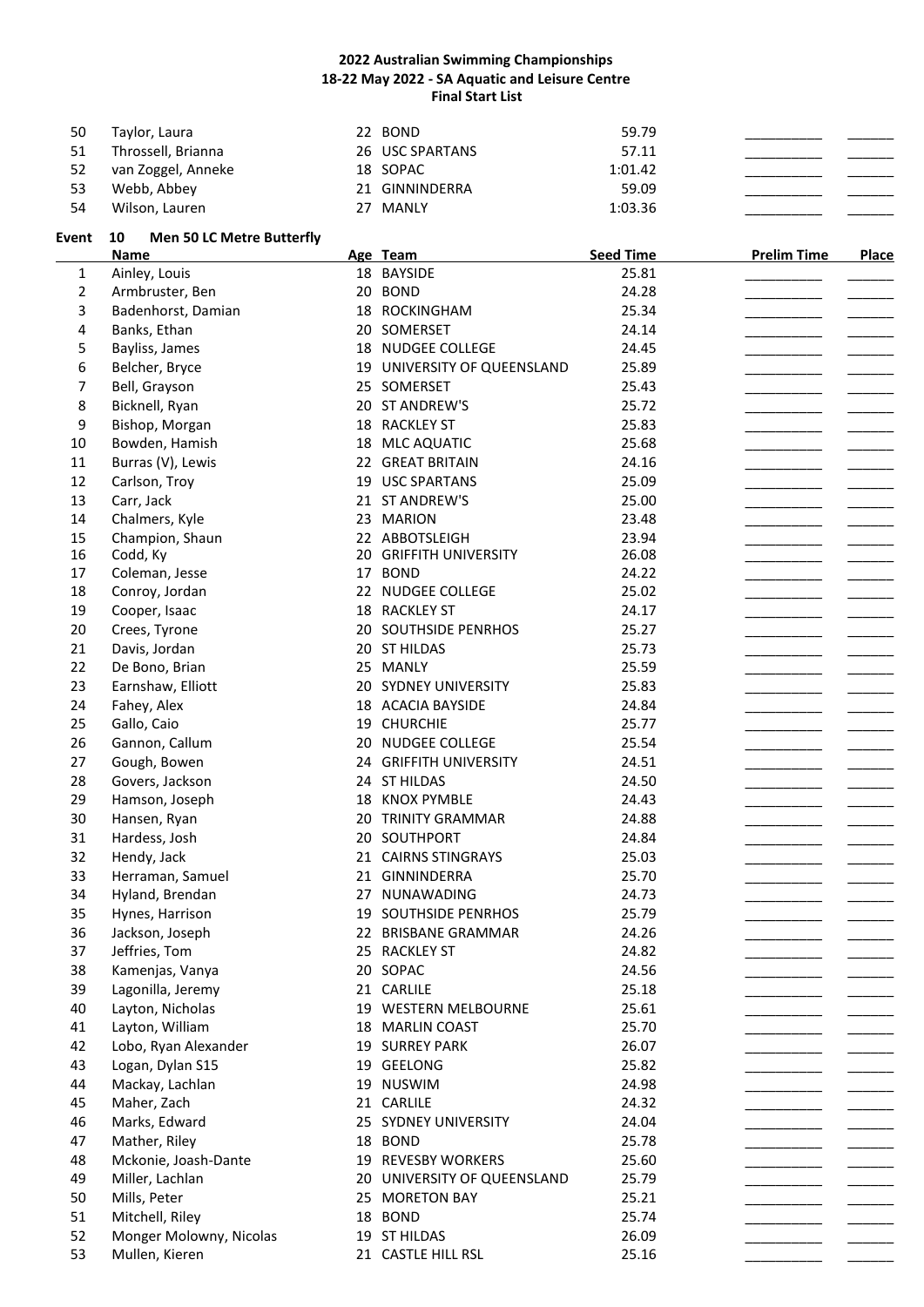| 54 | Nakanishi, Haruki  | 17  | <b>NUNAWADING</b>           | 25.59 |  |
|----|--------------------|-----|-----------------------------|-------|--|
| 55 | Nankervis, Thomas  |     | <b>18 ST PETERS WESTERN</b> | 24.93 |  |
| 56 | Quirk, Declan      |     | 18 SOPAC                    | 25.04 |  |
| 57 | Robinson, Thomas   |     | 19 CRUIZ                    | 25.18 |  |
| 58 | Simpson, Cody      | 25  | <b>GRIFFITH UNIVERSITY</b>  | 24.14 |  |
| 59 | Stickland, Johann  | 19  | <b>WESTERN MELBOURNE</b>    | 25.49 |  |
| 60 | Sutton, Declan     | 20  | <b>MACKSVILLE MARLINS</b>   | 25.93 |  |
| 61 | Uhi (V), Alan      |     | 16 TONGA                    | 26.11 |  |
| 62 | Usher, Cameron     | 23. | <b>GRIFFITH UNIVERSITY</b>  | 25.62 |  |
| 63 | Van der Riet, Ruan |     | 18 USC SPARTANS             | 25.50 |  |
| 64 | Walker, Jett       | 19  | <b>SOUTHSIDE PENRHOS</b>    | 25.77 |  |
| 65 | Walker, Ryan       | 20. | CARLILE                     | 26.01 |  |
| 66 | Woodward, Ryan     | 18  | <b>CAIRNS STINGRAYS</b>     | 25.91 |  |
| 67 | Wu, Nicholas       | 19  | <b>NUNAWADING</b>           | 25.97 |  |
| 68 | Wyatt, Tom         | 17  | ARENA                       | 24.95 |  |
| 69 | Yang, William      | 23  | <b>LORETO NORMANHURST</b>   | 23.56 |  |
| 70 | Yong, Jayden       | 18  | UWA WEST COAST              | 25.64 |  |
| 71 | Zubcic, Luka       |     | 25 WESTERN MELBOURNE        | 24.76 |  |

# **Event 11 Women 50 LC Metre Breaststroke**

|                | <b>Name</b>          | Age Team                  | <b>Seed Time</b> | <b>Prelim Time</b> | <b>Place</b> |
|----------------|----------------------|---------------------------|------------------|--------------------|--------------|
| 1              | Argy, Madeleine      | 18 KINCOPPAL-ROSE BAY     | 33.24            |                    |              |
| $\overline{2}$ | Bedggood, Niamh      | 17 RACKLEY ST             | 32.65            |                    |              |
| 3              | Brien, Piper         | 17 NEWMARKET RACERS       | 33.09            |                    |              |
| 4              | Brooks, Cassie       | 17 MARION                 | 35.07            |                    |              |
| 5              | Brown, Kyla          | 15 KINROSS WOLAROI        | 34.30            |                    |              |
| 6              | Buna, Charlize       | 17 MELBOURNE              | 35.07            |                    |              |
| $\overline{7}$ | Byrne, Cassie        | 19 RACKLEY ST             | 33.28            |                    |              |
| 8              | Chan, Felicity       | 19 SOPAC                  | 31.76            |                    |              |
| 9              | Chopping, Miranda    | 18 SOMERVILLE HOUSE       | 34.23            |                    |              |
| $10\,$         | Deacon, Zoe          | 22 NUNAWADING             | 32.32            |                    |              |
| 11             | Dixon, Talara-Jade   | 25 ST HILDAS              | 31.88            |                    |              |
| 12             | Doherty, Emma        | 17 ROCKY CITY             | 33.97            |                    |              |
| 13             | Fuccenecco, Veronica | 18 CASTLE HILL RSL        | 34.95            |                    |              |
| 14             | Gittins, Ellen       | 17 GENESIS                | 35.13            |                    |              |
| 15             | Hansen, Charlotte    | 17 ACACIA BAYSIDE         | 33.21            |                    |              |
| 16             | Harben, Sienna       | 18 SUNSHINE COAST GRAMMAR | 33.08            |                    |              |
| 17             | Harkin, Abbey        | 24 ST PETERS WESTERN      | 31.23            |                    |              |
| 18             | Hasebe, Seria        | 19 WESTSIDE CHRISTCHURCH  | 32.58            |                    |              |
| 19             | Hawkins, Morgen      | 24 SOUTH ESK              | 32.14            |                    |              |
| 20             | Hay, Skylar          | 15 EC WAVES               | 34.45            |                    |              |
| 21             | Hayes, Alex          | 17 TAMWORTH CITY          | 33.67            |                    |              |
| 22             | Hembling, Holly      | 14 BOND                   | 33.06            |                    |              |
| 23             | Higgins, Hannah      | 19 REVESBY WORKERS        | 34.98            |                    |              |
| 24             | Hodges, Chelsea      | 20 SOUTHPORT              | 30.17            |                    |              |
| 25             | Horvath, Madeleine   | 16 NUNAWADING             | 32.90            |                    |              |
| 26             | Hughes, Charlotte    | 19 MIAMI                  | 34.59            |                    |              |
| 27             | Kefu, Madison        | 18 RACKLEY ST             | 32.82            |                    |              |
| 28             | King, Tilly          | 17 LORETO NORMANHURST     | 32.72            |                    |              |
| 29             | Larmour, Megan       | 19 PEEL AQUATIC           | 34.55            |                    |              |
| 30             | Levy, Ariella        | 22 KINCOPPAL-ROSE BAY     | 33.46            |                    |              |
| 31             | Li, Anna             | 19 WESTERN MELBOURNE      | 32.81            |                    |              |
| 32             | Lowe, Jayda          | 18 SUNSHINE COAST GRAMMAR | 33.97            |                    |              |
| 33             | Lumley, Tayla        | 22 RACKLEY ST             | 33.01            |                    |              |
| 34             | Mackinder, Hayley    | 14 GEELONG                | 33.12            |                    |              |
| 35             | Martin, Sophie       | 16 SOMERVILLE HOUSE       | 32.30            |                    |              |
| 36             | Mayes, Sophie        | 17 TRINITY LISMORE        | 34.52            |                    |              |
| 37             | McKenna, Maeve       | 17 ST HILDAS              | 34.05            |                    |              |
| 38             | Miao, Katherine      | 18 RACKLEY ST             | 35.02            |                    |              |
| 39             | Michell, Grace       | 18 SOPAC                  | 32.93            |                    |              |
| 40             | Millard, Blake       | 16 MLC AQUATIC            | 32.89            |                    |              |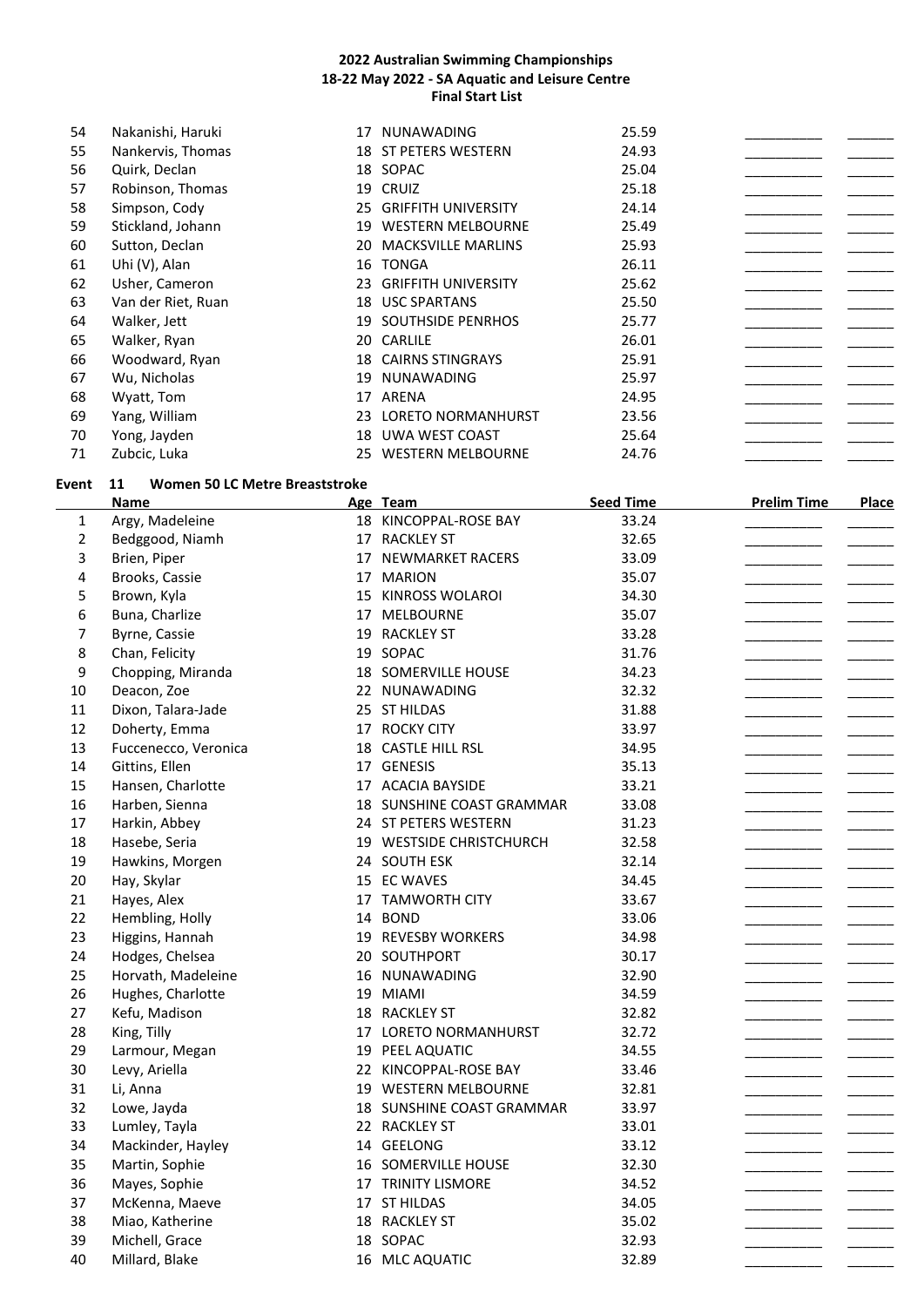| 41 | Monaghan, Anna           | 20 | <b>WESTSIDE CHRISTCHURCH</b> | 33.06 |  |
|----|--------------------------|----|------------------------------|-------|--|
| 42 | Mounter, Ella            |    | 14 NUSWIM                    | 34.11 |  |
| 43 | Neimanis, Nadine         | 22 | <b>WARRINGAH AQUATIC</b>     | 34.51 |  |
| 44 | Nobbs, Emily             | 20 | CANBERRA                     | 33.04 |  |
| 45 | O'Dell, Tayah            | 20 | <b>NUNAWADING</b>            | 33.37 |  |
| 46 | O'Leary, Mia             | 19 | <b>BOND</b>                  | 31.17 |  |
| 47 | Pistrin, Elayna          | 19 | TRARALGON                    | 34.63 |  |
| 48 | Pressler, Kalyce         | 17 | <b>SILVER CITY</b>           | 33.61 |  |
| 49 | Rawson, Madeline         | 20 | <b>IMMANUEL</b>              | 34.18 |  |
| 50 | Ribbons, Caitlyn         | 18 | UWA WEST COAST               | 32.87 |  |
| 51 | Seton, Georgina          | 20 | <b>MANLY</b>                 | 32.96 |  |
| 52 | Smith, Kaylea            | 20 | <b>UWA WEST COAST</b>        | 34.45 |  |
| 53 | Smith, Matilda           | 17 | <b>HOBART AQUATIC</b>        | 32.74 |  |
| 54 | Smith, Mikayla           | 23 | <b>MIAMI</b>                 | 31.61 |  |
| 55 | Smith, Reidel            | 19 | <b>NUNAWADING</b>            | 32.86 |  |
| 56 | Stibbe, Madison          | 18 | <b>PELICAN WATERS</b>        | 33.99 |  |
| 57 | Strauch, Jenna           | 25 | <b>MIAMI</b>                 | 31.16 |  |
| 58 | Torrance, Alannah        | 15 | MLC AQUATIC                  | 33.48 |  |
| 59 | Van Der Merwe (V), Kayla | 19 | <b>GREAT BRITAIN</b>         | 32.78 |  |
| 60 | Vlastuin, Calia          | 17 | PEEL AQUATIC                 | 33.80 |  |
| 61 | Vrij, Maaike             |    | 24 SURREY PARK               | 32.31 |  |
| 62 | Walo, Sienna             | 18 | <b>DARWIN</b>                | 34.38 |  |
| 63 | Wiese, Lia Belle         | 17 | <b>USC SPARTANS</b>          | 34.69 |  |
| 64 | Wilkinson, Talia         | 16 | <b>ST HILDAS</b>             | 34.52 |  |
| 65 | Wilson, Laura            | 19 | <b>GRIFFITH UNIVERSITY</b>   | 33.49 |  |
| 66 | Woods, Georgia           | 18 | LAUNCESTON                   | 34.35 |  |
| 67 | Young, Brittany          | 18 | <b>GRIFFITH UNIVERSITY</b>   | 34.48 |  |
|    |                          |    |                              |       |  |

# **Event 12 Men 200 LC Metre Freestyle**

|                | <b>Name</b>            |    | Age Team                    | <b>Seed Time</b> | <b>Prelim Time</b> | <b>Place</b> |
|----------------|------------------------|----|-----------------------------|------------------|--------------------|--------------|
| 1              | Albertyn, Karl         |    | 16 BOND                     | 1:53.82          |                    |              |
| $\overline{2}$ | Altoft, Samuel         | 20 | <b>NUDGEE COLLEGE</b>       | 1:55.06          |                    |              |
| 3              | Andrea, Dylan          | 18 | NUDGEE COLLEGE              | 1:53.55          |                    |              |
| 4              | Askey-Doran, Samuel    |    | 18 HOBART AQUATIC           | 1:56.58          |                    |              |
| 5              | Bible, Jacob           | 19 | <b>CHURCHIE</b>             | 1:56.30          |                    |              |
| 6              | Bladen, Cameron        | 21 | TIGERSHARKS                 | 1:54.30          |                    |              |
| 7              | Bonsall, Robert        | 20 | <b>NORTH COAST</b>          | 1:52.99          |                    |              |
| 8              | Brinkworth, Ashton     | 22 | <b>USC SPARTANS</b>         | 1:50.72          |                    |              |
| 9              | Bullen, Tristan        |    | 21 MIAMI                    | 1:53.02          |                    |              |
| 10             | Caddy, Reece           |    | 20 VALLEY AQUATIC           | 1:57.32          |                    |              |
| 11             | Carlson, Troy          | 19 | <b>USC SPARTANS</b>         | 1:53.89          |                    |              |
| 12             | Cellie, Csongor        | 20 | <b>USC SPARTANS</b>         | 1:48.54          |                    |              |
| 13             | Champion, Shaun        |    | 22 ABBOTSLEIGH              | 1:51.83          |                    |              |
| 14             | Coffey, Jack           | 18 | <b>TSS AQUATIC</b>          | 1:54.23          |                    |              |
| 15             | Comer, Benjamin        | 18 | CARLILE                     | 1:55.05          |                    |              |
| 16             | Crees, Tyrone          |    | 20 SOUTHSIDE PENRHOS        | 1:57.39          |                    |              |
| 17             | Da Silva, Marcus       | 15 | <b>CITY OF SYDNEY</b>       | 1:50.72          |                    |              |
| 18             | Dilissen, Robbe        |    | 22 WESTERN MELBOURNE        | 1:54.23          |                    |              |
| 19             | Dryer, Caleb           | 18 | <b>TRINITY GRAMMAR</b>      | 1:53.68          |                    |              |
| 20             | Fenwick-Kearns, Callyn | 18 | <b>MANLY</b>                | 1:55.59          |                    |              |
| 21             | Filby, Liam            | 19 | <b>MLC MARLINS</b>          | 1:56.61          |                    |              |
| 22             | Foley, Lachlan         | 20 | <b>AQUABLITZ TOONGABBIE</b> | 1:56.63          |                    |              |
| 23             | Galea, Matthew         | 20 | SOPAC                       | 1:50.75          |                    |              |
| 24             | George, Zac            | 20 | <b>RACKLEY ST</b>           | 1:51.16          |                    |              |
| 25             | Gillard-Martin, Declan | 20 | <b>MARION</b>               | 1:57.04          |                    |              |
| 26             | Giuliani, Maximillian  | 18 | <b>HOBART AQUATIC</b>       | 1:50.43          |                    |              |
| 27             | Gorgas, Gabriel        | 20 | <b>KNOX PYMBLE</b>          | 1:51.80          |                    |              |
| 28             | Grant, Alexander       | 21 | <b>MIAMI</b>                | 1:49.44          |                    |              |
| 29             | Guthrie, Cormac        |    | 23 SYDNEY UNIVERSITY        | 1:53.95          |                    |              |
| 30             | Hamson, Joseph         | 18 | <b>KNOX PYMBLE</b>          | 1:53.91          |                    |              |
| 31             | Harris, Sam            |    | 22 SOUTHPORT                | 1:53.07          |                    |              |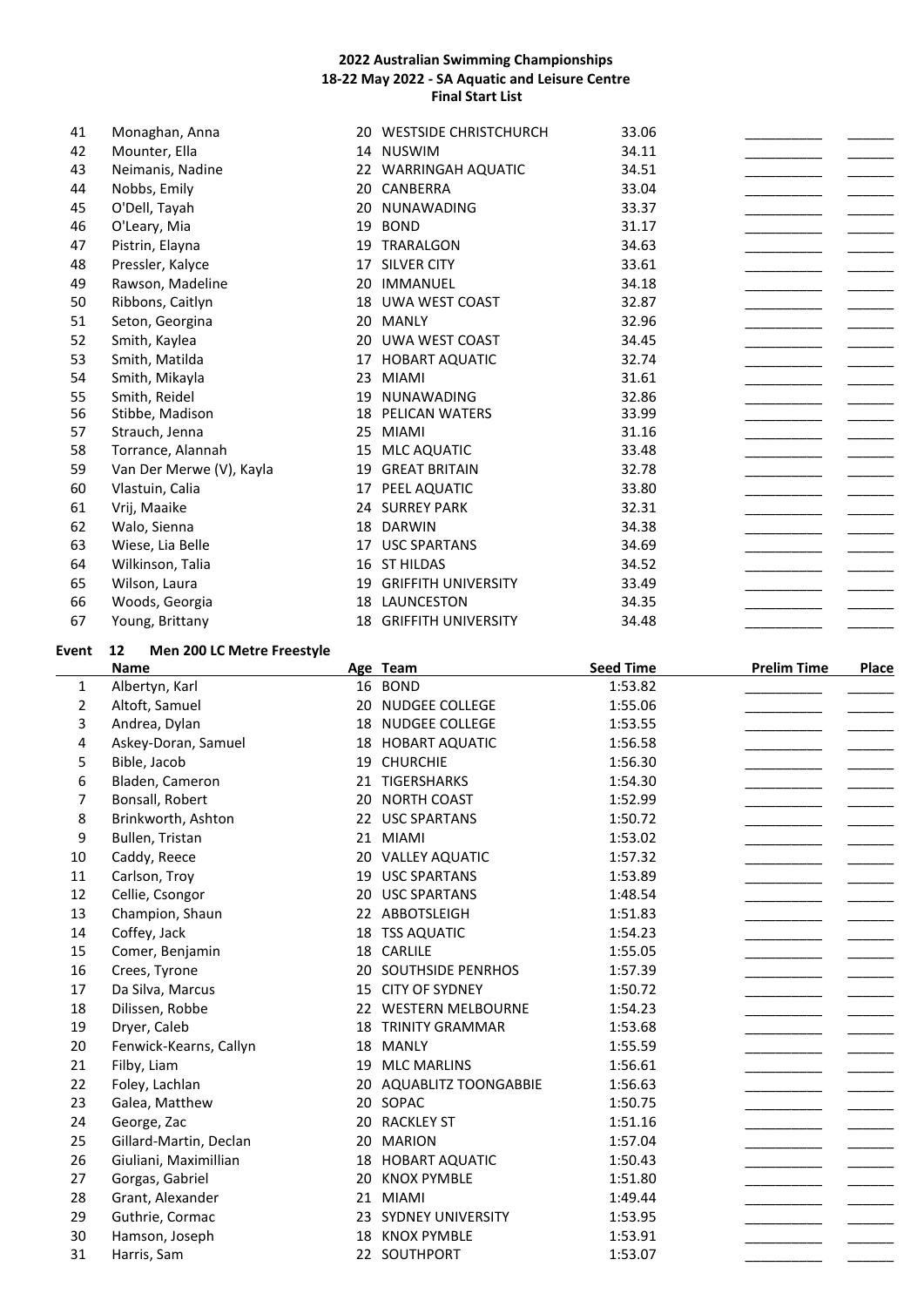| 32 | Harris, Silas            | 20 | NUNAWADING                  | 1:50.11 |  |
|----|--------------------------|----|-----------------------------|---------|--|
| 33 | Hauck, Thomas            |    | 19 ALL SAINTS               | 1:48.56 |  |
| 34 | Hawke, Charlie           |    | 19 HUNTER                   | 1:50.44 |  |
| 35 | Hay, Thomas              |    | 20 SYDNEY UNIVERSITY        | 1:53.75 |  |
| 36 | Horton, Mack             |    | 26 GRIFFITH UNIVERSITY      | 1:46.33 |  |
| 37 | Incerti, Zac             | 25 | <b>MARION</b>               | 1:46.18 |  |
|    |                          |    |                             |         |  |
| 38 | Ireland, Kalani          |    | 20 SOMERVILLE HOUSE         | 1:52.14 |  |
| 39 | Ivory, Joel              |    | 23 CASTLE HILL RSL          | 1:51.98 |  |
| 40 | Jackett Simpson, Lachlan |    | 19 WESTERN MELBOURNE        | 1:53.38 |  |
| 41 | Jones, Joshua            |    | 19 UNIVERSITY OF QUEENSLAND | 1:54.92 |  |
| 42 | Kapocius, Tomas          |    | 20 SOPAC                    | 1:52.07 |  |
| 43 | Kingston, Josh           |    | 18 CARLILE                  | 1:56.54 |  |
| 44 | Koch, James              |    | 23 SYDNEY UNIVERSITY        | 1:49.63 |  |
| 45 | Lamb, Matthew            |    | 18 USC SPARTANS             | 1:55.01 |  |
| 46 | Layton, William          |    | 18 MARLIN COAST             | 1:56.83 |  |
| 47 | Loughnan, Jacob          |    | 21 MIAMI                    | 1:52.02 |  |
| 48 | Magnussen, Matthew       |    | 18 NUDGEE COLLEGE           | 1:52.60 |  |
| 49 | Maher, Zach              |    | 21 CARLILE                  | 1:51.69 |  |
| 50 | Makarushkin, Lev         |    | 22 EC WAVES                 | 1:52.46 |  |
|    |                          |    |                             |         |  |
| 51 | Mander, Alec             |    | 19 PERTH CITY               | 1:52.42 |  |
| 52 | Mcbride, James           |    | 20 WESTERN MELBOURNE        | 1:52.15 |  |
| 53 | Mcdonald, Angus          |    | 20 SOPAC                    | 1:51.15 |  |
| 54 | McKell, Mitchell         |    | 18 ST HILDAS                | 1:57.39 |  |
| 55 | Millard, Noah            |    | 19 MLC AQUATIC              | 1:52.54 |  |
| 56 | Mocki, Waldemar          |    | 18 SOUTHPORT                | 1:55.89 |  |
| 57 | Morgan, David            |    | 28 MIAMI                    | 1:51.20 |  |
| 58 | Negri, Benno             |    | 23 MELBOURNE VICENTRE       | 1:48.84 |  |
| 59 | Neill, Thomas            | 19 | <b>RACKLEY ST</b>           | 1:45.70 |  |
| 60 | Quirk, Declan            |    | 18 SOPAC                    | 1:54.16 |  |
|    |                          |    |                             |         |  |
| 61 | Rawat (V), Kushagra      |    | 22 INDIA                    | 1:52.24 |  |
| 62 | Raymond, Thomas          | 19 | NUDGEE COLLEGE              | 1:55.00 |  |
| 63 | Ritchie, Cooper          | 20 | <b>MIAMI</b>                | 1:54.39 |  |
| 64 | Roberts, Wesley          |    | 24 WESTS ILLAWARRA          | 1:48.55 |  |
| 65 | Rogerson, Elliot         |    | 22 NUNAWADING               | 1:49.56 |  |
| 66 | Savage, Lachlan          |    | 19 GINNINDERRA              | 1:55.47 |  |
| 67 | Sheehy, Lachlan          | 20 | <b>CITY OF SYDNEY</b>       | 1:56.52 |  |
| 68 | Short, Samuel            |    | 18 RACKLEY ST               | 1:47.69 |  |
| 69 | Simat, Joshua            |    | 24 SOPAC                    | 1:51.55 |  |
| 70 | Simms, Connor            |    | 21 MIAMI                    | 1:52.08 |  |
| 71 | Simpson, Jacob           |    | 18 REVESBY WORKERS          | 1:57.13 |  |
|    |                          |    |                             |         |  |
| 72 | Smith, Brendon           |    | 21 GRIFFITH UNIVERSITY      | 1:48.82 |  |
| 73 | Smith, Joshua            |    | 21 WARRINGAH AQUATIC        | 1:56.96 |  |
| 74 | Soesanto, Marco          | 21 | MELBOURNE VICENTRE          | 1:53.24 |  |
| 75 | Southam, Flynn           | 16 | <b>BOND</b>                 | 1:46.77 |  |
| 76 | Speller, Edward          |    | 18 BOND                     | 1:51.07 |  |
| 77 | Staples, Joshua          |    | 18 ST PETERS WESTERN        | 1:51.23 |  |
| 78 | Street, Tobias           |    | 19 BOND                     | 1:53.89 |  |
| 79 | Swinburn, Stuart         |    | 20 CITY OF SYDNEY           | 1:49.79 |  |
| 80 | Tabuai, Zachary          |    | 19 SUNSHINE COAST GRAMMAR   | 1:51.35 |  |
| 81 | Taylor, Kai              |    | 18 ST PETERS WESTERN        | 1:49.53 |  |
| 82 | Temple, Matthew          |    | 22 MARION                   |         |  |
|    |                          |    |                             | 1:47.43 |  |
| 83 | Todoro, Adriano          |    | 18 UWA WEST COAST           | 1:55.45 |  |
| 84 | Townsend, Louis          |    | 24 RACKLEY ST               | 1:47.87 |  |
| 85 | Van der Riet, Ruan       |    | 18 USC SPARTANS             | 1:54.05 |  |
| 86 | Walker, Jett             |    | 19 SOUTHSIDE PENRHOS        | 1:57.39 |  |
| 87 | Weber, Elliot            |    | 19 ST PETERS WESTERN        | 1:51.78 |  |
| 88 | West, Marcus             | 19 | <b>CAIRNS STINGRAYS</b>     | 1:54.15 |  |
| 89 | White, Charlie           | 18 | <b>BOND</b>                 | 1:53.70 |  |
| 90 | Wilczak, Gabriel         |    | <b>18 TRINITY GRAMMAR</b>   | 1:53.56 |  |
| 91 | Wilkes, Ryan             |    | 19 SYDNEY UNIVERSITY        | 1:50.33 |  |
| 92 | Williamson, George       |    | 18 RACKLEY ST               | 1:54.61 |  |
|    |                          |    |                             |         |  |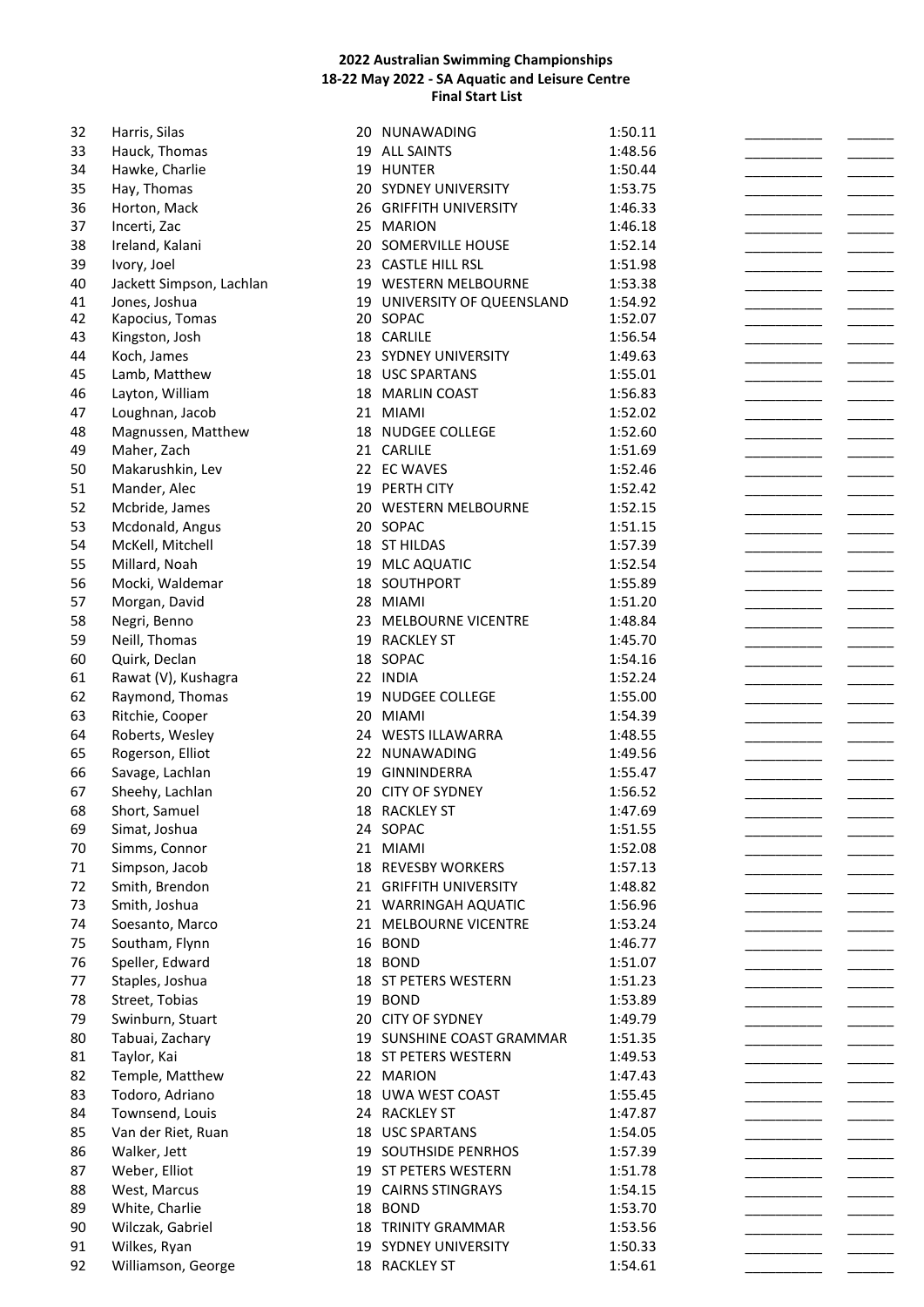| 93 | Wilson, Jack       | 22 SYDNEY UNIVERSITY | 1:53.94 |
|----|--------------------|----------------------|---------|
| 94 | Wilson, Lucas      | 18 UWA WEST COAST    | 1:56.64 |
| 95 | Winnington, Elijah | 22 ST PETERS WESTERN | 1:45.55 |
| 96 | Wu, Nicholas       | 19 NUNAWADING        | 1:56.55 |
| 97 | Young, Samuel      | 24 RACKLEY ST        | 1:54.14 |

# **Event 13 Women 400 LC Metre Individual Medley**

|                | <b>Name</b>              |    | Age Team                      | <b>Seed Time</b> | <b>Prelim Time</b> | Place |
|----------------|--------------------------|----|-------------------------------|------------------|--------------------|-------|
| 1              | Bahr, Arabella           |    | 15 NORWOOD                    | 5:01.20          |                    |       |
| $\overline{2}$ | Briscoe, Nicole          |    | 17 GEELONG                    | 5:07.41          |                    |       |
| 3              | Brown, Charli            |    | 19 MANLY                      | 4:45.65          |                    |       |
| 4              | Chopping, Miranda        |    | 18 SOMERVILLE HOUSE           | 5:01.51          |                    |       |
| 5              | Cooper, Madison          |    | 18 MELBOURNE                  | 4:57.30          |                    |       |
| 6              | Delmenico, Mela          |    | 19 CITY OF SYDNEY             | 4:50.70          |                    |       |
| 7              | Dring, Lucy              |    | 19 SUNSHINE COAST GRAMMAR     | 4:50.92          |                    |       |
| 8              | Essam, Jacinta           |    | 20 GINNINDERRA                | 4:45.81          |                    |       |
| 9              | Fitzhenry, Francesca     |    | 22 CARLILE                    | 4:50.93          |                    |       |
| 10             | Forrester, Jenna         |    | 18 ST PETERS WESTERN          | 4:39.46          |                    |       |
| 11             | Fuller, Bianca           |    | 17 KINROSS WOLAROI            | 5:00.77          |                    |       |
| 12             | Greedy, Charli           |    | 17 BOND                       | 5:09.16          |                    |       |
| 13             | Hardy, Kayla             |    | 19 CRUIZ                      | 4:47.77          |                    |       |
| 14             | Harrington, Abby         | 17 | NUNAWADING                    | 4:56.64          |                    |       |
| 15             | Harrison, Lexi           | 19 | NARRABEEN                     | 4:54.66          |                    |       |
| 16             | Kritzinger, Tiana        | 17 | <b>NUDGEE COLLEGE</b>         | 4:50.54          |                    |       |
| 17             | Lavin, Jessica           |    | 23 YERONGA PARK               | 5:02.04          |                    |       |
| 18             | Madden, Jessica          |    | 20 GRIFFITH UNIVERSITY        | 4:50.29          |                    |       |
| 19             | Martin, Sophie           |    | 16 SOMERVILLE HOUSE           | 4:54.81          |                    |       |
| 20             | McKeown, Kaylee          |    | 20 GRIFFITH UNIVERSITY        | 4:32.73          |                    |       |
| 21             | Melverton, Kiah          |    | 25 ST PETERS WESTERN          | 4:46.09          |                    |       |
| 22             | Muir, Emilie             |    | <b>19 GRIFFITH UNIVERSITY</b> | 4:44.82          |                    |       |
| 23             | Oberekar, Ashleigh       |    | 21 VALLEY AQUATIC             | 5:00.18          |                    |       |
| 24             | Pressler, Kalyce         |    | 17 SILVER CITY                | 5:03.46          |                    |       |
| 25             | Ramsay, Ella             |    | 17 ST PETERS WESTERN          | 4:45.68          |                    |       |
| 26             | Rasmussen (V), Mya       |    | 21 NEW ZEALAND                | 4:42.33          |                    |       |
| 27             | Roper, Georgie           |    | <b>17 GRIFFITH UNIVERSITY</b> | 4:55.85          |                    |       |
| 28             | Snell, Madeline          | 20 | <b>BRISBANE GRAMMAR</b>       | 4:50.93          |                    |       |
| 29             | Timms, Sienna            |    | <b>16 NEWMARKET RACERS</b>    | 4:58.66          |                    |       |
| 30             | Van Der Merwe (V), Kayla |    | <b>19 GREAT BRITAIN</b>       | 5:09.17          |                    |       |
| 31             | Wassing, Ella            | 19 | <b>KAWANA WATERS</b>          | 5:02.53          |                    |       |
| 32             | Wassing, Imogen          |    | <b>18 USC SPARTANS</b>        | 4:58.50          |                    |       |
| 33             | Webster, Lucy            |    | 17 NUNAWADING                 | 4:57.24          |                    |       |
| 34             | White, Emily             | 18 | <b>NORWOOD</b>                | 4:51.73          |                    |       |
| 35             | Williams, Alana          |    | 19 NORWOOD                    | 4:54.60          |                    |       |

# **Event 14 Women 50 LC Metre Backstroke**

|    | <b>Name</b>              |    | Age Team                      | <b>Seed Time</b> | <b>Prelim Time</b> | Place |
|----|--------------------------|----|-------------------------------|------------------|--------------------|-------|
| 1  | Amos, Raylee             |    | 17 FAIRHOLME                  | 30.71            |                    |       |
| 2  | Atherton, Minna          |    | 22 BOND                       | 28.24            |                    |       |
| 3  | Au (V), Stephanie        | 29 | <b>HONG KONG</b>              | 28.91            |                    |       |
| 4  | Banks, Alannah           |    | <b>18 SURREY PARK</b>         | 30.33            |                    |       |
| 5  | Barratt, Holly           |    | 34 ROCKINGHAM                 | 28.10            |                    |       |
| 6  | Beck, Ellie              | 15 | <b>KNOX PYMBLE</b>            | 29.58            |                    |       |
| 7  | Boll, Laura              |    | 20 LORETO NORMANHURST         | 30.08            |                    |       |
| 8  | Bootes, Eliana           |    | 18 KINCUMBER PACIFIC DOLPHINS | 30.74            |                    |       |
| 9  | Brown, Charli            | 19 | MANLY                         | 28.65            |                    |       |
| 10 | Burgess, Alyssa          | 19 | ARENA                         | 29.03            |                    |       |
| 11 | Campbell, Alice          | 19 | RACKLEY ST                    | 30.83            |                    |       |
| 12 | Chopping, Miranda        |    | <b>18 SOMERVILLE HOUSE</b>    | 30.96            |                    |       |
| 13 | Cleaver, Alexandra       |    | 17 ST PETERS WESTERN          | 30.91            |                    |       |
| 14 | Curthoys-Davies, Harliai | 19 | <b>BAROSSA</b>                | 29.35            |                    |       |
| 15 | Day, Layla               | 18 | <b>BOND</b>                   | 29.13            |                    |       |
| 16 | Dobbins, Emily           | 17 | <b>NOVOCASTRIAN</b>           | 29.97            |                    |       |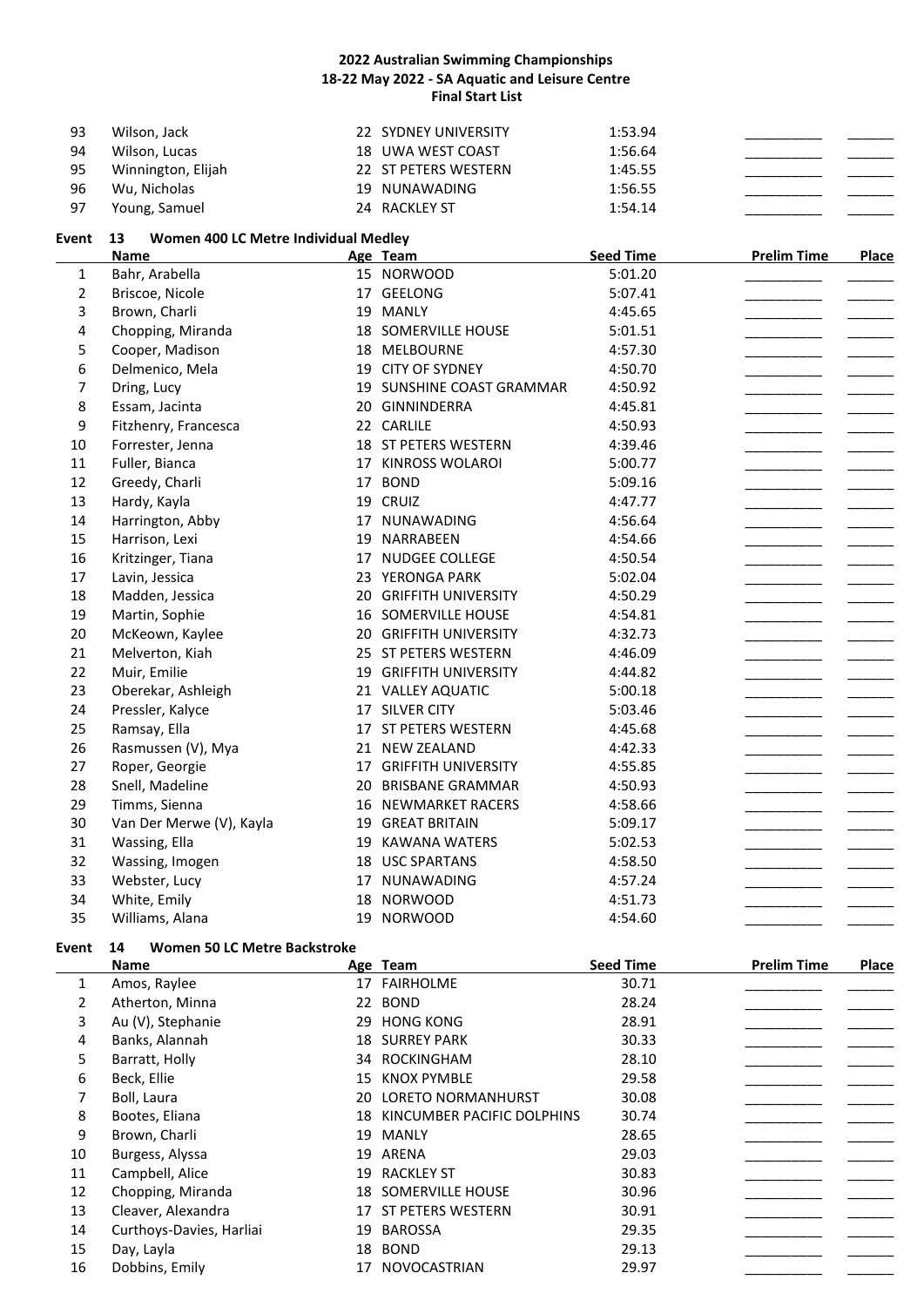|              | <u>Name</u>                            |    | Age Team                    | <b>Seed Time</b> | <b>Prelim Time</b> | <b>Place</b> |
|--------------|----------------------------------------|----|-----------------------------|------------------|--------------------|--------------|
| <b>Event</b> | Men 200 LC Metre Breaststroke<br>15    |    |                             |                  |                    |              |
| 63           | Wilson, Madison                        | 27 | <b>MARION</b>               | 28.01            |                    |              |
| 62           | White, Niquola                         | 17 | <b>TRINITY LISMORE</b>      | 31.07            |                    |              |
| 61           | Welsh, Jesse                           | 18 | <b>NEW ZEALAND</b>          | 30.13            |                    |              |
| 60           | Weill, Ashley                          |    | 20 ST ANDREW'S              | 29.75            |                    |              |
| 59           | Webster, Jordan                        |    | 18 SOUTHPORT                | 29.04            |                    |              |
| 58           | Webb, Abbey                            |    | 21 GINNINDERRA              | 29.76            |                    |              |
| 57           | Walsh, Ciara                           |    | 18 MLC AQUATIC              | 30.86            |                    |              |
| 56           | Walo, Sienna                           |    | 18 DARWIN                   | 30.89            |                    |              |
| 55           | van Zoggel, Anneke                     |    | 18 SOPAC                    | 29.03            |                    |              |
| 54           | Turnbull, Kiana                        |    | 18 CAIRNS STINGRAYS         | 31.05            |                    |              |
| 53           | Thornton, Tahlia                       |    | 19 USC SPARTANS             | 29.08            |                    |              |
| 52           | Symons, Isabella                       | 23 | <b>BENDIGO EAST</b>         | 29.93            |                    |              |
| 51           | Sullivan, Olivia                       | 17 | KINGSCLIFF                  | 30.85            |                    |              |
| 50           | Stickland, Lushavel                    |    | 24 WESTERN MELBOURNE        | 29.79            |                    |              |
| 49           | Slade, Mia                             | 17 | <b>NORWOOD</b>              | 30.83            |                    |              |
| 48           | Seton, Georgina                        |    | 20 MANLY                    | 29.69            |                    |              |
| 47           | Senior, Meg                            |    | 18 CRUIZ                    | 30.52            |                    |              |
| 46           | Schoorl, Abigail                       |    | 21 MIAMI                    | 29.57            |                    |              |
| 45           | Ryan, Emily                            |    | 17 MANLY                    | 30.41            |                    |              |
| 44           | Pressler, Kalyce                       |    | 17 SILVER CITY              | 31.12            |                    |              |
| 43           | Oldsen, Ellysia                        |    | 26 MARION                   | 29.26            |                    |              |
| 42           | O'Callaghan, Mollie                    |    | 18 ST PETERS WESTERN        | 27.75            |                    |              |
| 41           | Nielsen, Amelia                        |    | 18 KWINANA                  | 30.80            |                    |              |
| 40           | Nelson, Holly                          |    | 19 ABBOTSLEIGH              | 30.62            |                    |              |
| 39           | Millard, Blake                         |    | 16 MLC AQUATIC              | 29.95            |                    |              |
| 38           | Miao, Katherine                        |    | 18 RACKLEY ST               | 30.41            |                    |              |
| 37           | Mcfarlane, Kayla                       |    | 17 SOUTHPORT                | 30.72            |                    |              |
| 36           | Mayes, Sophie                          |    | 17 TRINITY LISMORE          | 31.06            |                    |              |
| 35           | Livingston, Alicia                     | 16 | <b>MARION</b>               | 30.56            |                    |              |
| 34           | Lefoe, Olivia                          | 19 | NUNAWADING                  | 28.72            |                    |              |
| 33           | Lee, Isabella                          | 17 | <b>GRIFFITH UNIVERSITY</b>  | 31.00            |                    |              |
| 32           | Kearns, Emily                          | 17 | <b>MELBOURNE</b>            | 30.63            |                    |              |
| 31           | Jones, Sascha                          |    | <b>18 SURREY PARK</b>       | 29.51            |                    |              |
| 30           | Jones, Emily                           |    | 18 HUNTER                   | 29.29            |                    |              |
| 29           | Johnson, Tameeka                       |    | 16 SANS SOUCI               | 30.04            |                    |              |
| 28           | Job, Bronte                            |    | 19 RACKLEY ST               | 27.75            |                    |              |
| 27           | House, Tarryn                          |    | 19 GRIFFITH UNIVERSITY      | 30.87            |                    |              |
| 26           | Holah, Mia                             |    | 20 SURREY PARK              | 30.16            |                    |              |
| 25           | Garbanzo, Jessica-Marie                |    | 19 UNIVERSITY OF QUEENSLAND | 30.60            |                    |              |
| 24           | Gan, Elizabeth                         |    | 18 LANE COVE                | 29.40            |                    |              |
| 23           | Gallagher, Alysha                      |    | 19 ACACIA BAYSIDE           | 29.72            |                    |              |
| 22           | Gahan, Sophie                          |    | 18 ACACIA BAYSIDE           | 30.74            |                    |              |
| 21           | Fydler, Adriana                        |    | 18 KNOX PYMBLE              | 29.81            |                    |              |
| 19<br>20     | Forrestal, Tiana<br>Fredericks, Hannah |    | 18 ARENA<br>19 RACKLEY ST   | 30.82<br>28.97   |                    |              |
| 18           | Elers, Kara-Shae                       |    | 19 ACACIA BAYSIDE           | 30.94            |                    |              |
| 17           | Doherty, Emma                          |    | 17 ROCKY CITY               | 30.73            |                    |              |
|              |                                        |    |                             |                  |                    |              |

|    | Name              |    | Age Team                 | <b>Seed Time</b> | <b>Prelim Time</b> | <b>Place</b> |
|----|-------------------|----|--------------------------|------------------|--------------------|--------------|
| 1  | Ainley, Louis     |    | 18 BAYSIDE               | 2:24.46          |                    |              |
| 2  | Bell, Aleksandr   |    | 20 WESTSIDE CHRISTCHURCH | 2:17.02          |                    |              |
| 3  | Bicknell, Ryan    |    | 20 ST ANDREW'S           | 2:21.38          |                    |              |
| 4  | Biddell, Harrison |    | 17 NORWOOD               | 2:16.24          |                    |              |
| 5  | Burnes, Gideon    |    | 16 BOND                  | 2:18.18          |                    |              |
| 6  | Comer, Benjamin   |    | 18 CARLILE               | 2:22.92          |                    |              |
|    | Crehan, Bailey    |    | 18 WESTS ILLAWARRA       | 2:21.18          |                    |              |
| 8  | Dugandzic, Jack   |    | 19 CHURCHIE              | 2:19.42          |                    |              |
| 9  | Fowler, Clayten   |    | 22 SOUTHPORT             | 2:18.87          |                    |              |
| 10 | Gallo, Caio       |    | 19 CHURCHIE              | 2:22.22          |                    |              |
| 11 | Gilbert, Lachlan  |    | 19 NUDGEE COLLEGE        | 2:18.93          |                    |              |
| 12 | Gurrie, Jack      | 19 | NUNAWADING               | 2:18.84          |                    |              |
|    |                   |    |                          |                  |                    |              |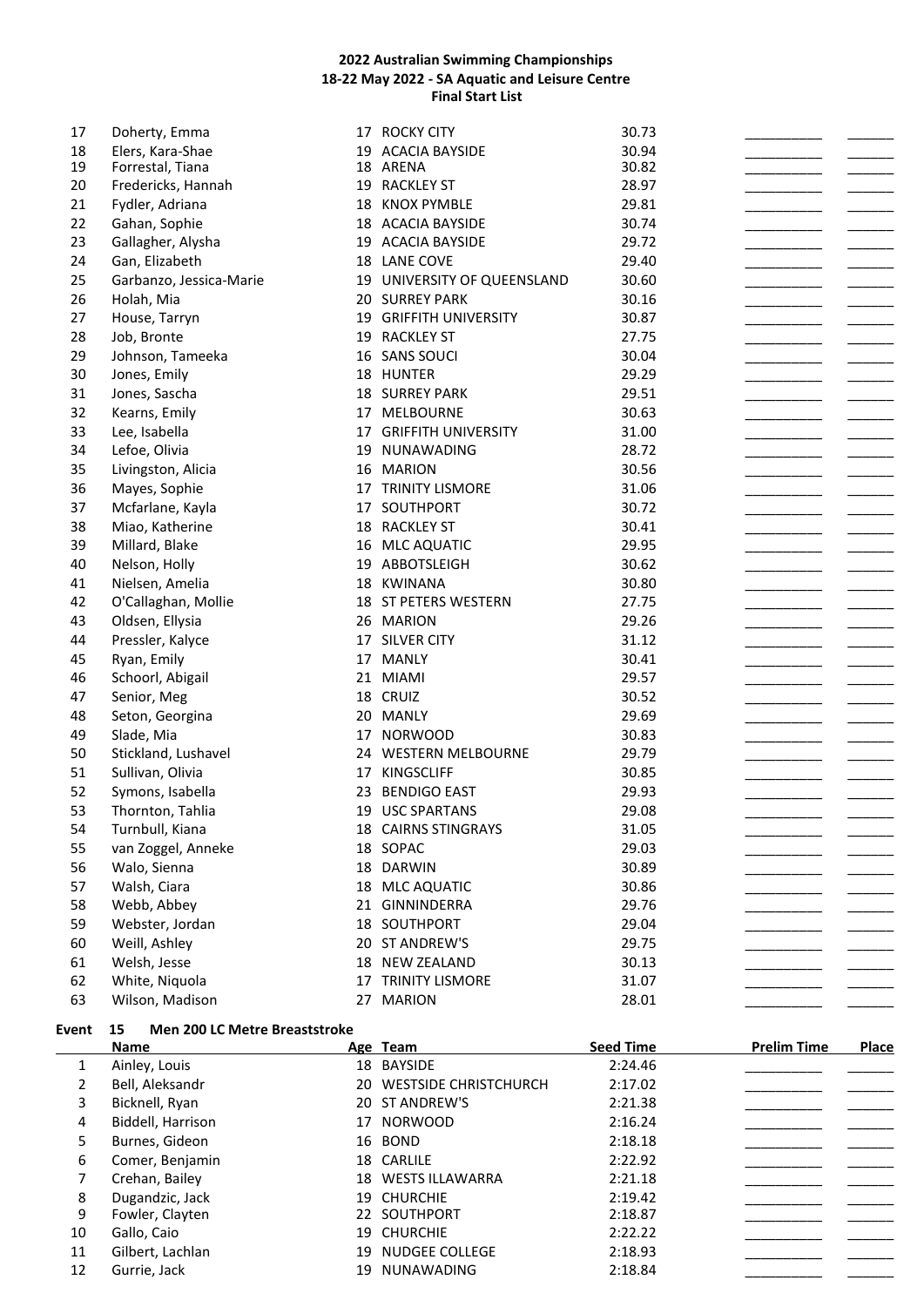| 13           | Hargreaves, Thomas                       |    | 22 CITY OF SYDNEY                   | 2:22.12                     |                    |              |
|--------------|------------------------------------------|----|-------------------------------------|-----------------------------|--------------------|--------------|
| 14           | Hartland, Isaac                          |    | <b>18 NEWMARKET RACERS</b>          | 2:25.23                     |                    |              |
| 15           | Henderson, Fergus                        |    | 21 SYDNEY UNIVERSITY                | 2:22.41                     |                    |              |
| 16           | Ikotin, Thomas                           |    | 21 CRUIZ                            | 2:24.19                     |                    |              |
| 17           | Jordan, Cameron                          |    | 20 BENDIGO EAST                     | 2:21.32                     |                    |              |
| 18           | Kingston, Josh                           |    | 18 CARLILE                          | 2:25.03                     |                    |              |
| 19           | Lai (V), Ching Hei                       |    | 18 RACKLEY ST                       | 2:19.86                     |                    |              |
| 20           | Lello, Bailey                            |    | 18 CHURCHIE                         | 2:15.72                     |                    |              |
| 21           | Lightfoot, Thomas                        |    | 19 MARION                           | 2:24.84                     |                    |              |
| 22           | Luscombe, Fletcher                       |    | 19 MARION                           | 2:20.91                     |                    |              |
| 23           | Mackie, Jake                             |    | 19 NOVOCASTRIAN                     | 2:22.68                     |                    |              |
| 24           | Mckechnie, James                         |    | 26 STARPLEX                         | 2:17.21                     |                    |              |
| 25           | Menzies, Angus                           | 20 | <b>KNOX PYMBLE</b>                  | 2:15.15                     |                    |              |
| 26           | Milligan, Alex                           |    | 24 USC SPARTANS                     | 2:17.30                     |                    |              |
| 27           | Pearce, Matthew                          |    | 18 NORWOOD                          | 2:23.75                     |                    |              |
| 28           | Petric, William                          |    | 17 NUNAWADING                       | 2:13.96                     |                    |              |
| 29           | Reed, Calvin                             |    | 20 WESTERN MELBOURNE                | 2:22.26                     |                    |              |
| 30           | Schlicht, David                          |    | 22 MLC AQUATIC                      | 2:17.16                     |                    |              |
| 31           | Schuster, Finlay                         |    | 18 NUDGEE COLLEGE                   | 2:19.26                     |                    |              |
| 32           | Screen, Bailey                           |    | 15 WARRINGAH AQUATIC                | 2:20.08                     |                    |              |
| 33           | Selwood, Adam                            |    | 22 WESTERN MELBOURNE                | 2:15.32                     |                    |              |
| 34           | Simpson, Jacob                           |    | <b>18 REVESBY WORKERS</b>           | 2:23.23                     |                    |              |
| 35           | Stubblety-Cook, Zac                      |    | 23 CHANDLER SC INC                  | 2:06.28                     |                    |              |
| 36           | Van Der Laan, Cooper                     |    | 23 CARLILE                          | 2:14.57                     |                    |              |
| 37           | Wilkes, Nash                             |    | 20 SOUTHPORT                        | 2:17.37                     |                    |              |
| 38           | Wilson, Matthew                          |    | 23 SOPAC                            | 2:08.52                     |                    |              |
| 39           | Yong, Joshua                             |    | 20 USC SPARTANS                     | 2:14.18                     |                    |              |
| 40           | Zwolsman, Yannik                         |    | 18 SOUTHPORT                        | 2:14.72                     |                    |              |
|              | 16                                       |    |                                     |                             |                    |              |
|              |                                          |    |                                     |                             |                    |              |
| Event        | Women 4x100 LC Metre Freestyle Relay     |    |                                     |                             |                    |              |
| $\mathbf{1}$ | Team<br><b>BRISBANE GRAMMAR</b>          |    | Relay<br>Α                          | <b>Seed Time</b><br>3:49.87 | <b>Finals</b>      | <b>Place</b> |
|              | <b>MANLY</b>                             |    | Α                                   |                             |                    |              |
| 2<br>3       | <b>MARION</b>                            |    | Α                                   | 3:53.65<br>3:54.11          |                    |              |
|              |                                          |    |                                     |                             |                    |              |
| 4            | NUNAWADING                               |    | А<br>A                              | 3:46.12                     |                    |              |
| 5            | SOPAC                                    |    |                                     | 3:57.34                     |                    |              |
| <b>Event</b> | 17<br>Men 4x100 LC Metre Freestyle Relay |    |                                     |                             |                    |              |
|              | Team                                     |    | Relay                               | <b>Seed Time</b>            | <b>Finals</b>      | Place        |
| 1            | <b>CITY OF SYDNEY</b>                    |    | А                                   | 3:30.15                     |                    |              |
| 2            | NUNAWADING                               |    | А                                   | 3:26.09                     |                    |              |
| 3            | SOPAC                                    |    | A                                   | 3:22.65                     |                    |              |
| 4            | <b>SOUTHSIDE PENRHOS</b>                 |    | A                                   | 3:26.44                     |                    |              |
| 5            | <b>SYDNEY UNIVERSITY</b>                 |    | A                                   | 3:25.09                     |                    |              |
| 6            | UNIVERSITY OF QUEENSLAND                 |    | A                                   | 3:31.85                     |                    |              |
| Event        | Women 200 LC Metre Freestyle<br>18       |    |                                     |                             |                    |              |
|              | Name                                     |    | Age Team                            | <b>Seed Time</b>            | <b>Prelim Time</b> | <b>Place</b> |
| 1            | Bentley, Phoebe                          |    | 18 GRIFFITH UNIVERSITY              | 2:05.15                     |                    |              |
| 2            | Boyd, Isabella                           |    | 16 NUNAWADING                       | 2:00.69                     |                    |              |
| 3            | Brown, Sydney                            |    | 17 WESTS ILLAWARRA                  | 2:02.35                     |                    |              |
| 4            | Buchanan, Carla                          |    | 26 RACKLEY ST                       | 1:58.39                     |                    |              |
| 5            | Caldwell, Georgia                        |    | 18 WOLLONGONG                       | 2:08.36                     |                    |              |
| 6            | Campbell, Alice                          |    | 19 RACKLEY ST                       | 2:08.05                     |                    |              |
| 7            | Carrick, Lily                            |    | 17 RACKLEY ST                       | 2:07.57                     |                    |              |
| 8            | Castelluzzo, Brittany                    |    | 21 TEA TREE GULLY                   | 1:59.32                     |                    |              |
| 9            | Cook, Tamsin                             |    | 23 USC SPARTANS                     | 1:56.95                     |                    |              |
| 10<br>11     | Cooney, Gemma<br>Cooper, Madison         |    | 22 BRISBANE GRAMMAR<br>18 MELBOURNE | 1:59.90<br>2:04.92          |                    |              |

12 Costa, Kayla 20 NUNAWADING 2:00.33<br>13 Crimmins, Josephine 2:00 16 NEWMARKET RACERS 2:04.96 Crimmins, Josephine 16 NEWMARKET RACERS 2:04.96<br>Crisp, Bianca 2:05.95 23 YERONGA PARK 2:05.95

14 Crisp, Bianca 23 YERONGA PARK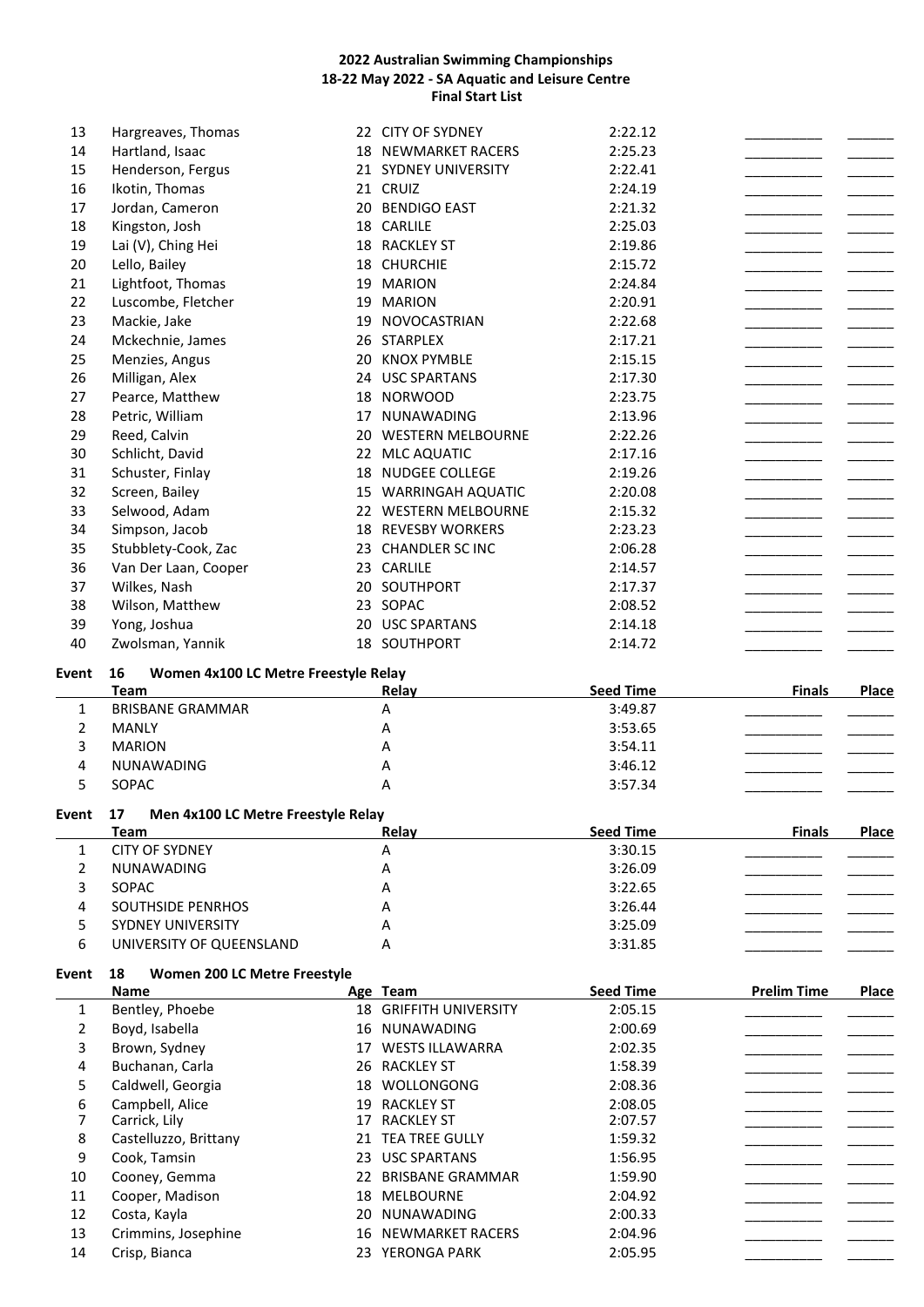| 15 | Curthoys-Davies, Harliai     | 19 | BAROSSA                    | 2:04.27 |  |
|----|------------------------------|----|----------------------------|---------|--|
| 16 | Davison-McGovern, Jacqueline |    | 18 YERONGA PARK            | 2:02.12 |  |
| 17 | Deacon, Hannah               |    | 17 MARION                  | 2:06.50 |  |
| 18 | Dekkers, Elizabeth           |    | <b>18 NEWMARKET RACERS</b> | 2:06.71 |  |
| 19 | Delmenico, Mela              |    | 19 CITY OF SYDNEY          | 2:02.89 |  |
| 20 | Doherty, Emma                |    | 17 ROCKY CITY              | 2:06.89 |  |
| 21 | Dring, Lucy                  |    | 19 SUNSHINE COAST GRAMMAR  | 2:00.76 |  |
|    |                              |    |                            |         |  |
| 22 | Edwards, Chelsey             |    | 20 KNOX PYMBLE             | 2:01.88 |  |
| 23 | Edwards, Kirrily             |    | 21 REVESBY WORKERS         | 2:05.86 |  |
| 24 | Gibbs-Beal, Finella          |    | 18 NOOSA                   | 2:05.93 |  |
| 25 | Gibson, Abby                 |    | 18 CARLILE                 | 2:08.21 |  |
| 26 | Grant, Bella                 |    | 17 TRINITY GRAMMAR         | 2:01.58 |  |
| 27 | Harben, Sienna               |    | 18 SUNSHINE COAST GRAMMAR  | 2:08.08 |  |
| 28 | Hardy, Madeleine             |    | 18 BOND                    | 2:01.25 |  |
| 29 | Harris, Meg                  |    | 20 MARION                  | 1:56.29 |  |
| 30 | Harrison, Lexi               |    | 19 NARRABEEN               | 2:03.36 |  |
| 31 | Horwood, Jemima              |    | 20 USC SPARTANS            | 2:05.30 |  |
| 32 | Hotham, Natalie              | 17 | KINCUMBER PACIFIC DOLPHINS | 2:07.80 |  |
| 33 | House, Tarryn                | 19 | <b>GRIFFITH UNIVERSITY</b> | 2:02.52 |  |
| 34 | Jacobson, Rebecca            |    | 20 RACKLEY ST              | 1:58.86 |  |
| 35 | Jansen, Milla                | 15 | <b>BOND</b>                | 2:01.41 |  |
|    |                              |    |                            |         |  |
| 36 | Johnson, Moesha              |    | 24 GRIFFITH UNIVERSITY     | 2:00.96 |  |
| 37 | Johnson, Tameeka             |    | 16 SANS SOUCI              | 2:05.65 |  |
| 38 | Johnston, Chloe              |    | 19 ST ANDREW'S             | 2:08.34 |  |
| 39 | Jones, Averil                |    | 17 HUNTER                  | 2:08.49 |  |
| 40 | Jones, Chelsea               |    | 17 WESTS ILLAWARRA         | 2:03.53 |  |
| 41 | Kearney, Abbey               |    | 19 NUNAWADING              | 2:01.64 |  |
| 42 | Knott, Ruby                  |    | 18 WESTERN MELBOURNE       | 2:05.92 |  |
| 43 | Lavin, Jessica               |    | 23 YERONGA PARK            | 2:04.36 |  |
| 44 | Lee, Kareena                 |    | 28 NOOSA                   | 1:58.86 |  |
| 45 | Macfarlane, Samantha         |    | 18 BREAKERS                | 2:03.92 |  |
| 46 | Macleod, Lucinda             |    | 17 GRIFFITH UNIVERSITY     | 2:02.67 |  |
| 47 | Madden, Jessica              |    | 20 GRIFFITH UNIVERSITY     | 2:05.57 |  |
| 48 | Mahfouz, Manar               |    | 19 MELTON                  | 2:07.69 |  |
| 49 | Martin, Isabella             |    | 17 SOMERVILLE HOUSE        | 2:07.53 |  |
| 50 | Mason, Isabelle              |    | 20 BOND                    | 2:05.82 |  |
|    |                              |    |                            |         |  |
| 51 | Mazumdar, Dijana             |    | 16 BARKER                  | 2:06.00 |  |
| 52 | Mccarthy, Olivia             |    | 18 BOND                    | 2:08.28 |  |
| 53 | McCarthy, Stefanie           |    | 18 ST PETERS WESTERN       | 2:03.50 |  |
| 54 | McDougall, Lauren            |    | 21 SOPAC                   | 2:04.19 |  |
| 55 | Mclachlan, Isabel            |    | 19 NORWOOD                 | 2:04.19 |  |
| 56 | Melverton, Kiah              |    | 25 ST PETERS WESTERN       | 1:56.89 |  |
| 57 | Moloney, Dominique           |    | 18 MLC AQUATIC             | 2:07.48 |  |
| 58 | Muir, Emilie                 |    | 19 GRIFFITH UNIVERSITY     | 2:05.01 |  |
| 59 | Neale, Leah                  |    | 26 CHANDLER SC INC         | 1:56.08 |  |
| 60 | Nelson, Holly                | 19 | ABBOTSLEIGH                | 2:08.14 |  |
| 61 | O'Brien, Amelia              |    | 18 WESTS ILLAWARRA         | 2:05.66 |  |
| 62 | O'Callaghan, Mollie          |    | 18 ST PETERS WESTERN       | 1:55.11 |  |
| 63 | Pallister, Lani              |    | 19 GRIFFITH UNIVERSITY     | 1:58.33 |  |
| 64 | Perkins, Alexandria          |    | 21 USC SPARTANS            | 2:02.36 |  |
| 65 | Perkins, Jamie               |    | 17 ST PETERS WESTERN       | 1:59.01 |  |
| 66 | Platts, Georgia              |    | 19 SOPAC                   | 2:07.88 |  |
| 67 | Prenzler, Tahlia             |    | 21 ST ANDREW'S             | 2:04.91 |  |
| 68 | Ribbons, Caitlyn             |    | 18 UWA WEST COAST          | 2:03.47 |  |
|    |                              |    |                            |         |  |
| 69 | Roper, Georgie               | 17 | <b>GRIFFITH UNIVERSITY</b> | 2:02.13 |  |
| 70 | Salecich, Emilee             | 17 | <b>CAIRNS STINGRAYS</b>    | 2:05.23 |  |
| 71 | Schmidt, Hannah              | 19 | <b>BOND</b>                | 2:08.07 |  |
| 72 | Shea, Emilia                 | 17 | <b>MARION</b>              | 2:05.85 |  |
| 73 | Shepherd, Kirralee           | 18 | NUNAWADING                 | 2:07.18 |  |
| 74 | St Vincent, Rebecca          | 20 | <b>GRIFFITH UNIVERSITY</b> | 2:02.74 |  |
| 75 | Starr, Jade                  |    | 19 GRIFFITH UNIVERSITY     | 2:04.44 |  |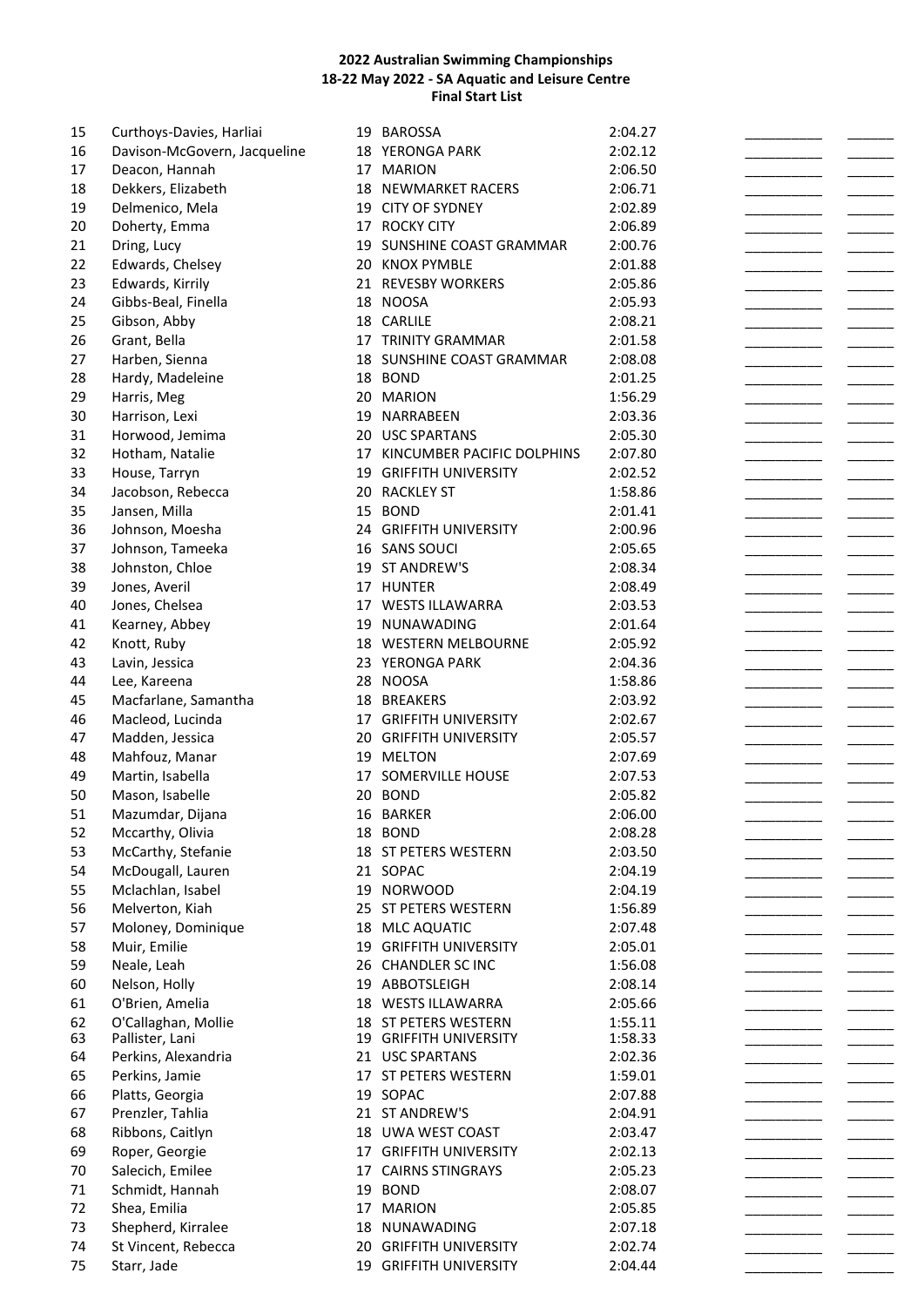| 76 | Throssell, Brianna | 26  | <b>USC SPARTANS</b>        | 1:56.76 |  |
|----|--------------------|-----|----------------------------|---------|--|
| 77 | Titmus, Ariarne    |     | 21 ST PETERS WESTERN       | 1:53.09 |  |
| 78 | Tonuri, Annika     | 19  | <b>SYDNEY UNIVERSITY</b>   | 2:07.66 |  |
| 79 | Torrance, Alannah  | 15  | MLC AQUATIC                | 2:04.44 |  |
| 80 | Tseng, Allison     | 17  | <b>BRISBANE GRAMMAR</b>    | 2:07.32 |  |
| 81 | Turner, Gladys     | 18  | <b>CITY OF SYDNEY</b>      | 2:07.53 |  |
| 82 | Walker, Molly      | 16  | SOUTHERN PERFORMANCE       | 2:03.66 |  |
| 83 | Wassing, Imogen    | 18  | <b>USC SPARTANS</b>        | 2:06.78 |  |
| 84 | Webb, Abbey        | 21  | <b>GINNINDERRA</b>         | 1:58.57 |  |
| 85 | Webster, Lucy      | 17  | <b>NUNAWADING</b>          | 2:06.44 |  |
| 86 | Weston, Elyse      | 18  | <b>BREAKERS</b>            | 2:02.48 |  |
| 87 | White, Emily       | 18  | <b>NORWOOD</b>             | 2:04.24 |  |
| 88 | Wiese, Lia Belle   | 17  | <b>USC SPARTANS</b>        | 2:04.59 |  |
| 89 | Wilson, Madison    | 27  | <b>MARION</b>              | 1:55.68 |  |
| 90 | Woodfield, Ava     | 17  | <b>GRIFFITH UNIVERSITY</b> | 2:06.40 |  |
| 91 | Woods, Elyse       | 23. | <b>MIAMI</b>               | 2:00.85 |  |

# **Event 19 Men 200 LC Metre Individual Medley**

|                | <b>Name</b>         |    | Age Team                 | <b>Seed Time</b> | <b>Prelim Time</b> | <b>Place</b> |
|----------------|---------------------|----|--------------------------|------------------|--------------------|--------------|
| 1              | Albertyn, Karl      |    | 16 BOND                  | 2:05.40          |                    |              |
| $\overline{2}$ | Bell, Aleksandr     |    | 20 WESTSIDE CHRISTCHURCH | 2:08.78          |                    |              |
| 3              | Bibby, Luke         |    | 26 NARRABEEN             | 2:06.30          |                    |              |
| 4              | Cellie, Csongor     |    | 20 USC SPARTANS          | 2:04.78          |                    |              |
| 5              | Coffey, Jack        |    | 18 TSS AQUATIC           | 2:08.23          |                    |              |
| 6              | Collett, Joshua     |    | 18 BOND                  | 2:02.36          |                    |              |
| 7              | Comer, Benjamin     |    | 18 CARLILE               | 2:07.48          |                    |              |
| 8              | Crehan, Bailey      |    | 18 WESTS ILLAWARRA       | 2:10.26          |                    |              |
| 9              | Findeisen, Nicholas |    | 32 FIRBANK               | 2:05.31          |                    |              |
| 10             | Gallo, Caio         |    | 19 CHURCHIE              | 2:08.98          |                    |              |
| 11             | Gorgas, Gabriel     |    | 20 KNOX PYMBLE           | 2:02.76          |                    |              |
| 12             | Gurrie, Jack        | 19 | NUNAWADING               | 2:08.54          |                    |              |
| 13             | Hauck, Thomas       |    | 19 ALL SAINTS            | 2:01.31          |                    |              |
| 14             | Hawke, Charlie      |    | 19 HUNTER                | 2:04.67          |                    |              |
| 15             | Humeniuk, Lucas     |    | 20 CHANDLER SC INC       | 2:02.74          |                    |              |
| 16             | Kerr, Joshua        |    | 16 MANLY                 | 2:06.99          |                    |              |
| 17             | Kingston, Josh      |    | 18 CARLILE               | 2:11.57          |                    |              |
| 18             | Knight, Kade        |    | 18 WAGGA WAGGA           | 2:11.53          |                    |              |
| 19             | Koch, James         |    | 23 SYDNEY UNIVERSITY     | 2:08.20          |                    |              |
| 20             | Lamb, Matthew       |    | 18 USC SPARTANS          | 2:08.52          |                    |              |
| 21             | Larkin, Mitch       |    | 28 CHANDLER SC INC       | 1:56.29          |                    |              |
| 22             | Lee, Justin         |    | 18 KNOX PYMBLE           | 2:05.62          |                    |              |
| 23             | Lee, Se-Bom         |    | 20 CARLILE               | 2:00.36          |                    |              |
| 24             | Lightfoot, Thomas   |    | 19 MARION                | 2:10.76          |                    |              |
| 25             | Menzies, Angus      |    | 20 KNOX PYMBLE           | 2:09.03          |                    |              |
| 26             | Mooney, Jamie       |    | 18 WAGGA WAGGA           | 2:05.61          |                    |              |
| 27             | Neill, Thomas       |    | 19 RACKLEY ST            | 1:59.87          |                    |              |
| 28             | Niesler, Kyle       |    | 21 ST PETERS WESTERN     | 2:04.16          |                    |              |
| 29             | Pearce, Matthew     |    | 18 NORWOOD               | 2:10.15          |                    |              |
| 30             | Petric, William     |    | 17 NUNAWADING            | 2:00.77          |                    |              |
| 31             | Phaopin, Tanakit    | 19 | <b>TRINITY GRAMMAR</b>   | 2:10.36          |                    |              |
| 32             | Phillips, Cooper    |    | 18 NARRABEEN             | 2:09.66          |                    |              |
| 33             | Pollard, Kieren     |    | 23 NORTH COAST           | 2:01.70          |                    |              |
| 34             | Schlicht, David     |    | 22 MLC AQUATIC           | 2:03.30          |                    |              |
| 35             | Sharp, Will         | 19 | SOUTHPORT                | 2:06.88          |                    |              |
| 36             | Simat, Joshua       |    | 24 SOPAC                 | 2:03.66          |                    |              |
| 37             | Simpson, Jacob      |    | 18 REVESBY WORKERS       | 2:09.52          |                    |              |
| 38             | Smith, Brendon      |    | 21 GRIFFITH UNIVERSITY   | 1:58.57          |                    |              |
| 39             | Smith, Ewan         |    | 19 FIRBANK               | 2:10.48          |                    |              |
| 40             | Soesanto, Marco     |    | 21 MELBOURNE VICENTRE    | 2:03.69          |                    |              |
| 41             | Staples, Joshua     |    | 18 ST PETERS WESTERN     | 2:03.51          |                    |              |
| 42             | Thompson, Alexander |    | 18 CITY OF SYDNEY        | 2:10.73          |                    |              |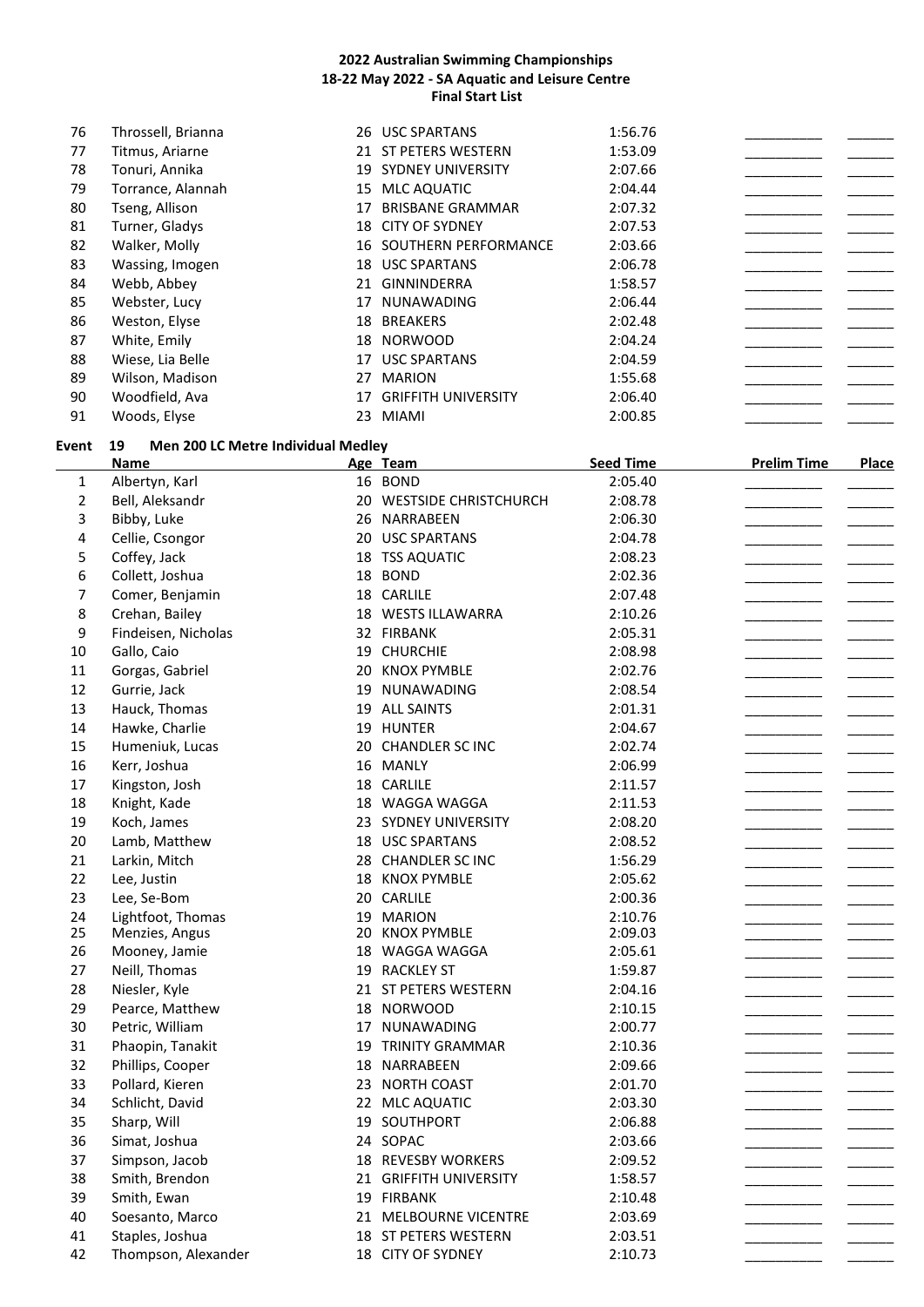| 43 | Todoro, Adriano    | 18 UWA WEST COAST          | 2:10.37 |  |
|----|--------------------|----------------------------|---------|--|
| 44 | Toisuta, Joshua    | 19 SOPAC                   | 2:09.94 |  |
| 45 | Van der Riet, Ruan | 18 USC SPARTANS            | 2:10.25 |  |
| 46 | Vick, Andrew       | 20 RACKLEY ST              | 2:11.22 |  |
| 47 | Weber, Elliot      | 19 ST PETERS WESTERN       | 2:05.44 |  |
| 48 | Woodward, Ryan     | <b>18 CAIRNS STINGRAYS</b> | 2:10.16 |  |
| 49 | Yong, Jayden       | 18 UWA WEST COAST          | 2:12.14 |  |

#### **Event 20 Women 200 LC Metre Breaststroke**

|                | <b>Name</b>              |    | Age Team                  | <b>Seed Time</b> | <b>Prelim Time</b> | <b>Place</b> |
|----------------|--------------------------|----|---------------------------|------------------|--------------------|--------------|
| $\mathbf{1}$   | Bedggood, Niamh          |    | 17 RACKLEY ST             | 2:37.10          |                    |              |
| $\overline{2}$ | Brien, Piper             |    | 17 NEWMARKET RACERS       | 2:36.28          |                    |              |
| 3              | Byrne, Cassie            | 19 | <b>RACKLEY ST</b>         | 2:36.17          |                    |              |
| 4              | Deacon, Zoe              |    | 22 NUNAWADING             | 2:27.20          |                    |              |
| 5              | Dixon, Talara-Jade       |    | 25 ST HILDAS              | 2:34.48          |                    |              |
| 6              | Fitzhenry, Francesca     |    | 22 CARLILE                | 2:36.19          |                    |              |
| 7              | Forrester, Jenna         |    | 18 ST PETERS WESTERN      | 2:35.47          |                    |              |
| 8              | Fuller, Bianca           |    | 17 KINROSS WOLAROI        | 2:35.79          |                    |              |
| 9              | Hansen, Charlotte        |    | 17 ACACIA BAYSIDE         | 2:33.92          |                    |              |
| 10             | Happe, Eloise            |    | 19 WESTS ILLAWARRA        | 2:41.26          |                    |              |
| 11             | Harben, Sienna           |    | 18 SUNSHINE COAST GRAMMAR | 2:37.23          |                    |              |
| 12             | Hardy, Kayla             |    | 19 CRUIZ                  | 2:35.50          |                    |              |
| 13             | Harkin, Abbey            |    | 24 ST PETERS WESTERN      | 2:23.59          |                    |              |
| 14             | Hayes, Alex              |    | 17 TAMWORTH CITY          | 2:40.73          |                    |              |
| 15             | Higgins, Hannah          |    | 19 REVESBY WORKERS        | 2:41.99          |                    |              |
| 16             | Hughes, Charlotte        | 19 | <b>MIAMI</b>              | 2:39.75          |                    |              |
| 17             | Kefu, Madison            |    | 18 RACKLEY ST             | 2:41.30          |                    |              |
| 18             | Kerr, Amy                |    | 16 BUSSELTON              | 2:40.46          |                    |              |
| 19             | King, Tilly              |    | 17 LORETO NORMANHURST     | 2:36.49          |                    |              |
| 20             | Li, Anna                 | 19 | <b>WESTERN MELBOURNE</b>  | 2:38.01          |                    |              |
| 21             | Lumley, Tayla            |    | 22 RACKLEY ST             | 2:32.75          |                    |              |
| 22             | Mackinder, Hayley        | 14 | GEELONG                   | 2:37.40          |                    |              |
| 23             | McKenna, Maeve           |    | 17 ST HILDAS              | 2:40.49          |                    |              |
| 24             | McKeown, Taylor          |    | 27 GRIFFITH UNIVERSITY    | 2:27.37          |                    |              |
| 25             | Michell, Grace           |    | 18 SOPAC                  | 2:33.88          |                    |              |
| 26             | Millard, Blake           |    | 16 MLC AQUATIC            | 2:37.01          |                    |              |
| 27             | Monaghan, Anna           |    | 20 WESTSIDE CHRISTCHURCH  | 2:40.62          |                    |              |
| 28             | Nobbs, Emily             |    | 20 CANBERRA               | 2:32.80          |                    |              |
| 29             | O'Dell, Tayah            |    | 20 NUNAWADING             | 2:37.29          |                    |              |
| 30             | Oberekar, Ashleigh       |    | 21 VALLEY AQUATIC         | 2:30.05          |                    |              |
| 31             | Pistrin, Elayna          | 19 | TRARALGON                 | 2:39.50          |                    |              |
| 32             | Pressler, Kalyce         |    | 17 SILVER CITY            | 2:31.40          |                    |              |
| 33             | Ramsay, Ella             |    | 17 ST PETERS WESTERN      | 2:28.73          |                    |              |
| 34             | Rasmussen (V), Mya       |    | 21 NEW ZEALAND            | 2:33.33          |                    |              |
| 35             | Ribbons, Caitlyn         |    | 18 UWA WEST COAST         | 2:37.04          |                    |              |
| 36             | Schultz, Isabel          |    | 20 TEA TREE GULLY         | 2:38.97          |                    |              |
| 37             | Smith, Kaylea            |    | 20 UWA WEST COAST         | 2:39.54          |                    |              |
| 38             | Smith, Matilda           |    | 17 HOBART AQUATIC         | 2:26.92          |                    |              |
| 39             | Smith, Mikayla           |    | 23 MIAMI                  | 2:26.05          |                    |              |
| 40             | Smith, Reidel            |    | 19 NUNAWADING             | 2:29.81          |                    |              |
| 41             | Snell, Madeline          |    | 20 BRISBANE GRAMMAR       | 2:33.63          |                    |              |
| 42             | Stibbe, Madison          |    | 18 PELICAN WATERS         | 2:38.14          |                    |              |
| 43             | Strauch, Jenna           |    | 25 MIAMI                  | 2:23.12          |                    |              |
| 44             | Van Der Merwe (V), Kayla |    | 19 GREAT BRITAIN          | 2:29.09          |                    |              |
| 45             | Vlastuin, Calia          |    | 17 PEEL AQUATIC           | 2:42.60          |                    |              |
| 46             | Vrij, Maaike             |    | 24 SURREY PARK            | 2:37.01          |                    |              |
| 47             | Walo, Sienna             |    | 18 DARWIN                 | 2:41.89          |                    |              |
| 48             | Walo, Tamsyn             |    | 18 DARWIN                 | 2:38.17          |                    |              |
| 49             | Wassing, Imogen          |    | 18 USC SPARTANS           | 2:36.44          |                    |              |
| 50             | Webster, Lucy            |    | 17 NUNAWADING             | 2:41.07          |                    |              |
| 51             | Wilkinson, Talia         |    | 16 ST HILDAS              | 2:38.85          |                    |              |
|                |                          |    |                           |                  |                    |              |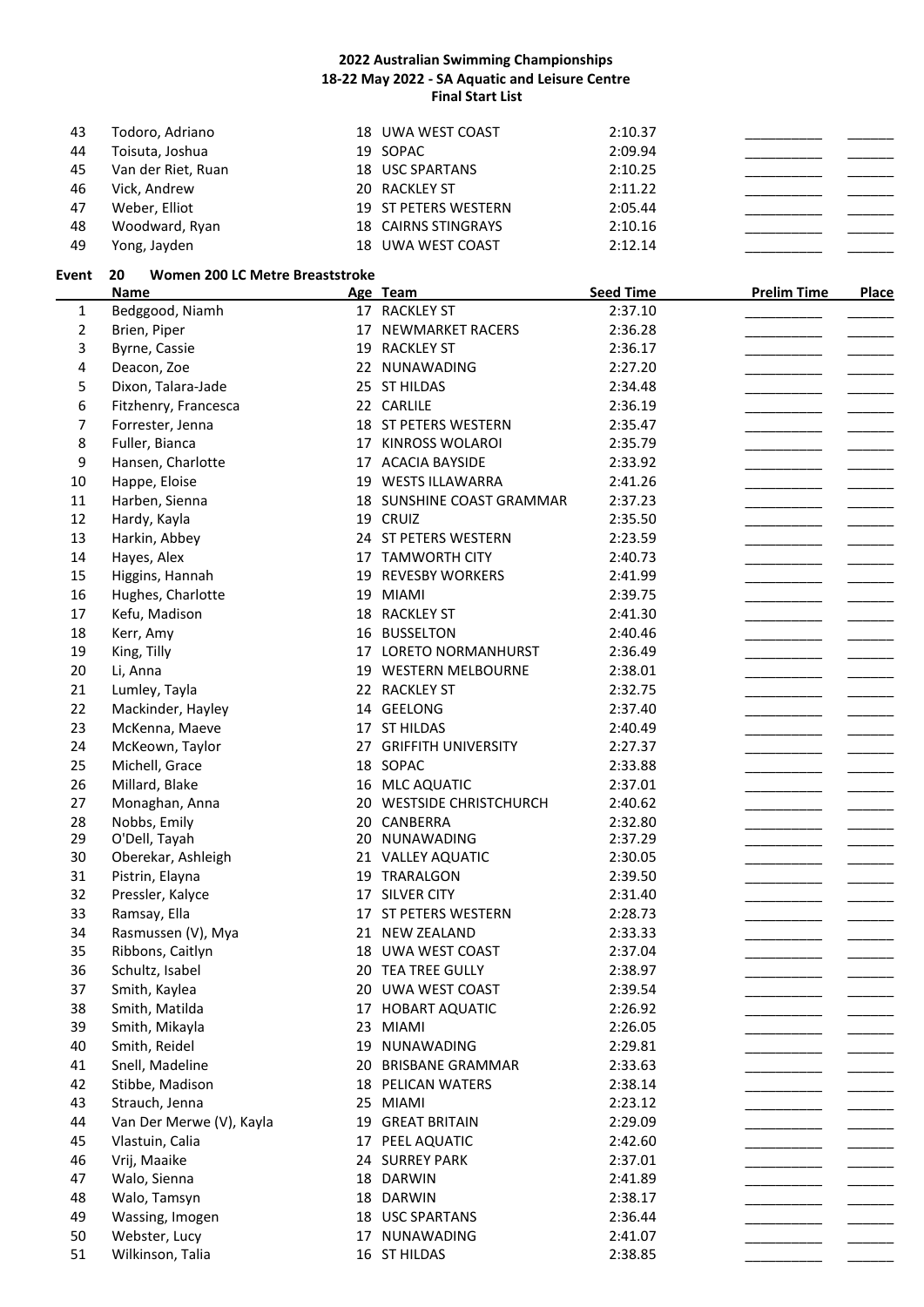| -52 | Williams, Alana | 19 NORWOOD                    | 2:38.19 |  |
|-----|-----------------|-------------------------------|---------|--|
| -53 | Wilson, Laura   | <b>19 GRIFFITH UNIVERSITY</b> | 2:33.02 |  |
| -54 | Woods, Georgia  | 18 LAUNCESTON                 | 2:40.94 |  |

# **Event 21 Men 50 LC Metre Backstroke Name Age Team Seed Time Prelim Time Place** 1 Abeya, Harrison 22 ACACIA BAYSIDE 26.41 2 Ainley, Louis 18 BAYSIDE 27.62 \_\_\_\_\_\_\_\_\_\_\_ \_\_\_\_\_\_\_ 3 Armbruster, Ben 20 BOND 25.45 4 Bayliss, James 18 NUDGEE COLLEGE 25.82 5 Bladen, Cameron 21 TIGERSHARKS 27.31 6 Booth, Shaye 21 MINGARA 26.11 \_\_\_\_\_\_\_\_\_\_\_\_ \_\_\_\_\_\_\_ 7 Bowen, Bryn 19 NUSWIM 27.84 \_\_\_\_\_\_\_\_\_\_\_ \_\_\_\_\_\_ 8 Carr, Jack 21 ST ANDREW'S 26.26 9 Cooper, Isaac 18 RACKLEY ST 24.59 \_\_\_\_\_\_\_\_\_\_\_\_ \_\_\_\_\_\_\_ 10 Cornwell, Jye 25 UNIVERSITY OF QUEENSLAND 26.00 11 De Bono, Brian 25 MANLY 27.32 \_\_\_\_\_\_\_\_\_\_ \_\_\_\_\_\_ 12 Dow, Aidan 18 SYDNEY UNIVERSITY 27.68 13 Edwards-Smith, Joshua 19 GRIFFITH UNIVERSITY 25.93 14 Fenwick-Kearns, Callyn 18 MANLY 18 27.48 15 Findeisen, Nicholas 32 FIRBANK 27.15 \_\_\_\_\_\_\_\_\_\_ \_\_\_\_\_\_ 16 Foote, Nathan 21 ST ANDREW'S 26.39 \_\_\_\_\_\_\_\_\_\_ \_\_\_\_\_\_ 17 Foreman, Alexander 16 KINCUMBER PACIFIC DOLPHINS 26.50 18 Gladen, Nicholas 15 MACQUARIE UNIVERSITY 27.29 19 Goddard, Thomas 25 SYDNEY UNIVERSITY 27.11 \_\_\_\_\_\_\_\_\_\_ \_\_\_\_\_\_ 20 Halloran-Lavelle, Callum 17 WARRAGUL 27.00 21 Hansford, James 24 ST HILDAS 27.16 22 Hartwell, Ty **21 CHANDLER SC INC** 25.84 23 Henderson, Thomas 17 MACKAY 26.72 24 Hendy, Jack 21 CAIRNS STINGRAYS 25.96 25 Incerti, Zac 25 MARION 24.97 \_\_\_\_\_\_\_\_\_\_\_\_ \_\_\_\_\_\_\_ 26 Jackett Simpson, Lachlan 19 WESTERN MELBOURNE 27.53 27 Jackson, Joseph 22 BRISBANE GRAMMAR 27.01 28 Jeffries, Tom 2011 20 25 RACKLEY ST 28 Jeffries, Tom 25 RACKLEY ST 26.54 \_\_\_\_\_\_\_\_\_\_\_\_ \_\_\_\_\_\_ 29 Koch, James 23 SYDNEY UNIVERSITY 26.66 30 Lau (V), Shiu Yue 24 HONG KONG 26.00 31 Lobo, Ryan Alexander 19 SURREY PARK 27.76 32 Mackay, Lachlan 19 NUSWIM 26.50 33 Magnussen, Matthew 18 NUDGEE COLLEGE 26.94 34 Mahoney, Travis 2008 31 MARION 26.22 35 Mclaughlin, Oliver 19 KINROSS WOLAROI 26.36 36 Mills, Peter 25 MORETON BAY 26.71 \_\_\_\_\_\_\_\_\_\_\_\_ \_\_\_\_\_\_ 37 Peknice, Toby 18 KNOX PYMBLE 26.97 38 Rice, Andrew 23 ST ANDREW'S 25.87 39 Sharp, Will 19 SOUTHPORT 26.60 \_\_\_\_\_\_\_\_\_\_\_ \_\_\_\_\_\_ 40 Sparke, Jack 20 SOMERSET 27.37 41 Stickland, Johann 19 WESTERN MELBOURNE 26.85 42 Sutton, Declan 20 MACKSVILLE MARLINS 27.75 43 Swinburn, Stuart 20 CITY OF SYDNEY 26.19 44 Tabuai, Zachary 19 SUNSHINE COAST GRAMMAR 27.39

45 Taylor, Christian 19 PLC SYDNEY SWIM 26.68

47 Van Kool, Kai 20 GRIFFITH UNIVERSITY 25.58 48 Woodward, Bradley 23 MINGARA 25.25 49 Woodward, Ryan 18 CAIRNS STINGRAYS 27.39

46 Uhi (V), Alan 16 TONGA 27.84 \_\_\_\_\_\_\_\_\_\_\_ \_\_\_\_\_\_\_

50 Wyatt, Tom 17 ARENA 26.55 \_\_\_\_\_\_\_\_\_\_\_\_ \_\_\_\_\_\_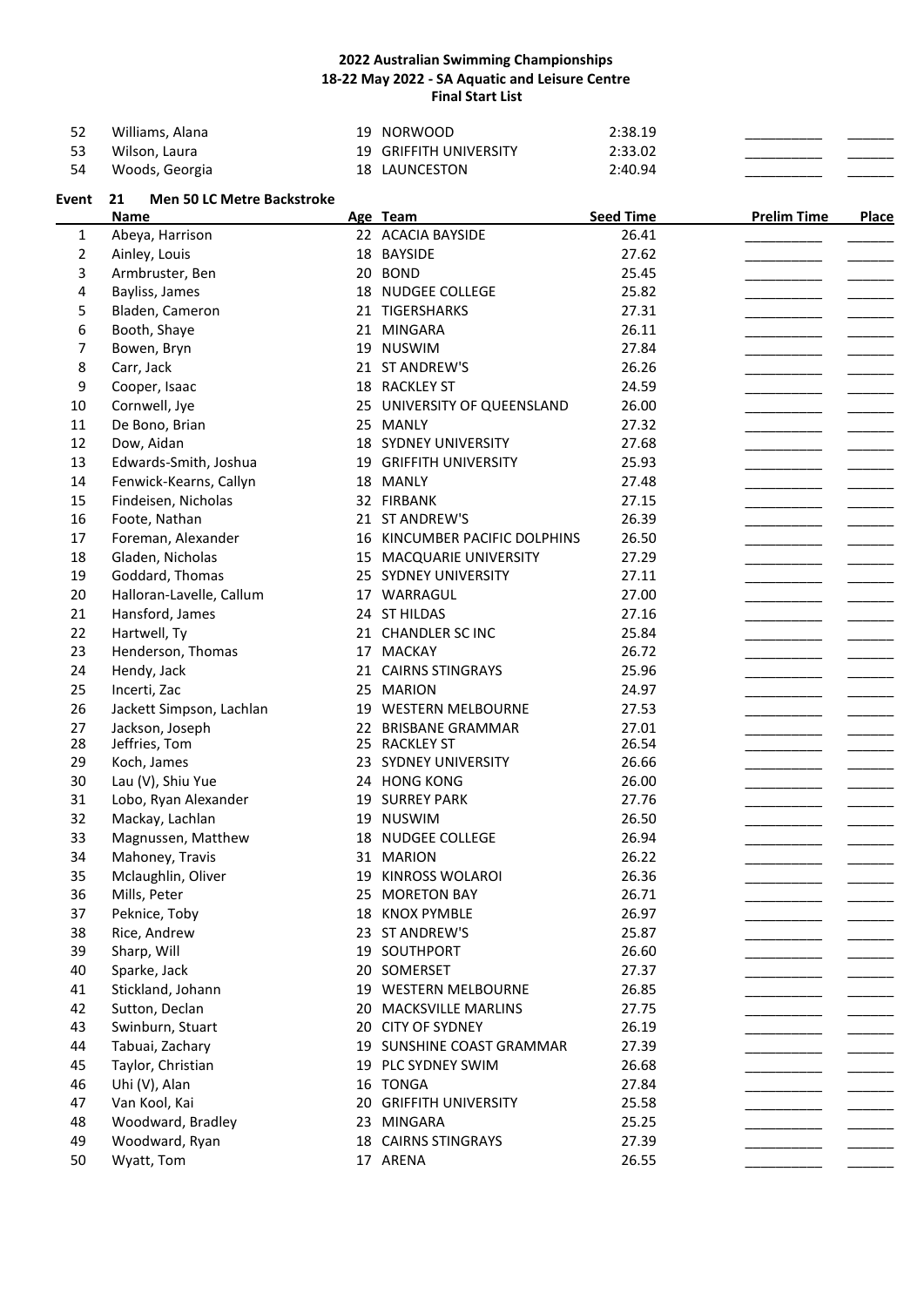### **Event 22 Women 100 LC Metre Backstroke**

|                | Name                     |    | Age Team                    | <b>Seed Time</b> | <b>Prelim Time</b> | <b>Place</b> |
|----------------|--------------------------|----|-----------------------------|------------------|--------------------|--------------|
| $\mathbf{1}$   | Amies, Jordan            |    | 17 SOPAC                    | 1:06.53          |                    |              |
| $\overline{2}$ | Amos, Raylee             |    | 17 FAIRHOLME                | 1:06.40          |                    |              |
| 3              | Atherton, Minna          |    | 22 BOND                     | 59.46            |                    |              |
| 4              | Au (V), Stephanie        |    | 29 HONG KONG                | 1:01.07          |                    |              |
| 5              | Banks, Alannah           |    | <b>18 SURREY PARK</b>       | 1:04.77          |                    |              |
| 6              | Barratt, Holly           | 34 | ROCKINGHAM                  | 1:00.57          |                    |              |
| 7              | Beck, Ellie              | 15 | <b>KNOX PYMBLE</b>          | 1:03.58          |                    |              |
| 8              | Boll, Laura              | 20 | LORETO NORMANHURST          | 1:04.04          |                    |              |
| 9              | Bootes, Eliana           | 18 | KINCUMBER PACIFIC DOLPHINS  | 1:05.11          |                    |              |
|                |                          |    | 17 BOND                     |                  |                    |              |
| 10             | Brickley, Ava            |    | 19 MANLY                    | 1:06.22          |                    |              |
| 11             | Brown, Charli            |    |                             | 1:01.58          |                    |              |
| 12             | Buna, Charlize           |    | 17 MELBOURNE                | 1:06.29          |                    |              |
| 13             | Burgess, Alyssa          |    | 19 ARENA                    | 1:01.35          |                    |              |
| 14             | Campbell, Alice          |    | 19 RACKLEY ST               | 1:05.94          |                    |              |
| 15             | Carrick, Lily            |    | 17 RACKLEY ST               | 1:06.65          |                    |              |
| 16             | Chopping, Miranda        |    | 18 SOMERVILLE HOUSE         | 1:05.66          |                    |              |
| 17             | Cilauro, Emilia          |    | 17 EC WAVES                 | 1:05.44          |                    |              |
| 18             | Cleaver, Alexandra       |    | 17 ST PETERS WESTERN        | 1:05.64          |                    |              |
| 19             | Cooper, Sarah            |    | 19 GRIFFITH UNIVERSITY      | 1:06.85          |                    |              |
| 20             | Curthoys-Davies, Harliai |    | 19 BAROSSA                  | 1:02.71          |                    |              |
| 21             | Day, Layla               | 18 | <b>BOND</b>                 | 1:02.21          |                    |              |
| 22             | Delmenico, Mela          |    | 19 CITY OF SYDNEY           | 1:04.13          |                    |              |
| 23             | Dobbins, Emily           |    | 17 NOVOCASTRIAN             | 1:04.57          |                    |              |
| 24             | Doherty, Emma            |    | 17 ROCKY CITY               | 1:06.23          |                    |              |
| 25             | Elers, Kara-Shae         |    | 19 ACACIA BAYSIDE           | 1:06.96          |                    |              |
| 26             | Forrestal, Tiana         |    | 18 ARENA                    | 1:04.81          |                    |              |
|                |                          |    |                             |                  |                    |              |
| 27             | Forrester, Jenna         |    | 18 ST PETERS WESTERN        | 1:06.06          |                    |              |
| 28             | Fredericks, Hannah       |    | 19 RACKLEY ST               | 1:02.32          |                    |              |
| 29             | Fydler, Adriana          | 18 | <b>KNOX PYMBLE</b>          | 1:03.54          |                    |              |
| 30             | Gan, Elizabeth           |    | 18 LANE COVE                | 1:03.47          |                    |              |
| 31             | Garbanzo, Jessica-Marie  |    | 19 UNIVERSITY OF QUEENSLAND | 1:06.00          |                    |              |
| 32             | Holah, Mia               |    | 20 SURREY PARK              | 1:04.48          |                    |              |
| 33             | Jansen, Milla            |    | 15 BOND                     | 1:02.64          |                    |              |
| 34             | Job, Bronte              |    | 19 RACKLEY ST               | 1:00.76          |                    |              |
| 35             | Johnson, Tameeka         |    | 16 SANS SOUCI               | 1:03.24          |                    |              |
| 36             | Jones, Emily             |    | 18 HUNTER                   | 1:03.16          |                    |              |
| 37             | Jones, Sascha            |    | <b>18 SURREY PARK</b>       | 1:04.11          |                    |              |
| 38             | Kearns, Emily            |    | 17 MELBOURNE                | 1:05.90          |                    |              |
| 39             | Lee, Isabella            |    | 17 GRIFFITH UNIVERSITY      | 1:04.56          |                    |              |
| 40             | Lefoe, Olivia            | 19 | NUNAWADING                  | 1:01.33          |                    |              |
| 41             | Mayes, Sophie            |    | 17 TRINITY LISMORE          | 1:06.91          |                    |              |
| 42             | Maythers, Emily          |    | 21 REVESBY WORKERS          | 1:05.23          |                    |              |
| 43             | McKeown, Kaylee          |    | 20 GRIFFITH UNIVERSITY      | 57.45            |                    |              |
| 44             | Mclachlan, Isabel        |    | 19 NORWOOD                  | 1:02.68          |                    |              |
| 45             | Melbourn, Dominique      |    | 15 WARRINGAH AQUATIC        | 1:05.49          |                    |              |
| 46             | Miao, Katherine          | 18 | <b>RACKLEY ST</b>           | 1:06.29          |                    |              |
| 47             | Millard, Blake           | 16 | <b>MLC AQUATIC</b>          | 1:04.15          |                    |              |
|                |                          |    |                             |                  |                    |              |
| 48             | Moloney, Georgia         | 19 | <b>MLC AQUATIC</b>          | 1:06.83          |                    |              |
| 49             | Muir, Emilie             | 19 | <b>GRIFFITH UNIVERSITY</b>  | 1:03.84          |                    |              |
| 50             | Nielsen, Amelia          |    | 18 KWINANA                  | 1:06.87          |                    |              |
| 51             | O'Callaghan, Mollie      |    | 18 ST PETERS WESTERN        | 58.86            |                    |              |
| 52             | Oldsen, Ellysia          |    | 26 MARION                   | 1:03.21          |                    |              |
| 53             | Ryan, Emily              |    | 17 MANLY                    | 1:04.34          |                    |              |
| 54             | Salecich, Emilee         |    | 17 CAIRNS STINGRAYS         | 1:06.39          |                    |              |
| 55             | Sampson, Grace           |    | 20 TEA TREE GULLY           | 1:06.89          |                    |              |
| 56             | Schoorl, Abigail         |    | 21 MIAMI                    | 1:02.76          |                    |              |
| 57             | Senior, Meg              |    | 18 CRUIZ                    | 1:04.75          |                    |              |
| 58             | Seton, Georgina          |    | 20 MANLY                    | 1:04.67          |                    |              |
| 59             | Shepherd, Sienna         |    | 16 FIRBANK                  | 1:03.83          |                    |              |
|                |                          |    |                             |                  |                    |              |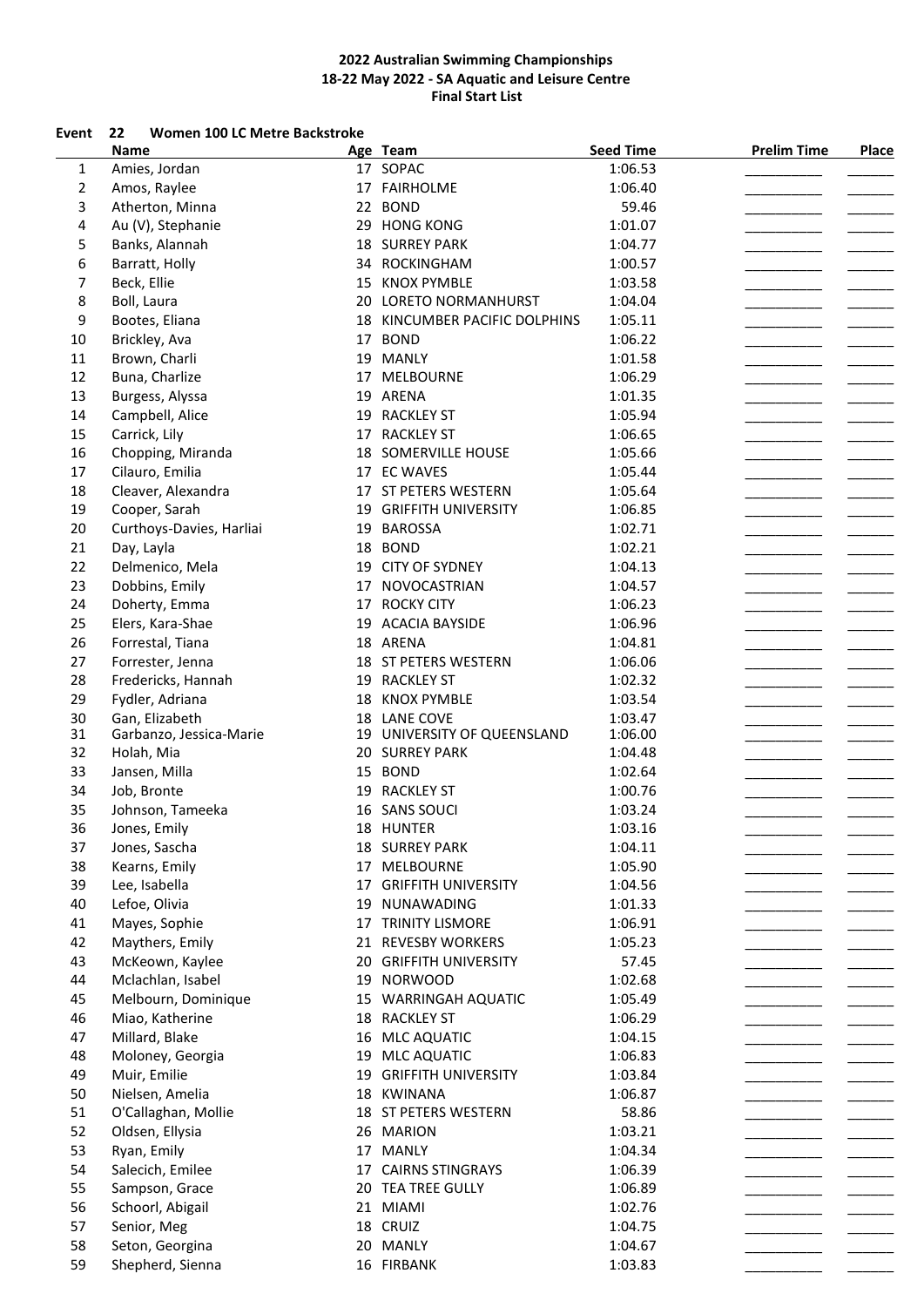| 60 | Slade, Mia          | 17 | <b>NORWOOD</b>             | 1:06.22 |  |
|----|---------------------|----|----------------------------|---------|--|
| 61 | Stickland, Lushavel |    | 24 WESTERN MELBOURNE       | 1:04.99 |  |
| 62 | Sullivan, Olivia    | 17 | <b>KINGSCLIFF</b>          | 1:05.46 |  |
| 63 | Thornton, Tahlia    |    | 19 USC SPARTANS            | 1:01.96 |  |
| 64 | Timms, Sienna       |    | <b>16 NEWMARKET RACERS</b> | 1:04.75 |  |
| 65 | Turnbull, Kiana     |    | <b>18 CAIRNS STINGRAYS</b> | 1:06.23 |  |
| 66 | van Zoggel, Anneke  |    | 18 SOPAC                   | 1:02.85 |  |
| 67 | Walsh, Ciara        |    | 18 MLC AQUATIC             | 1:05.96 |  |
| 68 | Webb, Abbey         |    | 21 GINNINDERRA             | 1:01.37 |  |
| 69 | Webster, Jordan     |    | <b>18 SOUTHPORT</b>        | 1:02.62 |  |
| 70 | Weill, Ashley       |    | 20 ST ANDREW'S             | 1:03.54 |  |
| 71 | Welsh, Jesse        |    | 18 NEW ZEALAND             | 1:03.56 |  |

#### **Event 23 Men 100 LC Metre Breaststroke**

|                | <b>Name</b>              |    | Age Team                 | <b>Seed Time</b> | <b>Prelim Time</b> | <b>Place</b> |
|----------------|--------------------------|----|--------------------------|------------------|--------------------|--------------|
| $\mathbf{1}$   | Agnihotri, Joshua        |    | 18 SOUTHSIDE PENRHOS     | 1:06.54          |                    |              |
| $\overline{2}$ | Ainley, Louis            |    | 18 BAYSIDE               | 1:05.30          |                    |              |
| 3              | Bebb, Louis              |    | 18 BOND                  | 1:06.85          |                    |              |
| 4              | Bell, Aleksandr          |    | 20 WESTSIDE CHRISTCHURCH | 1:04.43          |                    |              |
| 5              | Bell, Grayson            | 25 | SOMERSET                 | 1:01.46          |                    |              |
| 6              | Bicknell, Ryan           |    | 20 ST ANDREW'S           | 1:04.88          |                    |              |
| 7              | Biddell, Harrison        |    | 17 NORWOOD               | 1:03.40          |                    |              |
| 8              | Buckingham, Haig         |    | 18 SOPAC                 | 1:01.33          |                    |              |
| 9              | Burnes, Gideon           |    | 16 BOND                  | 1:03.27          |                    |              |
| 10             | Charlton, Jack           |    | 21 CASTLE HILL RSL       | 1:05.29          |                    |              |
| 11             | Codd, Ky                 |    | 20 GRIFFITH UNIVERSITY   | 1:06.33          |                    |              |
| 12             | Collett, Joshua          |    | 18 BOND                  | 1:02.59          |                    |              |
| 13             | Comer, Benjamin          |    | 18 CARLILE               | 1:06.50          |                    |              |
| 14             | Cothill, Ryan            |    | 16 SOUTHPORT             | 1:04.55          |                    |              |
| 15             | Crehan, Bailey           |    | 18 WESTS ILLAWARRA       | 1:05.34          |                    |              |
| 16             | Dugandzic, Jack          |    | 19 CHURCHIE              | 1:03.11          |                    |              |
| 17             | Fowler, Clayten          |    | 22 SOUTHPORT             | 1:03.85          |                    |              |
| 18             | Gaertner, William        |    | 19 NORWOOD               | 1:06.86          |                    |              |
| 19             | Gallo, Caio              |    | 19 CHURCHIE              | 1:05.92          |                    |              |
| 20             | Gilbert, Lachlan         | 19 | <b>NUDGEE COLLEGE</b>    | 1:05.29          |                    |              |
| 21             | Greensill, Jordan        |    | 17 RACKLEY ST            | 1:05.55          |                    |              |
| 22             | Gurrie, Jack             | 19 | NUNAWADING               | 1:04.93          |                    |              |
| 23             | Halloran-Lavelle, Callum | 17 | WARRAGUL                 | 1:05.62          |                    |              |
| 24             | Hardess, Josh            | 20 | SOUTHPORT                | 1:03.09          |                    |              |
| 25             | Hargreaves, Thomas       |    | 22 CITY OF SYDNEY        | 1:05.21          |                    |              |
| 26             | Hartland, Isaac          | 18 | NEWMARKET RACERS         | 1:05.93          |                    |              |
| 27             | Hayes, Zane              | 19 | <b>RANDWICK CITY</b>     | 1:06.33          |                    |              |
| 28             | Ikotin, Thomas           |    | 21 CRUIZ                 | 1:06.40          |                    |              |
| 29             | Jasinghe, Kiran          |    | 24 SURREY PARK           | 1:05.38          |                    |              |
| 30             | Jordan, Cameron          | 20 | <b>BENDIGO EAST</b>      | 1:03.34          |                    |              |
| 31             | Lai (V), Ching Hei       |    | 18 RACKLEY ST            | 1:04.70          |                    |              |
| 32             | Larmour, Finlay          |    | 18 PEEL AQUATIC          | 1:04.96          |                    |              |
| 33             | Lello, Bailey            |    | 18 CHURCHIE              | 1:01.90          |                    |              |
| 34             | Li, Timothy              |    | 18 KNOX PYMBLE           | 1:07.32          |                    |              |
| 35             | Lightfoot, Thomas        | 19 | <b>MARION</b>            | 1:05.24          |                    |              |
| 36             | Luscombe, Fletcher       |    | 19 MARION                | 1:05.27          |                    |              |
| 37             | Mackie, Jake             |    | 19 NOVOCASTRIAN          | 1:04.40          |                    |              |
| 38             | Mckechnie, James         |    | 26 STARPLEX              | 1:01.67          |                    |              |
| 39             | McLachlan, Jye           |    | 18 KNOX PYMBLE           | 1:06.57          |                    |              |
| 40             | Menzies, Angus           | 20 | <b>KNOX PYMBLE</b>       | 1:04.02          |                    |              |
| 41             | Milligan, Alex           |    | 24 USC SPARTANS          | 1:02.74          |                    |              |
| 42             | Nimmo, Jacob             |    | 15 NORTH-WEST AQUATIC    | 1:05.07          |                    |              |
| 43             | Packard, Jake            |    | 27 USC SPARTANS          | 59.89            |                    |              |
| 44             | Pearce, Matthew          |    | 18 NORWOOD               | 1:05.31          |                    |              |
| 45             | Polvere, Luca            |    | 21 KINCOPPAL-ROSE BAY    | 1:05.32          |                    |              |
| 46             | Reed, Calvin             |    | 20 WESTERN MELBOURNE     | 1:02.78          |                    |              |
|                |                          |    |                          |                  |                    |              |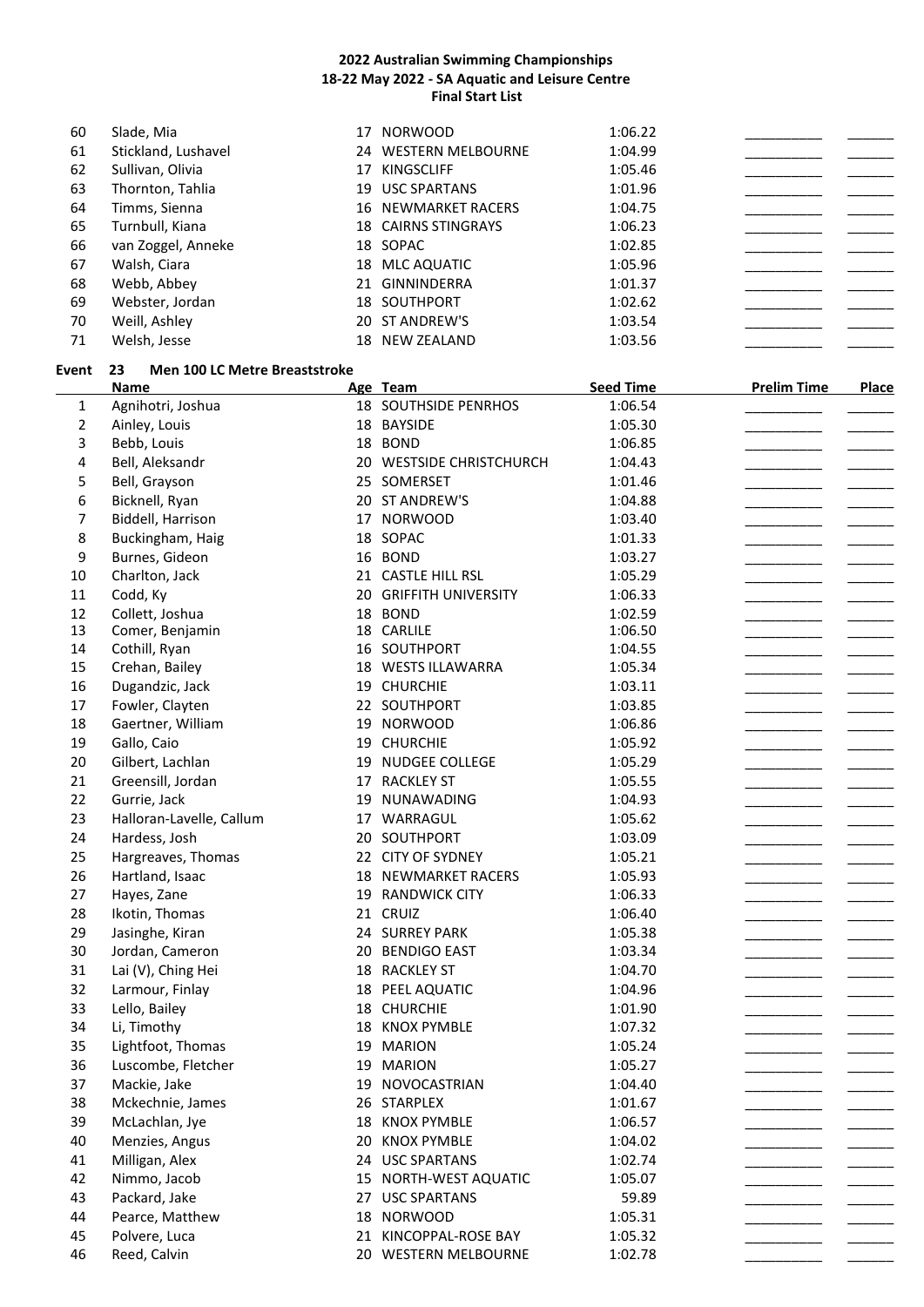| 47    | Schuster, Finlay                           | 18 NUDGEE COLLEGE               | 1:04.90          |                    |              |
|-------|--------------------------------------------|---------------------------------|------------------|--------------------|--------------|
| 48    | Screen, Bailey                             | 15 WARRINGAH AQUATIC            | 1:05.09          |                    |              |
| 49    | Selwood, Adam                              | 22 WESTERN MELBOURNE            | 1:01.74          |                    |              |
| 50    | Staples, Joshua                            | 18 ST PETERS WESTERN            | 1:03.84          |                    |              |
| 51    | Stubblety-Cook, Zac                        | 23 CHANDLER SC INC              | 59.69            |                    |              |
| 52    | Townsend, Louis                            | 24 RACKLEY ST                   | 1:02.59          |                    |              |
| 53    | Van Der Laan, Cooper                       | 23 CARLILE                      | 1:00.20          |                    |              |
| 54    | Weber, Elliot                              | 19 ST PETERS WESTERN            | 1:04.39          |                    |              |
| 55    | Wilkes, Nash                               | 20 SOUTHPORT                    | 1:02.08          |                    |              |
| 56    | Williamson, Samuel                         | 24 MELBOURNE VICENTRE           | 1:00.57          |                    |              |
| 57    | Wilson, Matthew                            | 23 SOPAC                        | 59.95            |                    |              |
| 58    | Wu, Nicholas                               | 19 NUNAWADING                   | 1:06.42          |                    |              |
| 59    | Yang, Jiachuan                             | 23 RACKLEY ST                   | 1:03.38          |                    |              |
| 60    | Yii, Ryan                                  | 21 WARRINGAH AQUATIC            | 1:04.96          |                    |              |
| 61    | Yong, Jayden                               | 18 UWA WEST COAST               | 1:07.00          |                    |              |
| 62    |                                            |                                 |                  |                    |              |
| 63    | Yong, Joshua                               | 20 USC SPARTANS<br>18 SOUTHPORT | 1:00.86          |                    |              |
|       | Zwolsman, Yannik                           |                                 | 1:03.04          |                    |              |
| Event | 24<br>Men 800 LC Metre Freestyle           |                                 |                  |                    |              |
|       | <b>Name</b>                                | Age Team                        | <b>Seed Time</b> | <b>Finals</b>      | <b>Place</b> |
| 1     | Askey-Doran, Samuel                        | 18 HOBART AQUATIC               | 8:26.89          |                    |              |
| 2     | Bonsall, Robert                            | 20 NORTH COAST                  | 8:16.71          |                    |              |
| 3     | Carrel, Kilian                             | 18 NOOSA                        | 8:31.75          |                    |              |
| 4     | Galea, Matthew                             | 20 SOPAC                        | 8:02.71          |                    |              |
| 5     | George, Zac                                | 20 RACKLEY ST                   | 8:10.47          |                    |              |
| 6     | Gillard-Martin, Declan                     | 20 MARION                       | 8:29.40          |                    |              |
| 7     | Grant, Alexander                           | 21 MIAMI                        | 8:08.11          |                    |              |
| 8     | Harris, Silas                              | 20 NUNAWADING                   | 8:09.98          |                    |              |
| 9     | Horton, Mack                               | 26 GRIFFITH UNIVERSITY          | 8:00.72          |                    |              |
| 10    | Luscombe, Clancy                           | 16 MARION                       | 8:26.48          |                    |              |
| 11    | Mander, Alec                               | 19 PERTH CITY                   | 8:09.31          |                    |              |
| 12    | Rawat (V), Kushagra                        | 22 INDIA                        | 8:01.31          |                    |              |
| 13    | Rogerson, Elliot                           | 22 NUNAWADING                   | 7:59.55          |                    |              |
| 14    | Sheehy, Lachlan                            | 20 CITY OF SYDNEY               | 8:30.06          |                    |              |
| 15    | Short, Samuel                              | 18 RACKLEY ST                   | 7:52.18          |                    |              |
| 16    | Staples, Joshua                            | 18 ST PETERS WESTERN            | 8:07.61          |                    |              |
| 17    | Swinburn, Stuart                           | 20 CITY OF SYDNEY               | 8:20.40          |                    |              |
| 18    | Taylor, Kai                                | 16 SANS SOUCI                   | 8:28.21          |                    |              |
| 19    | Thorley (V), William                       | 19 HONG KONG                    | 8:33.51          |                    |              |
| 20    | Twiss, Ryley                               | 18 HUNTER                       | 8:30.77          |                    |              |
| 21    | West, Marcus                               | 19 CAIRNS STINGRAYS             | 8:12.29          |                    |              |
| 22    | Wilczak, Gabriel                           | <b>18 TRINITY GRAMMAR</b>       | 8:29.19          |                    |              |
| 23    | Wilkes, Ryan                               | 19 SYDNEY UNIVERSITY            | 8:16.73          |                    |              |
| 24    | Williamson, George                         | 18 RACKLEY ST                   | 8:29.33          |                    |              |
| 25    | Winnington, Elijah                         | 22 ST PETERS WESTERN            | 7:51.44          |                    |              |
|       |                                            |                                 |                  |                    |              |
| Event | 25<br>Women 4x200 LC Metre Freestyle Relay |                                 |                  |                    |              |
|       | <b>Team</b>                                | Relay                           | <b>Seed Time</b> | <b>Finals</b>      | <b>Place</b> |
| 1     | <b>HUNTER</b>                              | А                               | 8:31.37          |                    |              |
| 2     | <b>MARION</b>                              | Α                               | 8:31.65          |                    |              |
| 3     | NUNAWADING                                 | A                               | 8:06.17          |                    |              |
| Event | Women 200 LC Metre Backstroke<br>26        |                                 |                  |                    |              |
|       | Name                                       | Age Team                        | <b>Seed Time</b> | <b>Prelim Time</b> | Place        |
| 1     | Amies, Jordan                              | 17 SOPAC                        | 2:22.62          |                    |              |
| 2     | Atherton, Minna                            | 22 BOND                         | 2:07.86          |                    |              |
| 3     | Banks, Alannah                             | <b>18 SURREY PARK</b>           | 2:17.94          |                    |              |
| 4     | Boll, Laura                                | 20 LORETO NORMANHURST           | 2:19.45          |                    |              |
| 5     | Brickley, Ava                              | 17 BOND                         | 2:20.29          |                    |              |
| 6     | Brown, Charli                              | 19 MANLY                        | 2:15.22          |                    |              |
| 7     | Buna, Charlize                             | 17 MELBOURNE                    | 2:24.06          |                    |              |
| 8     | Burgess, Alyssa                            | 19 ARENA                        | 2:12.41          |                    |              |
|       |                                            |                                 |                  |                    |              |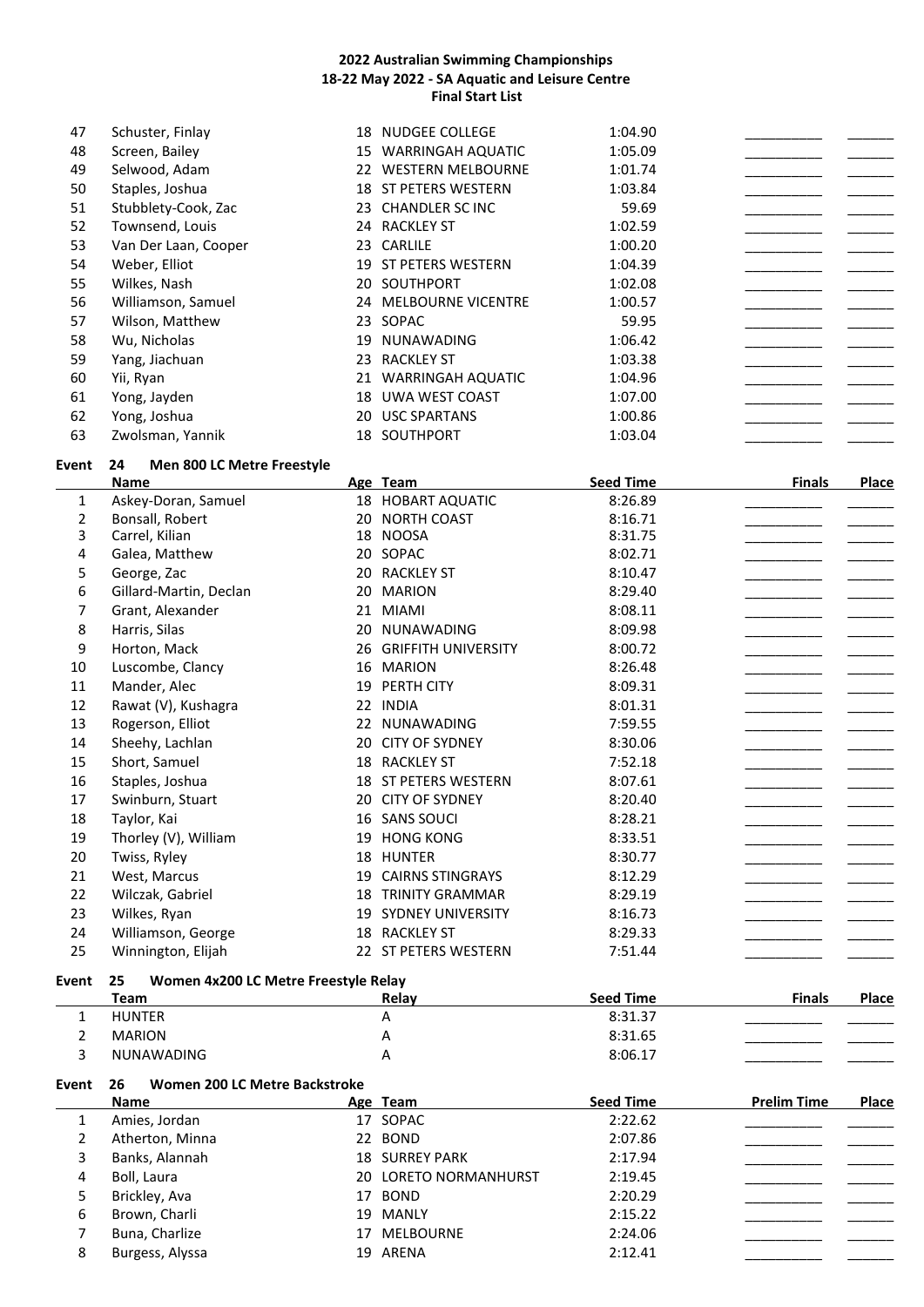| 9  | Campbell, Alice          | 19 | <b>RACKLEY ST</b>           | 2:23.22 |  |
|----|--------------------------|----|-----------------------------|---------|--|
| 10 | Campbell, Ebony          |    | 18 GARDENS                  | 2:24.54 |  |
| 11 | Carrick, Lily            |    | 17 RACKLEY ST               | 2:24.85 |  |
| 12 | Cescotto, Amelia         |    | 17 BRISBANE GRAMMAR         | 2:18.37 |  |
| 13 | Chopping, Miranda        |    | 18 SOMERVILLE HOUSE         | 2:23.24 |  |
| 14 | Cilauro, Emilia          |    | 17 EC WAVES                 | 2:20.81 |  |
| 15 | Cleare, Ella             |    | 19 CHARLESTOWN              | 2:22.71 |  |
| 16 | Cleaver, Alexandra       |    | 17 ST PETERS WESTERN        | 2:20.44 |  |
| 17 | Cooper, Madison          |    | 18 MELBOURNE                | 2:22.55 |  |
| 18 | Cooper, Sarah            |    | 19 GRIFFITH UNIVERSITY      | 2:22.20 |  |
| 19 | Curthoys-Davies, Harliai |    | 19 BAROSSA                  | 2:16.30 |  |
|    |                          |    | 18 BOND                     |         |  |
| 20 | Day, Layla               |    |                             | 2:18.37 |  |
| 21 | Delmenico, Mela          |    | 19 CITY OF SYDNEY           | 2:16.49 |  |
| 22 | Dixon, Zannah            |    | 15 NARRABEEN                | 2:20.32 |  |
| 23 | Dobbins, Emily           |    | 17 NOVOCASTRIAN             | 2:20.61 |  |
| 24 | Doherty, Emma            |    | 17 ROCKY CITY               | 2:22.65 |  |
| 25 | Forrestal, Tiana         |    | 18 ARENA                    | 2:18.51 |  |
| 26 | Forrester, Jenna         |    | 18 ST PETERS WESTERN        | 2:18.30 |  |
| 27 | Fredericks, Hannah       |    | 19 RACKLEY ST               | 2:16.40 |  |
| 28 | Fydler, Adriana          |    | 18 KNOX PYMBLE              | 2:18.51 |  |
| 29 | Garbanzo, Jessica-Marie  |    | 19 UNIVERSITY OF QUEENSLAND | 2:22.56 |  |
| 30 | Grant, Bella             |    | 17 TRINITY GRAMMAR          | 2:13.07 |  |
| 31 | Hardy, Madeleine         |    | 18 BOND                     | 2:14.92 |  |
| 32 | Harrington, Abby         |    | 17 NUNAWADING               | 2:24.34 |  |
| 33 | Holah, Mia               |    | 20 SURREY PARK              | 2:18.54 |  |
| 34 | Johnson, Tameeka         |    | 16 SANS SOUCI               | 2:16.43 |  |
| 35 | Jones, Emily             |    | 18 HUNTER                   | 2:17.99 |  |
| 36 | Jones, Sascha            |    | <b>18 SURREY PARK</b>       | 2:22.60 |  |
| 37 | Kearney, Abbey           | 19 | NUNAWADING                  | 2:19.51 |  |
| 38 | Kearns, Emily            |    | 17 MELBOURNE                | 2:21.91 |  |
| 39 | Lefoe, Olivia            |    | 19 NUNAWADING               | 2:14.85 |  |
| 40 |                          |    |                             |         |  |
|    | McKeown, Kaylee          |    | 20 GRIFFITH UNIVERSITY      | 2:04.28 |  |
| 41 | Mclachlan, Isabel        |    | 19 NORWOOD                  | 2:20.88 |  |
| 42 | Melbourn, Dominique      |    | 15 WARRINGAH AQUATIC        | 2:20.64 |  |
| 43 | Moloney, Georgia         |    | 19 MLC AQUATIC              | 2:23.93 |  |
| 44 | Muir, Emilie             | 19 | <b>GRIFFITH UNIVERSITY</b>  | 2:13.64 |  |
| 45 | Nielsen, Amelia          |    | 18 KWINANA                  | 2:24.93 |  |
| 46 | O'Callaghan, Mollie      |    | 18 ST PETERS WESTERN        | 2:10.91 |  |
| 47 | Rambow, Amity            |    | 17 NORWEST                  | 2:24.39 |  |
| 48 | Ryan, Emily              |    | 17 MANLY                    | 2:22.55 |  |
| 49 | Salecich, Emilee         |    | 17 CAIRNS STINGRAYS         | 2:22.02 |  |
| 50 | Sampson, Grace           |    | 20 TEA TREE GULLY           | 2:23.63 |  |
| 51 | Sanderson, Piper         | 18 | BELGRAVIA                   | 2:24.23 |  |
| 52 | Senior, Meg              |    | 18 CRUIZ                    | 2:20.73 |  |
| 53 | Shepherd, Sienna         |    | 16 FIRBANK                  | 2:20.28 |  |
| 54 | Slade, Mia               |    | 17 NORWOOD                  | 2:22.48 |  |
| 55 | Starr, Jade              |    | 19 GRIFFITH UNIVERSITY      | 2:19.06 |  |
| 56 | Sullivan, Olivia         |    | 17 KINGSCLIFF               | 2:23.58 |  |
| 57 | Thornton, Tahlia         |    | 19 USC SPARTANS             | 2:11.85 |  |
|    |                          |    |                             |         |  |
| 58 | Timms, Sienna            |    | 16 NEWMARKET RACERS         | 2:18.04 |  |
| 59 | Turnbull, Kiana          |    | <b>18 CAIRNS STINGRAYS</b>  | 2:23.94 |  |
| 60 | van Zoggel, Anneke       |    | 18 SOPAC                    | 2:16.88 |  |
| 61 | Walsh, Ciara             |    | 18 MLC AQUATIC              | 2:23.92 |  |
| 62 | Webb, Abbey              |    | 21 GINNINDERRA              | 2:12.10 |  |
| 63 | Webster, Jordan          |    | 18 SOUTHPORT                | 2:15.93 |  |
| 64 | Weill, Ashley            |    | 20 ST ANDREW'S              | 2:15.45 |  |
| 65 | Welsh, Jesse             |    | 18 NEW ZEALAND              | 2:18.32 |  |
| 66 | Wilkinson, Talia         |    | 16 ST HILDAS                | 2:22.34 |  |
| 67 | Wilson, Rosie            |    | 17 NORTH COAST              | 2:24.00 |  |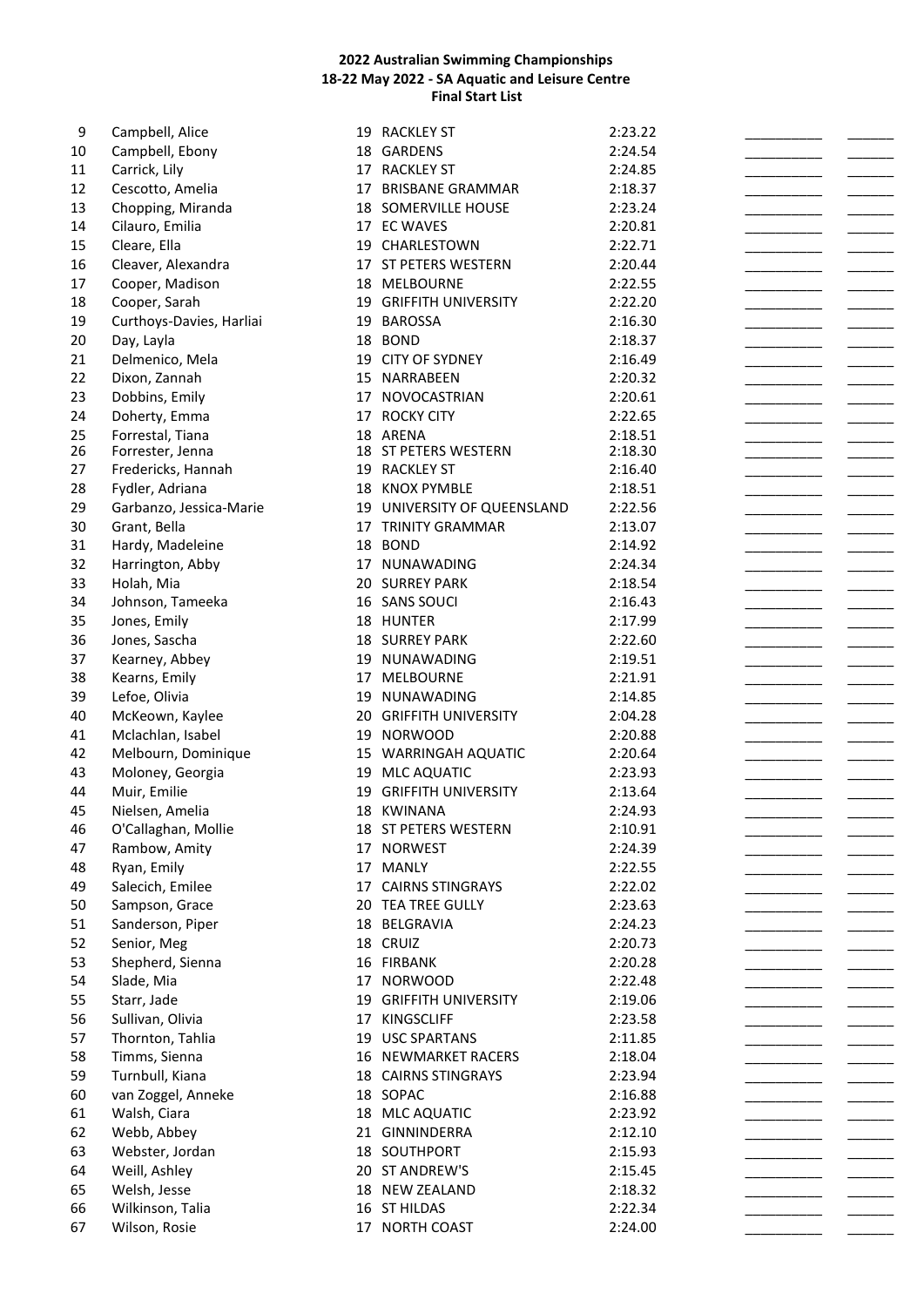### **Event 27 Men 200 LC Metre Butterfly**

| 16 BOND<br>2:05.96<br>$\mathbf{1}$<br>Albertyn, Karl<br>$\overline{2}$<br>2:06.14<br>18 MLC AQUATIC<br>Bowden, Hamish<br>3<br>Bullen, Tristan<br>21 MIAMI<br>2:05.96<br>$\overline{\mathbf{4}}$<br>2:07.09<br>Caddy, Reece<br>20 VALLEY AQUATIC<br>5<br>19 USC SPARTANS<br>Carlson, Troy<br>2:01.72<br>6<br>Cellie, Csongor<br>20 USC SPARTANS<br>1:58.89<br>7<br>Clifford, Ryan<br>17 MARION<br>2:06.02<br>8<br>Coleman, Jesse<br>17 BOND<br>2:04.39<br>9<br>Dryer, Caleb<br><b>18 TRINITY GRAMMAR</b><br>2:02.43<br>10<br>Fahey, Alex<br>18 ACACIA BAYSIDE<br>2:00.58<br>11<br>Foley, Lachlan<br>2:04.81<br>20 AQUABLITZ TOONGABBIE<br>12<br>Gallo, Caio<br>19 CHURCHIE<br>2:00.93<br>13<br>Gohl, Jacob<br>18 MARION<br>2:07.14<br>14<br>Gough, Bowen<br>24 GRIFFITH UNIVERSITY<br>1:55.88<br>15<br>20 TRINITY GRAMMAR<br>2:06.56<br>Hansen, Ryan<br>16<br>2:04.73<br>Harris, Silas<br>20 NUNAWADING<br>17<br>19 HUNTER<br>1:59.25<br>Hawke, Charlie<br>18<br>Humeniuk, Lucas<br>20 CHANDLER SC INC<br>2:00.01<br>19<br>Kalkanas, William<br>18 CARLILE<br>2:07.08<br>20<br>Kingston, Josh<br>18 CARLILE<br>2:05.71<br>21<br>Knight, Kade<br>18 WAGGA WAGGA<br>2:07.06<br>22<br>21 CARLILE<br>2:05.25<br>Lagonilla, Jeremy<br>23<br>22 EC WAVES<br>2:06.08<br>Makarushkin, Lev<br>24<br>2:05.31<br>Mcbride, James<br>20 WESTERN MELBOURNE<br>25<br>Mcloughlin, Daniel<br>18 KINCUMBER PACIFIC DOLPHINS<br>2:01.22<br>26<br>Mina, Christopher<br><b>18 TRINITY GRAMMAR</b><br>2:05.35<br>27<br>Mitchell, Riley<br>18 BOND<br>2:08.67<br>28<br>15 USC SPARTANS<br>Moore, Joshua<br>2:04.84<br>29<br>Morgan, David<br>28 MIAMI<br>1:55.40<br>30<br>Nakanishi, Haruki<br>17 NUNAWADING<br>2:05.00<br>31<br>18 ST PETERS WESTERN<br>Nankervis, Thomas<br>2:04.04<br>32<br>19 TRINITY GRAMMAR<br>2:07.78<br>Phaopin, Tanakit<br>33<br>20 MIAMI<br>2:04.68<br>Ritchie, Cooper<br>34<br>Savage, Lachlan<br>19 GINNINDERRA<br>2:07.21<br>35<br>Simpson, Jacob<br>18 REVESBY WORKERS<br>2:07.79<br>36<br>Smith, Ewan<br>19 FIRBANK<br>2:09.84<br>37<br>19 SOPAC<br>Toisuta, Joshua<br>2:04.50<br>38<br>Twiss, Ryley<br>18 HUNTER<br>2:06.00 | <b>Name</b> | Age Team | <b>Seed Time</b> | <b>Prelim Time</b> | Place |
|-------------------------------------------------------------------------------------------------------------------------------------------------------------------------------------------------------------------------------------------------------------------------------------------------------------------------------------------------------------------------------------------------------------------------------------------------------------------------------------------------------------------------------------------------------------------------------------------------------------------------------------------------------------------------------------------------------------------------------------------------------------------------------------------------------------------------------------------------------------------------------------------------------------------------------------------------------------------------------------------------------------------------------------------------------------------------------------------------------------------------------------------------------------------------------------------------------------------------------------------------------------------------------------------------------------------------------------------------------------------------------------------------------------------------------------------------------------------------------------------------------------------------------------------------------------------------------------------------------------------------------------------------------------------------------------------------------------------------------------------------------------------------------------------------------------------------------------------------------------------------------------------------------------------------------------------------------------------------------------------------------------------------------------------------------------------------------------------------------------------------------------|-------------|----------|------------------|--------------------|-------|
|                                                                                                                                                                                                                                                                                                                                                                                                                                                                                                                                                                                                                                                                                                                                                                                                                                                                                                                                                                                                                                                                                                                                                                                                                                                                                                                                                                                                                                                                                                                                                                                                                                                                                                                                                                                                                                                                                                                                                                                                                                                                                                                                     |             |          |                  |                    |       |
|                                                                                                                                                                                                                                                                                                                                                                                                                                                                                                                                                                                                                                                                                                                                                                                                                                                                                                                                                                                                                                                                                                                                                                                                                                                                                                                                                                                                                                                                                                                                                                                                                                                                                                                                                                                                                                                                                                                                                                                                                                                                                                                                     |             |          |                  |                    |       |
|                                                                                                                                                                                                                                                                                                                                                                                                                                                                                                                                                                                                                                                                                                                                                                                                                                                                                                                                                                                                                                                                                                                                                                                                                                                                                                                                                                                                                                                                                                                                                                                                                                                                                                                                                                                                                                                                                                                                                                                                                                                                                                                                     |             |          |                  |                    |       |
|                                                                                                                                                                                                                                                                                                                                                                                                                                                                                                                                                                                                                                                                                                                                                                                                                                                                                                                                                                                                                                                                                                                                                                                                                                                                                                                                                                                                                                                                                                                                                                                                                                                                                                                                                                                                                                                                                                                                                                                                                                                                                                                                     |             |          |                  |                    |       |
|                                                                                                                                                                                                                                                                                                                                                                                                                                                                                                                                                                                                                                                                                                                                                                                                                                                                                                                                                                                                                                                                                                                                                                                                                                                                                                                                                                                                                                                                                                                                                                                                                                                                                                                                                                                                                                                                                                                                                                                                                                                                                                                                     |             |          |                  |                    |       |
|                                                                                                                                                                                                                                                                                                                                                                                                                                                                                                                                                                                                                                                                                                                                                                                                                                                                                                                                                                                                                                                                                                                                                                                                                                                                                                                                                                                                                                                                                                                                                                                                                                                                                                                                                                                                                                                                                                                                                                                                                                                                                                                                     |             |          |                  |                    |       |
|                                                                                                                                                                                                                                                                                                                                                                                                                                                                                                                                                                                                                                                                                                                                                                                                                                                                                                                                                                                                                                                                                                                                                                                                                                                                                                                                                                                                                                                                                                                                                                                                                                                                                                                                                                                                                                                                                                                                                                                                                                                                                                                                     |             |          |                  |                    |       |
|                                                                                                                                                                                                                                                                                                                                                                                                                                                                                                                                                                                                                                                                                                                                                                                                                                                                                                                                                                                                                                                                                                                                                                                                                                                                                                                                                                                                                                                                                                                                                                                                                                                                                                                                                                                                                                                                                                                                                                                                                                                                                                                                     |             |          |                  |                    |       |
|                                                                                                                                                                                                                                                                                                                                                                                                                                                                                                                                                                                                                                                                                                                                                                                                                                                                                                                                                                                                                                                                                                                                                                                                                                                                                                                                                                                                                                                                                                                                                                                                                                                                                                                                                                                                                                                                                                                                                                                                                                                                                                                                     |             |          |                  |                    |       |
|                                                                                                                                                                                                                                                                                                                                                                                                                                                                                                                                                                                                                                                                                                                                                                                                                                                                                                                                                                                                                                                                                                                                                                                                                                                                                                                                                                                                                                                                                                                                                                                                                                                                                                                                                                                                                                                                                                                                                                                                                                                                                                                                     |             |          |                  |                    |       |
|                                                                                                                                                                                                                                                                                                                                                                                                                                                                                                                                                                                                                                                                                                                                                                                                                                                                                                                                                                                                                                                                                                                                                                                                                                                                                                                                                                                                                                                                                                                                                                                                                                                                                                                                                                                                                                                                                                                                                                                                                                                                                                                                     |             |          |                  |                    |       |
|                                                                                                                                                                                                                                                                                                                                                                                                                                                                                                                                                                                                                                                                                                                                                                                                                                                                                                                                                                                                                                                                                                                                                                                                                                                                                                                                                                                                                                                                                                                                                                                                                                                                                                                                                                                                                                                                                                                                                                                                                                                                                                                                     |             |          |                  |                    |       |
|                                                                                                                                                                                                                                                                                                                                                                                                                                                                                                                                                                                                                                                                                                                                                                                                                                                                                                                                                                                                                                                                                                                                                                                                                                                                                                                                                                                                                                                                                                                                                                                                                                                                                                                                                                                                                                                                                                                                                                                                                                                                                                                                     |             |          |                  |                    |       |
|                                                                                                                                                                                                                                                                                                                                                                                                                                                                                                                                                                                                                                                                                                                                                                                                                                                                                                                                                                                                                                                                                                                                                                                                                                                                                                                                                                                                                                                                                                                                                                                                                                                                                                                                                                                                                                                                                                                                                                                                                                                                                                                                     |             |          |                  |                    |       |
|                                                                                                                                                                                                                                                                                                                                                                                                                                                                                                                                                                                                                                                                                                                                                                                                                                                                                                                                                                                                                                                                                                                                                                                                                                                                                                                                                                                                                                                                                                                                                                                                                                                                                                                                                                                                                                                                                                                                                                                                                                                                                                                                     |             |          |                  |                    |       |
|                                                                                                                                                                                                                                                                                                                                                                                                                                                                                                                                                                                                                                                                                                                                                                                                                                                                                                                                                                                                                                                                                                                                                                                                                                                                                                                                                                                                                                                                                                                                                                                                                                                                                                                                                                                                                                                                                                                                                                                                                                                                                                                                     |             |          |                  |                    |       |
|                                                                                                                                                                                                                                                                                                                                                                                                                                                                                                                                                                                                                                                                                                                                                                                                                                                                                                                                                                                                                                                                                                                                                                                                                                                                                                                                                                                                                                                                                                                                                                                                                                                                                                                                                                                                                                                                                                                                                                                                                                                                                                                                     |             |          |                  |                    |       |
|                                                                                                                                                                                                                                                                                                                                                                                                                                                                                                                                                                                                                                                                                                                                                                                                                                                                                                                                                                                                                                                                                                                                                                                                                                                                                                                                                                                                                                                                                                                                                                                                                                                                                                                                                                                                                                                                                                                                                                                                                                                                                                                                     |             |          |                  |                    |       |
|                                                                                                                                                                                                                                                                                                                                                                                                                                                                                                                                                                                                                                                                                                                                                                                                                                                                                                                                                                                                                                                                                                                                                                                                                                                                                                                                                                                                                                                                                                                                                                                                                                                                                                                                                                                                                                                                                                                                                                                                                                                                                                                                     |             |          |                  |                    |       |
|                                                                                                                                                                                                                                                                                                                                                                                                                                                                                                                                                                                                                                                                                                                                                                                                                                                                                                                                                                                                                                                                                                                                                                                                                                                                                                                                                                                                                                                                                                                                                                                                                                                                                                                                                                                                                                                                                                                                                                                                                                                                                                                                     |             |          |                  |                    |       |
|                                                                                                                                                                                                                                                                                                                                                                                                                                                                                                                                                                                                                                                                                                                                                                                                                                                                                                                                                                                                                                                                                                                                                                                                                                                                                                                                                                                                                                                                                                                                                                                                                                                                                                                                                                                                                                                                                                                                                                                                                                                                                                                                     |             |          |                  |                    |       |
|                                                                                                                                                                                                                                                                                                                                                                                                                                                                                                                                                                                                                                                                                                                                                                                                                                                                                                                                                                                                                                                                                                                                                                                                                                                                                                                                                                                                                                                                                                                                                                                                                                                                                                                                                                                                                                                                                                                                                                                                                                                                                                                                     |             |          |                  |                    |       |
|                                                                                                                                                                                                                                                                                                                                                                                                                                                                                                                                                                                                                                                                                                                                                                                                                                                                                                                                                                                                                                                                                                                                                                                                                                                                                                                                                                                                                                                                                                                                                                                                                                                                                                                                                                                                                                                                                                                                                                                                                                                                                                                                     |             |          |                  |                    |       |
|                                                                                                                                                                                                                                                                                                                                                                                                                                                                                                                                                                                                                                                                                                                                                                                                                                                                                                                                                                                                                                                                                                                                                                                                                                                                                                                                                                                                                                                                                                                                                                                                                                                                                                                                                                                                                                                                                                                                                                                                                                                                                                                                     |             |          |                  |                    |       |
|                                                                                                                                                                                                                                                                                                                                                                                                                                                                                                                                                                                                                                                                                                                                                                                                                                                                                                                                                                                                                                                                                                                                                                                                                                                                                                                                                                                                                                                                                                                                                                                                                                                                                                                                                                                                                                                                                                                                                                                                                                                                                                                                     |             |          |                  |                    |       |
|                                                                                                                                                                                                                                                                                                                                                                                                                                                                                                                                                                                                                                                                                                                                                                                                                                                                                                                                                                                                                                                                                                                                                                                                                                                                                                                                                                                                                                                                                                                                                                                                                                                                                                                                                                                                                                                                                                                                                                                                                                                                                                                                     |             |          |                  |                    |       |
|                                                                                                                                                                                                                                                                                                                                                                                                                                                                                                                                                                                                                                                                                                                                                                                                                                                                                                                                                                                                                                                                                                                                                                                                                                                                                                                                                                                                                                                                                                                                                                                                                                                                                                                                                                                                                                                                                                                                                                                                                                                                                                                                     |             |          |                  |                    |       |
|                                                                                                                                                                                                                                                                                                                                                                                                                                                                                                                                                                                                                                                                                                                                                                                                                                                                                                                                                                                                                                                                                                                                                                                                                                                                                                                                                                                                                                                                                                                                                                                                                                                                                                                                                                                                                                                                                                                                                                                                                                                                                                                                     |             |          |                  |                    |       |
|                                                                                                                                                                                                                                                                                                                                                                                                                                                                                                                                                                                                                                                                                                                                                                                                                                                                                                                                                                                                                                                                                                                                                                                                                                                                                                                                                                                                                                                                                                                                                                                                                                                                                                                                                                                                                                                                                                                                                                                                                                                                                                                                     |             |          |                  |                    |       |
|                                                                                                                                                                                                                                                                                                                                                                                                                                                                                                                                                                                                                                                                                                                                                                                                                                                                                                                                                                                                                                                                                                                                                                                                                                                                                                                                                                                                                                                                                                                                                                                                                                                                                                                                                                                                                                                                                                                                                                                                                                                                                                                                     |             |          |                  |                    |       |
|                                                                                                                                                                                                                                                                                                                                                                                                                                                                                                                                                                                                                                                                                                                                                                                                                                                                                                                                                                                                                                                                                                                                                                                                                                                                                                                                                                                                                                                                                                                                                                                                                                                                                                                                                                                                                                                                                                                                                                                                                                                                                                                                     |             |          |                  |                    |       |
|                                                                                                                                                                                                                                                                                                                                                                                                                                                                                                                                                                                                                                                                                                                                                                                                                                                                                                                                                                                                                                                                                                                                                                                                                                                                                                                                                                                                                                                                                                                                                                                                                                                                                                                                                                                                                                                                                                                                                                                                                                                                                                                                     |             |          |                  |                    |       |
|                                                                                                                                                                                                                                                                                                                                                                                                                                                                                                                                                                                                                                                                                                                                                                                                                                                                                                                                                                                                                                                                                                                                                                                                                                                                                                                                                                                                                                                                                                                                                                                                                                                                                                                                                                                                                                                                                                                                                                                                                                                                                                                                     |             |          |                  |                    |       |
|                                                                                                                                                                                                                                                                                                                                                                                                                                                                                                                                                                                                                                                                                                                                                                                                                                                                                                                                                                                                                                                                                                                                                                                                                                                                                                                                                                                                                                                                                                                                                                                                                                                                                                                                                                                                                                                                                                                                                                                                                                                                                                                                     |             |          |                  |                    |       |
|                                                                                                                                                                                                                                                                                                                                                                                                                                                                                                                                                                                                                                                                                                                                                                                                                                                                                                                                                                                                                                                                                                                                                                                                                                                                                                                                                                                                                                                                                                                                                                                                                                                                                                                                                                                                                                                                                                                                                                                                                                                                                                                                     |             |          |                  |                    |       |
|                                                                                                                                                                                                                                                                                                                                                                                                                                                                                                                                                                                                                                                                                                                                                                                                                                                                                                                                                                                                                                                                                                                                                                                                                                                                                                                                                                                                                                                                                                                                                                                                                                                                                                                                                                                                                                                                                                                                                                                                                                                                                                                                     |             |          |                  |                    |       |
|                                                                                                                                                                                                                                                                                                                                                                                                                                                                                                                                                                                                                                                                                                                                                                                                                                                                                                                                                                                                                                                                                                                                                                                                                                                                                                                                                                                                                                                                                                                                                                                                                                                                                                                                                                                                                                                                                                                                                                                                                                                                                                                                     |             |          |                  |                    |       |
|                                                                                                                                                                                                                                                                                                                                                                                                                                                                                                                                                                                                                                                                                                                                                                                                                                                                                                                                                                                                                                                                                                                                                                                                                                                                                                                                                                                                                                                                                                                                                                                                                                                                                                                                                                                                                                                                                                                                                                                                                                                                                                                                     |             |          |                  |                    |       |
| 39<br>Van der Riet, Ruan<br><b>USC SPARTANS</b><br>2:01.48<br>18                                                                                                                                                                                                                                                                                                                                                                                                                                                                                                                                                                                                                                                                                                                                                                                                                                                                                                                                                                                                                                                                                                                                                                                                                                                                                                                                                                                                                                                                                                                                                                                                                                                                                                                                                                                                                                                                                                                                                                                                                                                                    |             |          |                  |                    |       |
| 40<br>21 SOUTHPORT<br>2:07.26<br>Young, Kyle                                                                                                                                                                                                                                                                                                                                                                                                                                                                                                                                                                                                                                                                                                                                                                                                                                                                                                                                                                                                                                                                                                                                                                                                                                                                                                                                                                                                                                                                                                                                                                                                                                                                                                                                                                                                                                                                                                                                                                                                                                                                                        |             |          |                  |                    |       |

### **Event 28 Women 50 LC Metre Butterfly**

|    | Name                         |    | Age Team                    | <b>Seed Time</b> | <b>Prelim Time</b> | Place |
|----|------------------------------|----|-----------------------------|------------------|--------------------|-------|
| 1  | Barratt, Holly               |    | 34 ROCKINGHAM               | 25.75            |                    |       |
|    | Borg (V), Olivia             |    | 21 SAMOA                    | 27.27            |                    |       |
| 3  | Boyd, Isabella               |    | 16 NUNAWADING               | 27.41            |                    |       |
| 4  | Brown, Sydney                |    | 17 WESTS ILLAWARRA          | 27.54            |                    |       |
| 5  | Burlock, Paris               |    | 17 BAYSIDE                  | 28.60            |                    |       |
| 6  | Byrnes, Matilda              |    | 14 GEELONG                  | 28.32            |                    |       |
|    | Cooney, Gemma                |    | 22 BRISBANE GRAMMAR         | 27.31            |                    |       |
| 8  | Cooper, Sarah                | 19 | <b>GRIFFITH UNIVERSITY</b>  | 29.08            |                    |       |
| 9  | Costa, Kayla                 |    | 20 NUNAWADING               | 27.09            |                    |       |
| 10 | Crimmins, Josephine          |    | <b>16 NEWMARKET RACERS</b>  | 27.85            |                    |       |
| 11 | Crowe, Eve                   | 17 | <b>NELSON BAY</b>           | 28.55            |                    |       |
| 12 | Davison-McGovern, Jacqueline |    | 18 YERONGA PARK             | 27.85            |                    |       |
| 13 | Dekkers, Elizabeth           |    | <b>18 NEWMARKET RACERS</b>  | 28.06            |                    |       |
| 14 | Dobbins, Emily               |    | 17 NOVOCASTRIAN             | 28.88            |                    |       |
| 15 | Donoghue, Olivia             | 18 | MANLY                       | 28.99            |                    |       |
| 16 | Farish, Olivia               |    | <b>18 SYDNEY UNIVERSITY</b> | 29.06            |                    |       |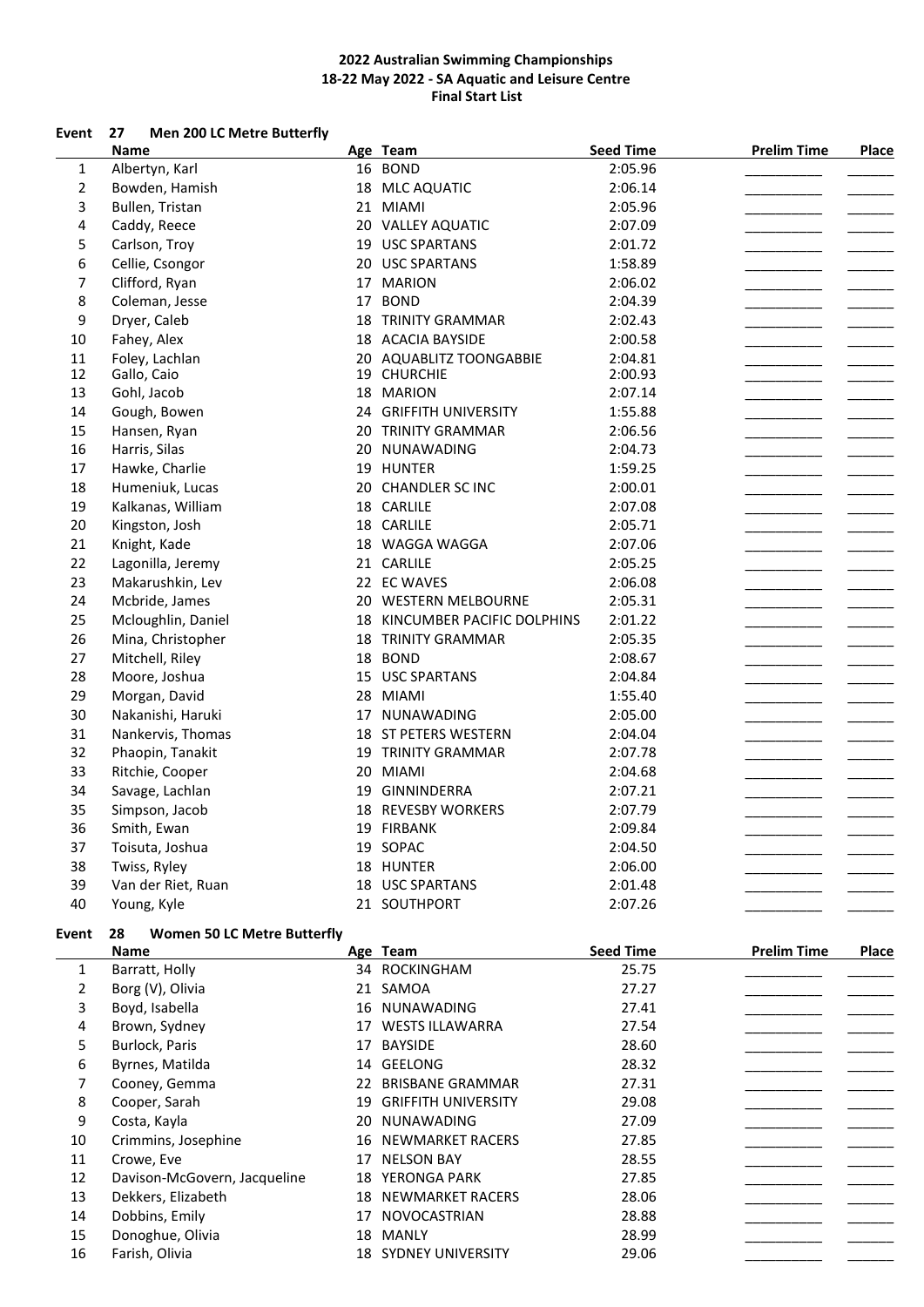| 17 | Fuller, Bianca          | 17 KINROSS WOLAROI            | 27.74 |  |
|----|-------------------------|-------------------------------|-------|--|
| 18 | Fydler, Claudia         | 20 KNOX PYMBLE                | 27.42 |  |
| 19 | Gahan, Sophie           | 18 ACACIA BAYSIDE             | 28.99 |  |
| 20 | Gallagher, Alysha       | 19 ACACIA BAYSIDE             | 27.75 |  |
| 21 | Gan, Elizabeth          | 18 LANE COVE                  | 28.97 |  |
| 22 | Garbanzo, Jessica-Marie | 19 UNIVERSITY OF QUEENSLAND   | 29.03 |  |
| 23 | Guiver, Lexie           | 18 KAWANA WATERS              | 28.91 |  |
| 24 | Hardy, Kayla            | 19 CRUIZ                      | 27.44 |  |
| 25 | Harris, Meg             | 20 MARION                     | 27.58 |  |
| 26 | Harrison, Kate          | 17 WESTSIDE CHRISTCHURCH      | 27.17 |  |
| 27 | Helayel, Gabriella      | 19 SYDNEY UNIVERSITY          | 28.90 |  |
| 28 | Jones, Emily            | 18 HUNTER                     | 27.50 |  |
| 29 | Kim, Yunhui             | 18 MELBOURNE VICENTRE         | 27.66 |  |
| 30 | Lee, Isabella           | 17 GRIFFITH UNIVERSITY        | 28.80 |  |
| 31 | Madden, Jessica         | 20 GRIFFITH UNIVERSITY        | 28.60 |  |
| 32 | Mahfouz, Manar          | 19 MELTON                     | 28.58 |  |
| 33 | Mayes, Sophie           | <b>17 TRINITY LISMORE</b>     | 27.83 |  |
| 34 | Mazumdar, Dijana        | 16 BARKER                     | 28.46 |  |
| 35 | McCarthy, Stefanie      | 18 ST PETERS WESTERN          | 27.85 |  |
| 36 | Mcfarlane, Kayla        | 17 SOUTHPORT                  | 28.90 |  |
| 37 | Mcpherson, Lillie       | 13 MANLY                      | 28.16 |  |
| 38 | Nelson, Holly           | 19 ABBOTSLEIGH                | 28.02 |  |
| 39 | Neville, Holly          | 16 MELBOURNE                  | 28.33 |  |
| 40 | O'Leary, Mia            | 19 BOND                       | 26.87 |  |
| 41 | Oldsen, Ellysia         | 26 MARION                     | 27.08 |  |
| 42 | Peiniger, Gabriella     | 20 SOUTHPORT                  | 27.21 |  |
| 43 | Perkins, Alexandria     | 21 USC SPARTANS               | 26.48 |  |
| 44 | Pressler, Kalyce        | 17 SILVER CITY                | 28.56 |  |
| 45 | Price, Lily             | 19 RACKLEY ST                 | 26.98 |  |
| 46 | Rothnie, Georgia        | 19 SOUTHSIDE PENRHOS          | 28.75 |  |
| 47 | Rowe-Hagans, Chloe      | 17 ST ANDREW'S                | 28.10 |  |
| 48 | Sanders, Nicole         | 18 NUDGEE COLLEGE             | 28.42 |  |
| 49 | Schoorl, Abigail        | 21 MIAMI                      | 27.17 |  |
| 50 | Scott (V), Jessica      | 19 NEW ZEALAND                | 28.86 |  |
| 51 | Smith, Frances          | <b>20 SYDNEY UNIVERSITY</b>   | 28.53 |  |
| 52 | St Vincent, Rebecca     | <b>20 GRIFFITH UNIVERSITY</b> | 27.11 |  |
| 53 | Symons, Isabella        | 23 BENDIGO EAST               | 27.96 |  |
| 54 | Taylor, Laura           | 22 BOND                       | 27.73 |  |
| 55 | Torrance, Alannah       | 15 MLC AQUATIC                | 28.27 |  |
| 56 | van Zoggel, Anneke      | 18 SOPAC                      | 27.88 |  |
| 57 | Webb, Abbey             | 21 GINNINDERRA                | 27.34 |  |
| 58 | Wilson, Madison         | 27 MARION                     | 26.92 |  |
|    |                         |                               |       |  |

# **Event 29 Men 400 LC Metre Individual Medley**

|    | Name              |    | Age Team              | <b>Seed Time</b> | <b>Prelim Time</b> | Place |
|----|-------------------|----|-----------------------|------------------|--------------------|-------|
| 1  | Biddell, Harrison |    | 17 NORWOOD            | 4:37.80          |                    |       |
| 2  | Caddy, Reece      |    | 20 VALLEY AQUATIC     | 4:39.35          |                    |       |
| 3  | Coffey, Jack      |    | 18 TSS AQUATIC        | 4:34.89          |                    |       |
| 4  | Comer, Benjamin   |    | 18 CARLILE            | 4:38.37          |                    |       |
| 5  | Gallo, Caio       |    | 19 CHURCHIE           | 4:32.57          |                    |       |
| 6  | Gurrie, Jack      |    | 19 NUNAWADING         | 4:34.04          |                    |       |
| 7  | Hauck, Thomas     | 19 | <b>ALL SAINTS</b>     | 4:18.54          |                    |       |
| 8  | Higgs, Samuel     |    | 15 WARRINGAH AQUATIC  | 4:34.57          |                    |       |
| 9  | Kingston, Josh    |    | 18 CARLILE            | 4:34.09          |                    |       |
| 10 | Knight, Kade      |    | 18 WAGGA WAGGA        | 4:41.72          |                    |       |
| 11 | Kursidim, Tanin   |    | <b>19 SURREY PARK</b> | 4:42.73          |                    |       |
| 12 | Lee, Se-Bom       |    | 20 CARLILE            | 4:14.16          |                    |       |
| 13 | Lightfoot, Thomas | 19 | MARION                | 4:27.35          |                    |       |
| 14 | Luscombe, Clancy  | 16 | <b>MARION</b>         | 4:32.14          |                    |       |
| 15 | Macri, Alessio    |    | 16 SCARBOROUGH BEACH  | 4:36.05          |                    |       |
| 16 | Middleton, Will   |    | 22 WESTERN MELBOURNE  | 4:38.17          |                    |       |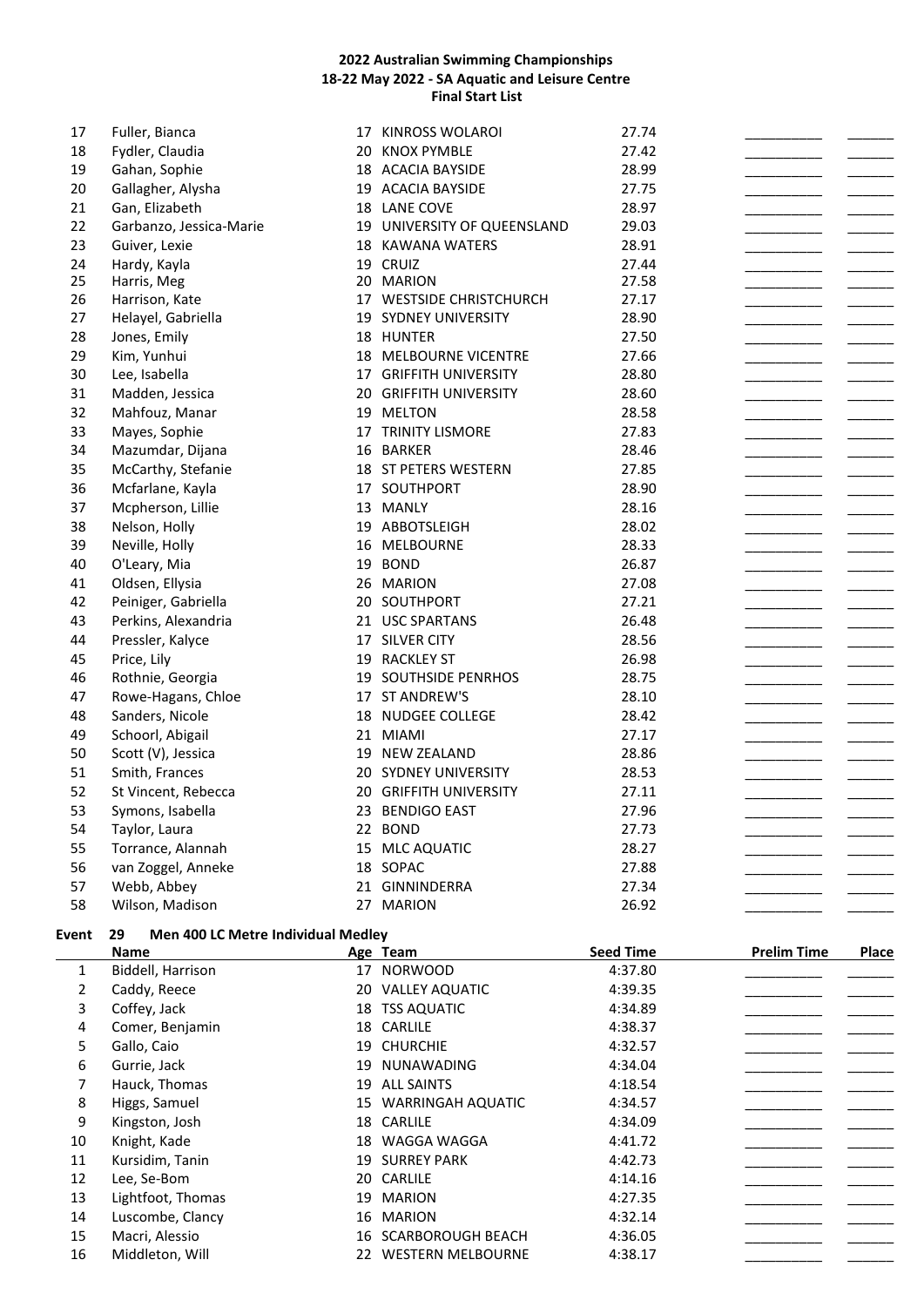| 17 | Niesler, Kyle       | 21 | ST PETERS WESTERN          | 4:25.39 |  |
|----|---------------------|----|----------------------------|---------|--|
| 18 | Petric, William     | 17 | <b>NUNAWADING</b>          | 4:22.12 |  |
| 19 | Phaopin, Tanakit    | 19 | <b>TRINITY GRAMMAR</b>     | 4:39.19 |  |
| 20 | Phillips, Cooper    | 18 | NARRABEEN                  | 4:33.78 |  |
| 21 | Pollard, Kieren     | 23 | NORTH COAST                | 4:15.68 |  |
| 22 | Rogerson, Elliot    | 22 | NUNAWADING                 | 4:20.44 |  |
| 23 | Schlicht, David     | 22 | <b>MLC AQUATIC</b>         | 4:23.59 |  |
| 24 | Simpson, Jacob      | 18 | <b>REVESBY WORKERS</b>     | 4:34.26 |  |
| 25 | Smith, Brendon      | 21 | <b>GRIFFITH UNIVERSITY</b> | 4:09.27 |  |
| 26 | Smith, Ewan         | 19 | FIRBANK                    | 4:41.46 |  |
| 27 | Soesanto, Marco     | 21 | <b>MELBOURNE VICENTRE</b>  | 4:28.76 |  |
| 28 | Staples, Joshua     | 18 | ST PETERS WESTERN          | 4:23.81 |  |
| 29 | Thompson, Alexander | 18 | <b>CITY OF SYDNEY</b>      | 4:40.69 |  |
| 30 | Todoro, Adriano     | 18 | UWA WEST COAST             | 4:31.64 |  |
| 31 | Vick, Andrew        | 20 | <b>RACKLEY ST</b>          | 4:43.67 |  |
| 32 | Waugh, Blake        | 17 | <b>REVESBY WORKERS</b>     | 4:37.78 |  |
| 33 | Young, Kyle         | 21 | SOUTHPORT                  | 4:38.52 |  |

### **Event 30 Women 1500 LC Metre Freestyle**

|    | Name                         |    | Age Team                   | <b>Seed Time</b> | <b>Finals</b> | Place |
|----|------------------------------|----|----------------------------|------------------|---------------|-------|
| 1  | Cooper, Madison              |    | 18 MELBOURNE               | 17:21.88         |               |       |
| 2  | Crisp, Bianca                | 23 | YERONGA PARK               | 16:50.93         |               |       |
| 3  | Davison-McGovern, Jacqueline |    | 18 YERONGA PARK            | 17:02.70         |               |       |
| 4  | Fayers, Cassandra            |    | 18 HUNTER                  | 17:35.11         |               |       |
| 5  | Gibbs-Beal, Finella          |    | 18 NOOSA                   | 16:58.79         |               |       |
| 6  | Gough, Madeleine             |    | 22 CHANDLER SC INC         | 15:46.13         |               |       |
| 7  | Greedy, Charli               | 17 | <b>BOND</b>                | 17:29.19         |               |       |
| 8  | Johnson, Moesha              |    | 24 GRIFFITH UNIVERSITY     | 15:59.96         |               |       |
| 9  | Knott, Ruby                  | 18 | <b>WESTERN MELBOURNE</b>   | 17:15.14         |               |       |
| 10 | Kritzinger, Tiana            | 17 | <b>NUDGEE COLLEGE</b>      | 16:36.20         |               |       |
| 11 | Lavin, Jessica               |    | 23 YERONGA PARK            | 16:58.45         |               |       |
| 12 | Macfarlane, Samantha         | 18 | <b>BREAKERS</b>            | 17:15.05         |               |       |
| 13 | Martin, Tayla                | 23 | CARLILE                    | 16:51.25         |               |       |
| 14 | Melverton, Kiah              |    | 25 ST PETERS WESTERN       | 15:57.14         |               |       |
| 15 | Mouatt, Jessica              | 20 | <b>NUDGEE COLLEGE</b>      | 16:42.81         |               |       |
| 16 | Pallister, Lani              | 19 | <b>GRIFFITH UNIVERSITY</b> | 16:03.95         |               |       |
| 17 | Roper, Georgie               | 17 | <b>GRIFFITH UNIVERSITY</b> | 16:47.38         |               |       |
| 18 | Sanderson, Piper             | 18 | BELGRAVIA                  | 17:34.39         |               |       |
| 19 | Shepherd, Kirralee           | 18 | NUNAWADING                 | 16:57.04         |               |       |
| 20 | Thomas, Kenya                | 17 | <b>MARION</b>              | 17:31.50         |               |       |
| 21 | Turner, Gladys               | 18 | <b>CITY OF SYDNEY</b>      | 17:35.71         |               |       |
| 22 | Wilson, Rosie                | 17 | <b>NORTH COAST</b>         | 17:38.55         |               |       |

### **Event 31 Men 100 LC Metre Freestyle**

|    | Name               |    | Age Team                    | <b>Seed Time</b> | <b>Prelim Time</b> | Place |
|----|--------------------|----|-----------------------------|------------------|--------------------|-------|
| 1  | Abeya, Harrison    |    | 22 ACACIA BAYSIDE           | 51.51            |                    |       |
| 2  | Altoft, Samuel     |    | 20 NUDGEE COLLEGE           | 51.48            |                    |       |
| 3  | Anderson, Jamie    |    | 20 ARENA                    | 52.24            |                    |       |
| 4  | Andrea, Dylan      |    | 18 NUDGEE COLLEGE           | 50.46            |                    |       |
| 5  | Armbruster, Ben    | 20 | <b>BOND</b>                 | 50.64            |                    |       |
| 6  | Bayliss, James     | 18 | NUDGEE COLLEGE              | 52.15            |                    |       |
|    | Belcher, Bryce     |    | 19 UNIVERSITY OF QUEENSLAND | 52.47            |                    |       |
| 8  | Belcher, Keegan    | 19 | UNIVERSITY OF QUEENSLAND    | 53.02            |                    |       |
| 9  | Bible, Jacob       |    | 19 CHURCHIE                 | 52.28            |                    |       |
| 10 | Bidois, Tane       | 17 | <b>KNOX PYMBLE</b>          | 51.46            |                    |       |
| 11 | Bishop, Morgan     |    | 18 RACKLEY ST               | 53.38            |                    |       |
| 12 | Bladen, Cameron    | 21 | TIGERSHARKS                 | 52.18            |                    |       |
| 13 | Bowden, Hamish     | 18 | <b>MLC AQUATIC</b>          | 53.56            |                    |       |
| 14 | Bowen, Bryn        | 19 | <b>NUSWIM</b>               | 53.29            |                    |       |
| 15 | Brehaut, Oliver    | 17 | PEEL AQUATIC                | 51.63            |                    |       |
| 16 | Brinkworth, Ashton | 22 | <b>USC SPARTANS</b>         | 49.20            |                    |       |
| 17 | Brinkworth, Cooper | 20 | <b>USC SPARTANS</b>         | 52.34            |                    |       |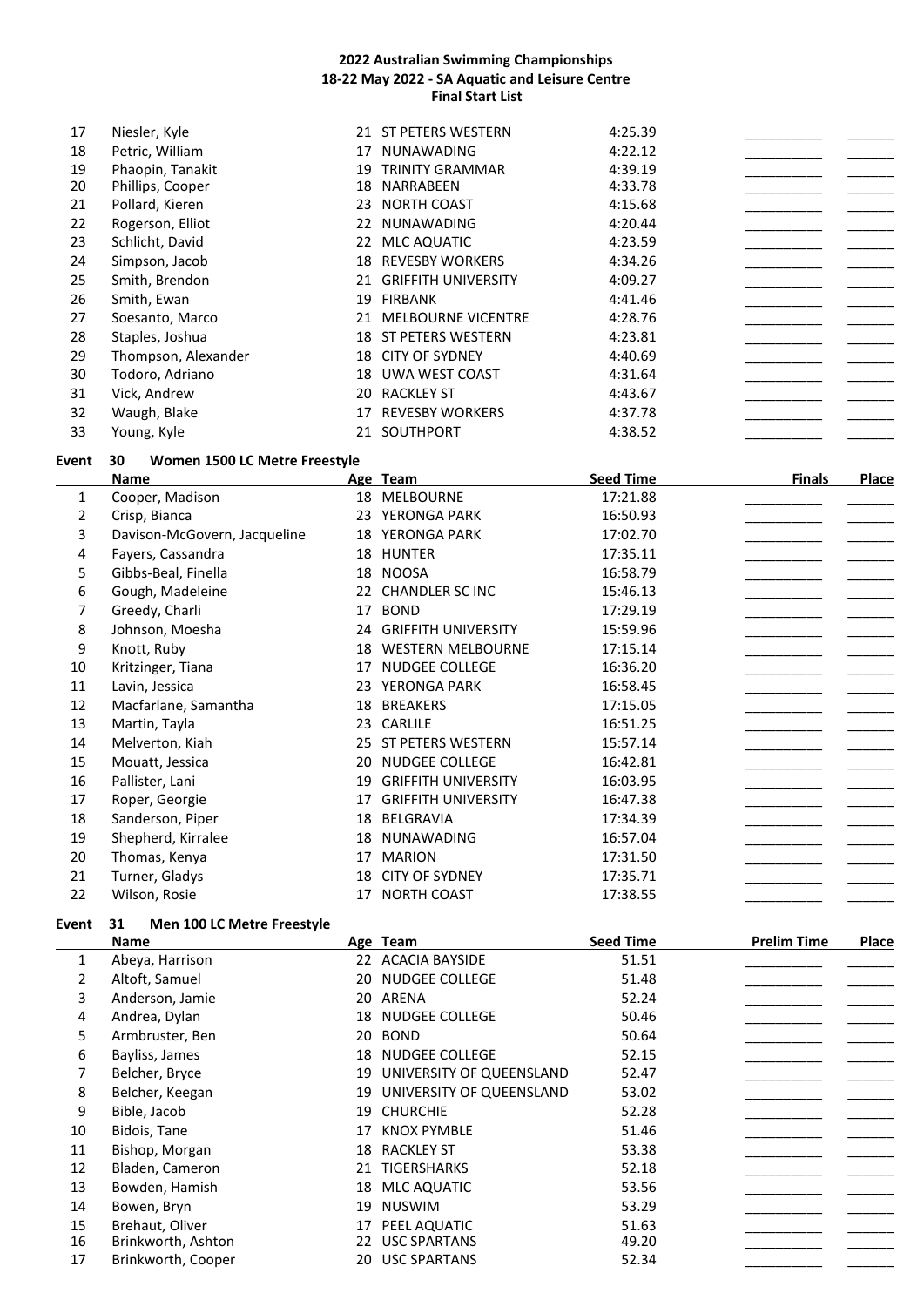| 18 | Burras (V), Lewis        | 22 GREAT BRITAIN            | 47.88 |  |
|----|--------------------------|-----------------------------|-------|--|
| 19 | Carlson, Troy            | 19 USC SPARTANS             | 51.31 |  |
| 20 | Carr, Jack               | 21 ST ANDREW'S              | 51.56 |  |
| 21 | Carter, Lachlan          | 24 GRIFFITH UNIVERSITY      | 51.10 |  |
| 22 | Cartwright, Jack         | 23 ST PETERS WESTERN        | 49.16 |  |
| 23 | Caton, Noah              | 18 NORWOOD                  | 52.81 |  |
| 24 | Champion, Shaun          | 22 ABBOTSLEIGH              | 50.44 |  |
| 25 |                          | 21 NUNAWADING               | 51.47 |  |
|    | Coates, Zander           |                             |       |  |
| 26 | Collett, Joshua          | 18 BOND                     | 50.59 |  |
| 27 | Comer, Benjamin          | 18 CARLILE                  | 52.58 |  |
| 28 | Conroy, Jordan           | 22 NUDGEE COLLEGE           | 52.16 |  |
| 29 | Cooper, Isaac            | 18 RACKLEY ST               | 49.67 |  |
| 30 | Crees, Tyrone            | 20 SOUTHSIDE PENRHOS        | 52.24 |  |
| 31 | Crehan, Bailey           | 18 WESTS ILLAWARRA          | 53.25 |  |
| 32 | Crook, Ethan             | 19 STARPLEX                 | 53.62 |  |
| 33 | Da Silva, Marcus         | 15 CITY OF SYDNEY           | 50.33 |  |
| 34 | Davis, Jordan            | 20 ST HILDAS                | 53.57 |  |
| 35 | Edwards, Oliver          | 20 MARION                   | 53.50 |  |
| 36 |                          | 18 MANLY                    | 52.60 |  |
|    | Fenwick-Kearns, Callyn   |                             |       |  |
| 37 | Filby, Liam              | 19 MLC MARLINS              | 53.40 |  |
| 38 | Foley, Lachlan           | 20 AQUABLITZ TOONGABBIE     | 53.39 |  |
| 39 | Foote, Nathan            | 21 ST ANDREW'S              | 51.54 |  |
| 40 | Gannon, Callum           | 20 NUDGEE COLLEGE           | 51.13 |  |
| 41 | Giuliani, Maximillian    | 18 HOBART AQUATIC           | 49.66 |  |
| 42 | Goddard, Thomas          | 25 SYDNEY UNIVERSITY        | 52.16 |  |
| 43 | Gorgas, Gabriel          | 20 KNOX PYMBLE              | 51.36 |  |
| 44 | Gorman, Jezze            | 21 ST ANDREW'S              | 50.76 |  |
| 45 | Govers, Jackson          | 24 ST HILDAS                | 50.90 |  |
| 46 | Hamson, Joseph           | 18 KNOX PYMBLE              | 51.44 |  |
| 47 | Hawke, Charlie           | 19 HUNTER                   | 51.52 |  |
|    |                          |                             |       |  |
| 48 | Hay, Thomas              | 20 SYDNEY UNIVERSITY        | 51.36 |  |
| 49 | Hendy, Jack              | 21 CAIRNS STINGRAYS         | 51.20 |  |
| 50 | Herraman, Samuel         | 21 GINNINDERRA              | 52.47 |  |
| 51 | Horton, Mack             | 26 GRIFFITH UNIVERSITY      | 50.96 |  |
| 52 | Hynes, Harrison          | 19 SOUTHSIDE PENRHOS        | 51.80 |  |
| 53 | Incerti, Zac             | 25 MARION                   | 48.51 |  |
| 54 | Ireland, Kalani          | 20 SOMERVILLE HOUSE         | 49.54 |  |
| 55 | Ivory, Joel              | 23 CASTLE HILL RSL          | 51.83 |  |
| 56 | Jack, Jamie              | 19 RACKLEY ST               | 50.10 |  |
| 57 | Jackett Simpson, Lachlan | 19 WESTERN MELBOURNE        | 51.15 |  |
| 58 | Jackson, Joseph          | 22 BRISBANE GRAMMAR         | 50.34 |  |
| 59 | Jeffries, Tom            | 25 RACKLEY ST               | 51.60 |  |
|    |                          |                             |       |  |
| 60 | Jones, Joshua            | 19 UNIVERSITY OF QUEENSLAND | 52.43 |  |
| 61 | Kamenjas, Vanya          | 20 SOPAC                    | 53.26 |  |
| 62 | Kapocius, Tomas          | 20 SOPAC                    | 50.81 |  |
| 63 | Koch, James              | 23 SYDNEY UNIVERSITY        | 50.31 |  |
| 64 | Kovarik, Karl            | <b>18 SYDNEY UNIVERSITY</b> | 52.91 |  |
| 65 | Kursidim, Tanin          | <b>19 SURREY PARK</b>       | 53.57 |  |
| 66 | Laidlaw, William         | 21 WESTERN MELBOURNE        | 51.31 |  |
| 67 | Lamb, Matthew            | 18 USC SPARTANS             | 52.25 |  |
| 68 | Lau (V), Shiu Yue        | 24 HONG KONG                | 52.11 |  |
| 69 | Layton, Nicholas         | 19 WESTERN MELBOURNE        | 53.32 |  |
| 70 | Layton, William          | 18 MARLIN COAST             | 53.64 |  |
| 71 | Lewis, Clyde             | 24 GRIFFITH UNIVERSITY      | 48.96 |  |
| 72 | Lobo, Ryan Alexander     | 19 SURREY PARK              | 52.67 |  |
| 73 | Mackay, Lachlan          | 19 NUSWIM                   | 53.49 |  |
| 74 | Magnussen, Matthew       | 18 NUDGEE COLLEGE           | 53.36 |  |
|    |                          |                             |       |  |
| 75 | Maher, Zach              | 21 CARLILE                  | 49.71 |  |
| 76 | Makarushkin, Lev         | 22 EC WAVES                 | 51.43 |  |
| 77 | Mander, Alec             | 19 PERTH CITY               | 51.97 |  |
| 78 | McDonagh, Will           | 18 KNOX PYMBLE              | 52.85 |  |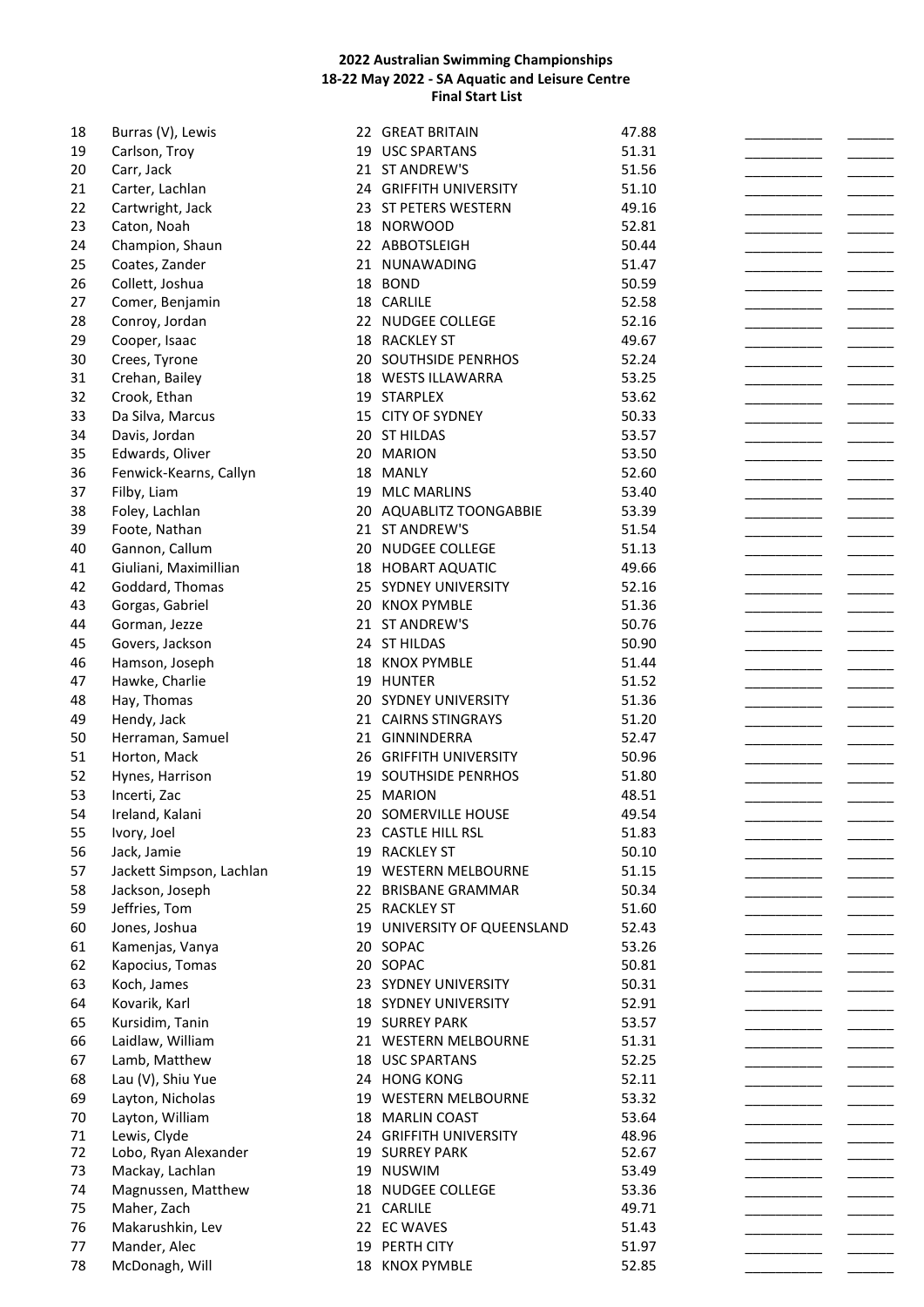| 79  | Mcdonald, Angus    |    | 20 SOPAC                   | 50.54 |  |
|-----|--------------------|----|----------------------------|-------|--|
| 80  | McKell, Mitchell   |    | 18 ST HILDAS               | 52.98 |  |
| 81  | Mclaughlin, Oliver |    | 19 KINROSS WOLAROI         | 53.50 |  |
| 82  | McMahon, Flynn     |    | 21 EC WAVES                | 51.29 |  |
| 83  | Millard, Noah      |    | 19 MLC AQUATIC             | 51.55 |  |
| 84  | Mocki, Waldemar    |    | 18 SOUTHPORT               | 53.08 |  |
| 85  | Mooney, Jamie      |    | 18 WAGGA WAGGA             | 50.39 |  |
| 86  | Mullen, Kieren     |    | 21 CASTLE HILL RSL         | 51.97 |  |
| 87  | Muller, Grant      |    | 25 MARION                  | 51.54 |  |
| 88  | Negri, Benno       |    | 23 MELBOURNE VICENTRE      | 49.35 |  |
| 89  | Neill, Thomas      | 19 | <b>RACKLEY ST</b>          | 49.43 |  |
| 90  | Newling, Andrew    |    | 22 SOMERSET                | 50.43 |  |
| 91  | Noordzy, Thomas    |    | 19 USC SPARTANS            | 53.15 |  |
| 92  | Nowakowski, Thomas |    | 21 SOMERSET                | 50.38 |  |
| 93  | Pine, Max          |    | 19 MIAMI                   | 53.07 |  |
| 94  | Quirk, Declan      |    | 18 SOPAC                   | 51.49 |  |
| 95  | Roberts, Wesley    |    | 24 WESTS ILLAWARRA         | 50.18 |  |
| 96  | Robertson, Matthew |    | <b>18 TRINITY GRAMMAR</b>  | 53.22 |  |
| 97  | Robinson, Thomas   |    | 19 CRUIZ                   | 52.14 |  |
| 98  | Sharp, Will        |    | 19 SOUTHPORT               | 51.06 |  |
| 99  | Simat, Joshua      |    | 24 SOPAC                   | 50.51 |  |
|     |                    |    | 21 MIAMI                   | 51.06 |  |
| 100 | Simms, Connor      |    | 25 GRIFFITH UNIVERSITY     |       |  |
| 101 | Simpson, Cody      |    |                            | 50.05 |  |
| 102 | Southam, Flynn     |    | 16 BOND                    | 48.60 |  |
| 103 | Speller, Edward    |    | 18 BOND                    | 50.43 |  |
| 104 | Stockwell, William |    | 26 RACKLEY ST              | 50.09 |  |
| 105 | Street, Tobias     |    | 19 BOND                    | 51.81 |  |
| 106 | Sutton, Declan     |    | 20 MACKSVILLE MARLINS      | 52.16 |  |
| 107 | Swinburn, Stuart   |    | 20 CITY OF SYDNEY          | 51.02 |  |
| 108 | Tabuai, Zachary    |    | 19 SUNSHINE COAST GRAMMAR  | 50.65 |  |
| 109 | Taylor, Christian  |    | 19 PLC SYDNEY SWIM         | 52.45 |  |
| 110 | Taylor, Kai        |    | 18 ST PETERS WESTERN       | 49.85 |  |
| 111 | Temple, Matthew    |    | 22 MARION                  | 48.07 |  |
| 112 | Townsend, Louis    |    | 24 RACKLEY ST              | 48.93 |  |
| 113 | Walker, Jett       |    | 19 SOUTHSIDE PENRHOS       | 53.20 |  |
| 114 | Walker, Ryan       |    | 20 CARLILE                 | 52.52 |  |
| 115 | Weber, Elliot      |    | 19 ST PETERS WESTERN       | 51.82 |  |
| 116 | West, Marcus       |    | 19 CAIRNS STINGRAYS        | 51.00 |  |
| 117 | White, Charlie     |    | 18 BOND                    | 52.50 |  |
| 118 | Wilczak, Gabriel   |    | <b>18 TRINITY GRAMMAR</b>  | 53.13 |  |
| 119 | Wilkes, Ryan       |    | 19 SYDNEY UNIVERSITY       | 51.99 |  |
| 120 | Wilkie, Sean       |    | 18 SCARBOROUGH BEACH       | 53.19 |  |
| 121 | Williamson, George |    | 18 RACKLEY ST              | 53.55 |  |
| 122 | Wilson, Jack       |    | 22 SYDNEY UNIVERSITY       | 51.91 |  |
| 123 | Wilson, Lucas      |    | 18 UWA WEST COAST          | 53.53 |  |
| 124 | Winnington, Elijah |    | 22 ST PETERS WESTERN       | 49.34 |  |
| 125 | Woodward, Ryan     |    | <b>18 CAIRNS STINGRAYS</b> | 53.34 |  |
| 126 | Wu, Nicholas       |    | 19 NUNAWADING              | 52.09 |  |
| 127 | Yang, William      |    | 23 LORETO NORMANHURST      | 49.29 |  |
| 128 | Young, Samuel      |    | 24 RACKLEY ST              | 51.89 |  |
| 129 | Zubcic, Luka       |    | 25 WESTERN MELBOURNE       | 50.98 |  |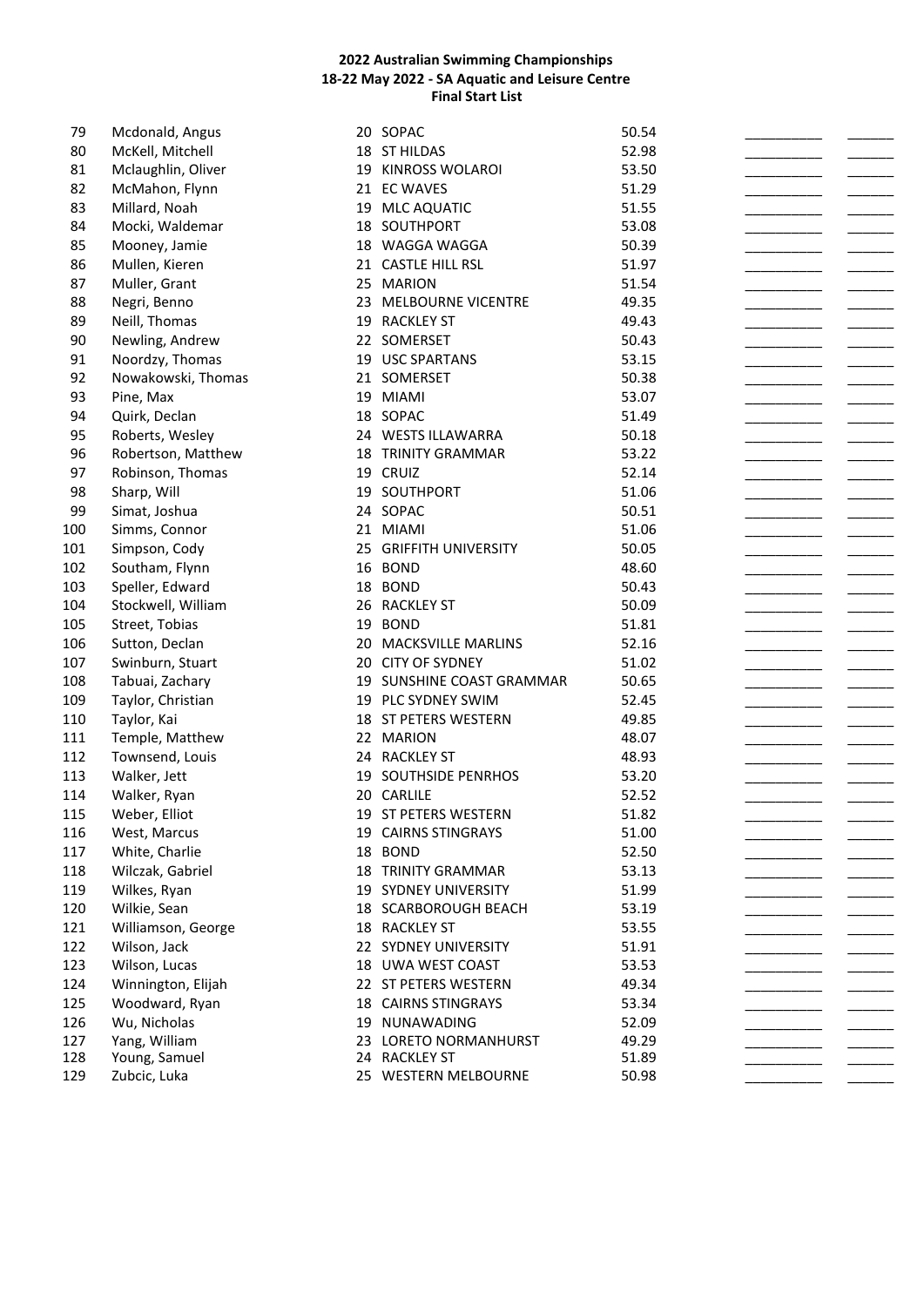| Event          | 32<br>Women 4x100 LC Metre Medley Relay<br><b>Team</b> |    | Relay                         | <b>Seed Time</b> | <b>Finals</b>      | Place |
|----------------|--------------------------------------------------------|----|-------------------------------|------------------|--------------------|-------|
| $\mathbf{1}$   | <b>MANLY</b>                                           |    | A                             | 4:15.91          |                    |       |
| 2              | <b>MARION</b>                                          |    | Α                             | 4:23.20          |                    |       |
| 3              | MLC AQUATIC                                            |    | Α                             | 4:21.19          |                    |       |
| 4              | NUNAWADING                                             |    | Α                             | 4:04.44          |                    |       |
| 5              | NUNAWADING                                             |    | B                             | 4:17.00          |                    |       |
|                |                                                        |    |                               |                  |                    |       |
| 6              | SOPAC                                                  |    | А                             | 4:14.16          |                    |       |
| 7              | SOUTHPORT                                              |    | А                             | 4:07.19          |                    |       |
| 8              | <b>SURREY PARK</b>                                     |    | Α                             | 4:15.52          |                    |       |
| Event          | 33<br>Men 4x100 LC Metre Medley Relay<br><b>Team</b>   |    | Relay                         | <b>Seed Time</b> | <b>Finals</b>      | Place |
| $\mathbf{1}$   | CARLILE                                                |    | А                             | 3:42.55          |                    |       |
| $\overline{2}$ | <b>CITY OF SYDNEY</b>                                  |    | А                             | 3:51.05          |                    |       |
| 3              | <b>MARION</b>                                          |    | Α                             | 3:52.73          |                    |       |
| 4              | MLC AQUATIC                                            |    | A                             | 3:51.54          |                    |       |
| 5              | NUNAWADING                                             |    | A                             | 3:45.62          |                    |       |
| 6              | SOPAC                                                  |    | А                             | 3:48.16          |                    |       |
| 7              | SOPAC                                                  |    | B                             | 3:49.46          |                    |       |
| 8              | <b>SYDNEY UNIVERSITY</b>                               |    | Α                             | 3:45.46          |                    |       |
|                |                                                        |    |                               |                  |                    |       |
| Event          | 34<br>Women 50 LC Metre Freestyle<br><b>Name</b>       |    | Age Team                      | <b>Seed Time</b> | <b>Prelim Time</b> | Place |
| $\mathbf{1}$   | Amos, Raylee                                           |    | 17 FAIRHOLME                  | 27.35            |                    |       |
| $\overline{2}$ | Anderson, Taylah                                       | 19 | SYDNEY UNIVERSITY             | 26.59            |                    |       |
| 3              | Banks, Alannah                                         |    | <b>18 SURREY PARK</b>         | 27.31            |                    |       |
| 4              | Barratt, Holly                                         |    | 34 ROCKINGHAM                 | 24.51            |                    |       |
|                |                                                        |    |                               |                  |                    |       |
| 5              | Bentley, Phoebe                                        |    | <b>18 GRIFFITH UNIVERSITY</b> | 26.57            |                    |       |
| 6              | Boden, Sophie                                          |    | 17 RAVENSWOOD                 | 27.31            |                    |       |
| 7              | Bootes, Eliana                                         | 18 | KINCUMBER PACIFIC DOLPHINS    | 27.48            |                    |       |
| 8              | Borg (V), Olivia                                       |    | 21 SAMOA                      | 26.65            |                    |       |
| 9              | Boyd, Isabella                                         | 16 | NUNAWADING                    | 25.77            |                    |       |
| 10             | Brown, Sydney                                          |    | 17 WESTS ILLAWARRA            | 25.85            |                    |       |
| 11             | Burgess, Alyssa                                        |    | 19 ARENA                      | 25.86            |                    |       |
| 12             | Burlock, Paris                                         | 17 | <b>BAYSIDE</b>                | 26.42            |                    |       |
| 13             | Cilauro, Emilia                                        |    | 17 EC WAVES                   | 27.31            |                    |       |
| 14             | Cooney, Gemma                                          |    | 22 BRISBANE GRAMMAR           | 26.11            |                    |       |
| 15             | Costa, Kayla                                           | 20 | NUNAWADING                    | 25.89            |                    |       |
| 16             | Crimmins, Josephine                                    | 16 | <b>NEWMARKET RACERS</b>       | 26.27            |                    |       |
| 17             | Curthoys-Davies, Harliai                               | 19 | <b>BAROSSA</b>                | 26.69            |                    |       |
| 18             | Day, Layla                                             | 18 | <b>BOND</b>                   | 26.33            |                    |       |
| 19             | Dobbins, Emily                                         | 17 | NOVOCASTRIAN                  | 26.93            |                    |       |
| 20             | Doherty, Emma                                          | 17 | <b>ROCKY CITY</b>             | 27.29            |                    |       |
| 21             | Edwards, Chelsey                                       | 20 | <b>KNOX PYMBLE</b>            | 25.50            |                    |       |
| 22             | Elers, Kara-Shae                                       |    | 19 ACACIA BAYSIDE             | 27.15            |                    |       |
| 23             | Fredericks, Hannah                                     | 19 | <b>RACKLEY ST</b>             | 27.10            |                    |       |
| 24             | Fydler, Adriana                                        | 18 | <b>KNOX PYMBLE</b>            | 26.73            |                    |       |
|                |                                                        |    |                               |                  |                    |       |
| 25             | Fydler, Claudia                                        | 20 | <b>KNOX PYMBLE</b>            | 27.04            |                    |       |
| 26             | Gallagher, Alysha                                      |    | 19 ACACIA BAYSIDE             | 25.77            |                    |       |
| 27             | Gan, Elizabeth                                         |    | 18 LANE COVE                  | 27.36            |                    |       |
| 28             | Harris, Meg                                            |    | 20 MARION                     | 24.51            |                    |       |
| 29             | Harrison, Kate                                         |    | 17 WESTSIDE CHRISTCHURCH      | 25.81            |                    |       |
| 30             | Helayel, Gabriella                                     |    | 19 SYDNEY UNIVERSITY          | 27.38            |                    |       |
| 31             | Hodges, Chelsea                                        |    | 20 SOUTHPORT                  | 26.77            |                    |       |
| 32             | Horwood, Jemima                                        |    | 20 USC SPARTANS               | 26.42            |                    |       |
| 33             | Hoskin, Nicola                                         |    | 21 BRISBANE GRAMMAR           | 26.67            |                    |       |
| 34             | Hotham, Natalie                                        |    | 17 KINCUMBER PACIFIC DOLPHINS | 27.37            |                    |       |
| 35             | House, Tarryn                                          |    | 19 GRIFFITH UNIVERSITY        | 27.16            |                    |       |
| 36             | Hughes, Elizabeth                                      |    | 17 UWA WEST COAST             | 27.29            |                    |       |
| 37             | Jack, Shayna                                           |    | 23 ST PETERS WESTERN          | 24.41            |                    |       |
| 38             | Jackson, Jessica                                       |    | 18 KENT TOWN                  | 26.59            |                    |       |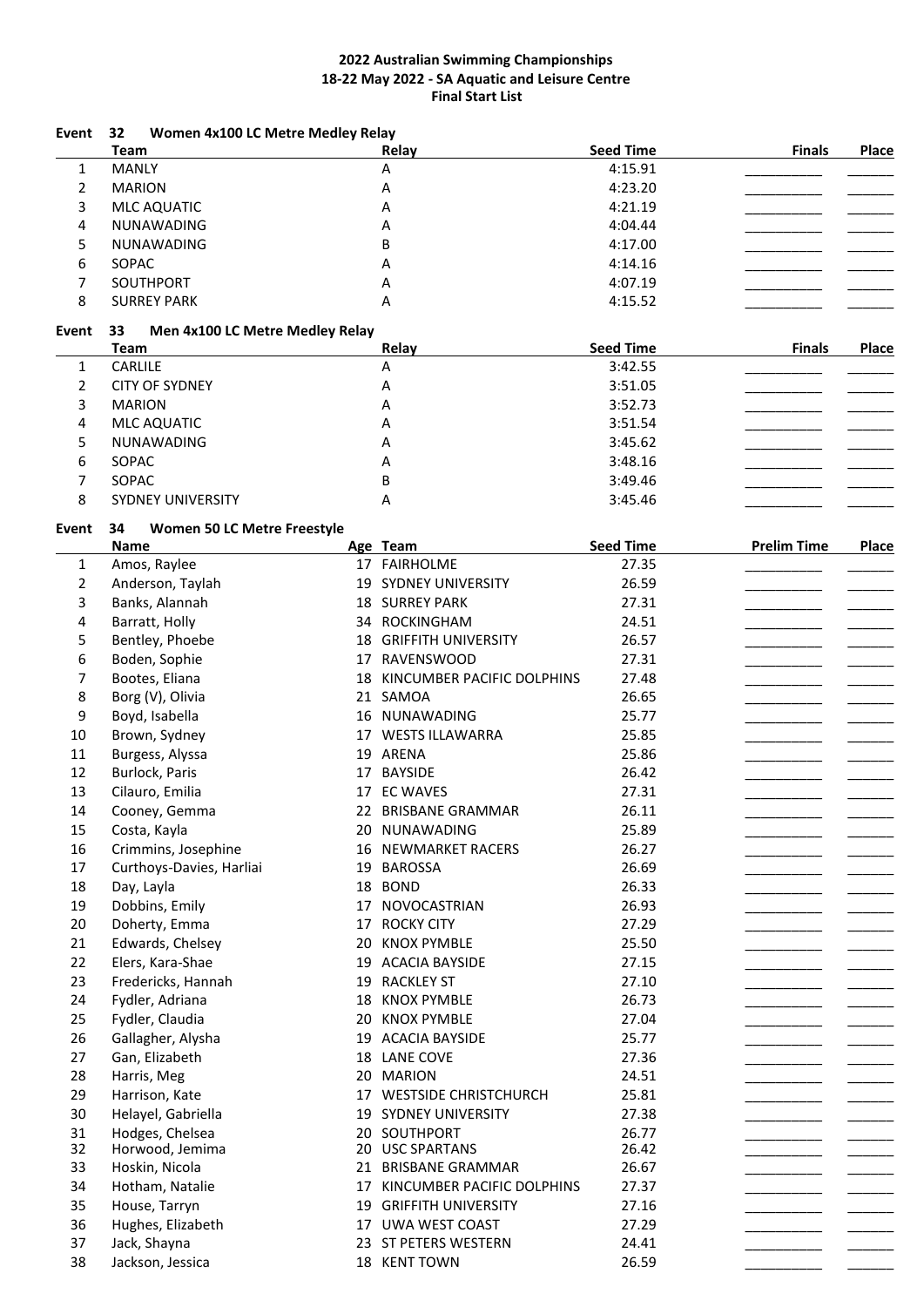| 39 | Jacobson, Rebecca                  |     | 20 RACKLEY ST               | 25.69 |  |
|----|------------------------------------|-----|-----------------------------|-------|--|
| 40 | Jansen, Milla                      |     | 15 BOND                     | 25.51 |  |
| 41 | Job, Bronte                        |     | 19 RACKLEY ST               | 25.43 |  |
| 42 | Jones, Chelsea                     |     | 17 WESTS ILLAWARRA          | 25.79 |  |
| 43 | Jones, Emily                       |     | 18 HUNTER                   | 26.68 |  |
| 44 | Jones, Sascha                      |     | <b>18 SURREY PARK</b>       | 27.07 |  |
| 45 | Kearney, Abbey                     |     | 19 NUNAWADING               | 26.92 |  |
| 46 | Kim, Yunhui                        |     | 18 MELBOURNE VICENTRE       | 26.75 |  |
| 47 | Lee, Isabella                      |     | 17 GRIFFITH UNIVERSITY      | 26.98 |  |
| 48 | Lowe, Jayda                        |     | 18 SUNSHINE COAST GRAMMAR   | 27.26 |  |
| 49 | Macfarlane, Samantha               |     | 18 BREAKERS                 | 26.97 |  |
| 50 | Mayes, Sophie                      |     | 17 TRINITY LISMORE          | 26.91 |  |
|    |                                    |     | <b>BARKER</b>               | 26.59 |  |
| 51 | Mazumdar, Dijana                   | 16  |                             |       |  |
| 52 | McCarthy, Stefanie                 |     | 18 ST PETERS WESTERN        | 26.27 |  |
| 53 | McDougall, Lauren                  |     | 21 SOPAC                    | 26.59 |  |
| 54 | Mcfarlane, Kayla                   |     | 17 SOUTHPORT                | 27.41 |  |
| 55 | Mcpherson, Lillie                  |     | 13 MANLY                    | 26.74 |  |
| 56 | Meadows, Chelsea                   |     | 19 UNIVERSITY OF QUEENSLAND | 27.35 |  |
| 57 | Melbourn, Dominique                |     | 15 WARRINGAH AQUATIC        | 26.64 |  |
| 58 | Miao, Katherine                    |     | 18 RACKLEY ST               | 27.17 |  |
| 59 | Mikitis, Jessica                   |     | 17 NUDGEE COLLEGE           | 27.30 |  |
| 60 | Moloney, Dominique                 |     | 18 MLC AQUATIC              | 27.16 |  |
| 61 | Nelson, Holly                      |     | 19 ABBOTSLEIGH              | 25.92 |  |
| 62 | Neville, Holly                     |     | 16 MELBOURNE                | 26.68 |  |
| 63 | O'Brien, Amelia                    |     | 18 WESTS ILLAWARRA          | 26.62 |  |
| 64 | O'Callaghan, Mollie                |     | 18 ST PETERS WESTERN        | 24.80 |  |
| 65 | O'Leary, Mia                       |     | 19 BOND                     | 25.16 |  |
| 66 | Oldsen, Ellysia                    |     | 26 MARION                   | 25.63 |  |
| 67 | Pearce, Kiana                      |     | 18 MARION                   | 27.46 |  |
| 68 | Perkins, Alexandria                |     | 21 USC SPARTANS             | 25.40 |  |
| 69 | Pressler, Kalyce                   |     | 17 SILVER CITY              | 27.48 |  |
| 70 |                                    | 19  | <b>RACKLEY ST</b>           | 26.32 |  |
|    | Price, Lily                        |     |                             |       |  |
| 71 | Ribbons, Caitlyn                   |     | 18 UWA WEST COAST           | 26.21 |  |
| 72 | Rothnie, Georgia                   |     | 19 SOUTHSIDE PENRHOS        | 27.54 |  |
| 73 | Rowe-Hagans, Chloe                 |     | 17 ST ANDREW'S              | 26.73 |  |
| 74 | Ryan, Emily                        |     | 17 MANLY                    | 27.34 |  |
| 75 | Sanders, Nicole                    |     | 18 NUDGEE COLLEGE           | 27.05 |  |
| 76 | Schoorl, Abigail                   |     | 21 MIAMI                    | 26.36 |  |
| 77 | Senior, Meg                        |     | 18 CRUIZ                    | 27.01 |  |
| 78 | Shea, Emilia                       |     | 17 MARION                   | 27.34 |  |
| 79 | Sommerville, Isabella              |     | 21 BRISBANE GRAMMAR         | 26.81 |  |
| 80 | St Vincent, Rebecca                |     | 20 GRIFFITH UNIVERSITY      | 25.89 |  |
| 81 | Stickland, Lushavel                |     | 24 WESTERN MELBOURNE        | 26.79 |  |
| 82 | Sullivan, Olivia                   |     | 17 KINGSCLIFF               | 27.51 |  |
| 83 | Torrance, Alannah                  | 15  | <b>MLC AQUATIC</b>          | 26.76 |  |
| 84 | Trumble, Madeleine                 |     | 15 MARION                   | 26.88 |  |
| 85 | Van Gelder, Alexandra              | 16  | KINCOPPAL-ROSE BAY          | 27.02 |  |
| 86 | Walo, Sienna                       |     | 18 DARWIN                   | 26.85 |  |
| 87 | Webb, Abbey                        |     | 21 GINNINDERRA              | 25.19 |  |
| 88 | Webster, Jordan                    |     | 18 SOUTHPORT                | 27.17 |  |
| 89 | Welsh, Jesse                       |     | 18 NEW ZEALAND              | 27.16 |  |
| 90 | Weston, Elyse                      |     | 18 BREAKERS                 | 26.79 |  |
| 91 |                                    |     | 17 TRINITY LISMORE          | 27.50 |  |
| 92 | White, Niquola<br>Wiese, Lia Belle |     |                             | 26.66 |  |
|    |                                    |     | 17 USC SPARTANS             |       |  |
| 93 | Wilkes, Jesse                      |     | 22 SOUTHPORT                | 26.89 |  |
| 94 | Wills, Eloise                      | 17  | <b>BALLARAT</b>             | 26.80 |  |
| 95 | Wilson, Madison                    | 27  | <b>MARION</b>               | 24.53 |  |
| 96 | Woodfield, Ava                     |     | 17 GRIFFITH UNIVERSITY      | 27.06 |  |
| 97 | Woods, Elyse                       | 23. | MIAMI                       | 26.54 |  |
| 98 | Zhang, Bella                       | 16  | <b>KNOX PYMBLE</b>          | 26.78 |  |
| 99 | Zhang, Paris                       |     | 25 KNOX PYMBLE              | 26.50 |  |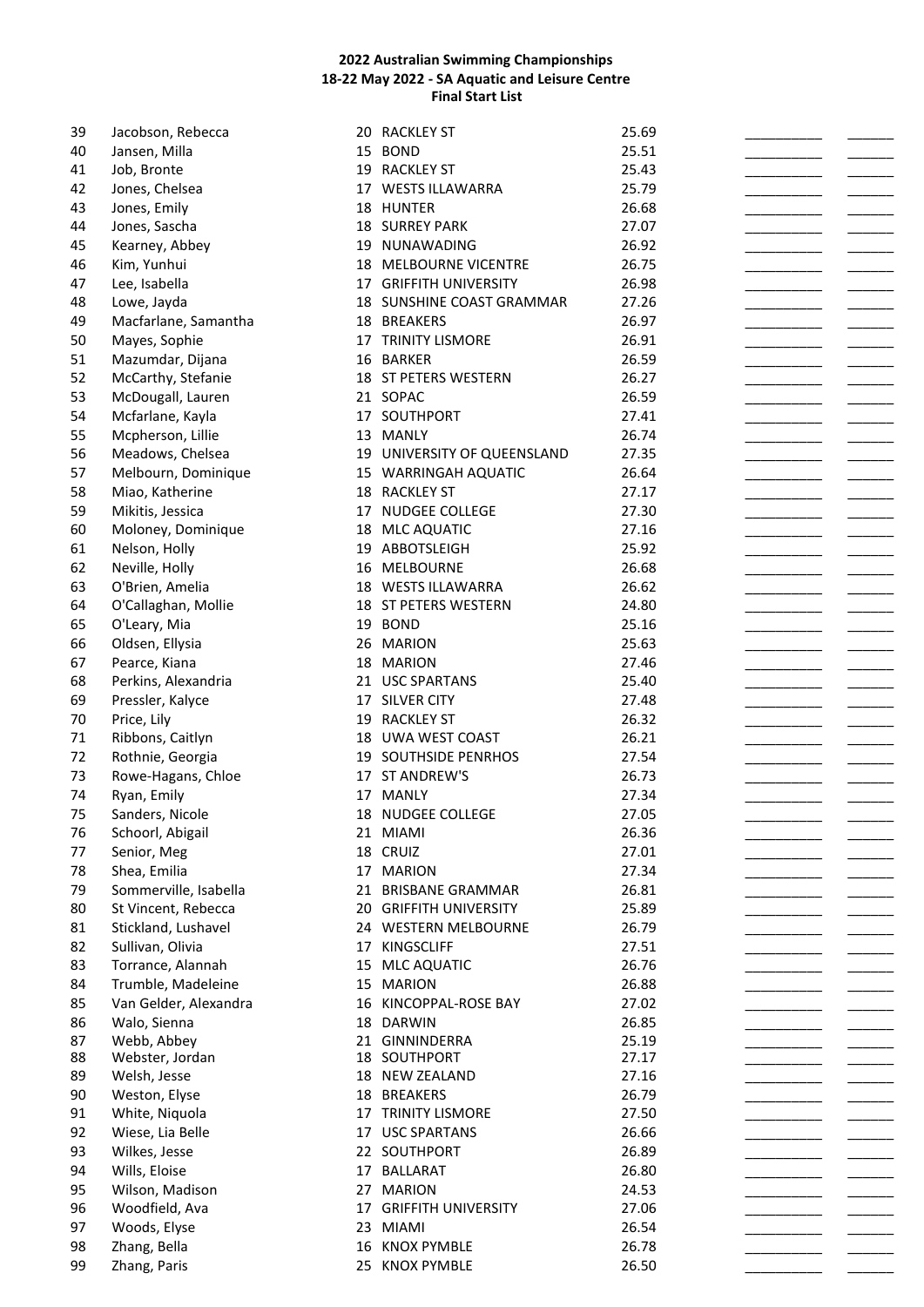### **Event 35 Men 100 LC Metre Backstroke**

|    | Name                     |    | Age Team                      | <b>Seed Time</b> | <b>Prelim Time</b> | Place |
|----|--------------------------|----|-------------------------------|------------------|--------------------|-------|
| 1  | Abeya, Harrison          |    | 22 ACACIA BAYSIDE             | 56.75            |                    |       |
| 2  | Bayliss, James           |    | 18 NUDGEE COLLEGE             | 55.68            |                    |       |
| 3  | Bidois, Tane             |    | 17 KNOX PYMBLE                | 57.02            |                    |       |
| 4  | <b>Boll, Marius</b>      |    | 17 LORETO NORMANHURST         | 59.07            |                    |       |
| 5  | Booth, Shaye             |    | 21 MINGARA                    | 55.99            |                    |       |
| 6  | Bowen, Bryn              |    | 19 NUSWIM                     | 59.73            |                    |       |
| 7  | Caddy, Tyson             |    | 23 SURREY PARK                | 59.04            |                    |       |
| 8  | Carr, Jack               |    | 21 ST ANDREW'S                | 56.27            |                    |       |
| 9  | Comer, Benjamin          |    | 18 CARLILE                    | 59.42            |                    |       |
| 10 |                          |    | 18 RACKLEY ST                 | 53.43            |                    |       |
|    | Cooper, Isaac            |    |                               |                  |                    |       |
| 11 | Cornwell, Jye            |    | 25 UNIVERSITY OF QUEENSLAND   | 56.03            |                    |       |
| 12 | De Bono, Brian           |    | 25 MANLY                      | 58.29            |                    |       |
| 13 | Edmonds, Ben             |    | 30 SILVER CITY                | 58.16            |                    |       |
| 14 | Edwards-Smith, Joshua    |    | 19 GRIFFITH UNIVERSITY        | 54.70            |                    |       |
| 15 | Fenwick-Kearns, Callyn   |    | 18 MANLY                      | 58.55            |                    |       |
| 16 | Findeisen, Nicholas      |    | 32 FIRBANK                    | 58.31            |                    |       |
| 17 | Foote, Nathan            |    | 21 ST ANDREW'S                | 56.19            |                    |       |
| 18 | Foreman, Alexander       |    | 16 KINCUMBER PACIFIC DOLPHINS | 57.62            |                    |       |
| 19 | Fraser, Joel             |    | 18 BAYSIDE                    | 1:00.06          |                    |       |
| 20 | Gillard-Martin, Declan   |    | 20 MARION                     | 59.44            |                    |       |
| 21 | Gladen, Nicholas         |    | 15 MACQUARIE UNIVERSITY       | 58.72            |                    |       |
| 22 | Hansford, James          |    | 24 ST HILDAS                  | 58.10            |                    |       |
| 23 | Harris, Jake             |    | 18 BRISBANE GRAMMAR           | 59.86            |                    |       |
| 24 | Hartwell, Ty             |    | 21 CHANDLER SC INC            | 55.00            |                    |       |
| 25 | Hauck, Thomas            |    | 19 ALL SAINTS                 | 55.25            |                    |       |
| 26 | Hawke, Charlie           |    | 19 HUNTER                     | 1:00.13          |                    |       |
| 27 | Henderson, Thomas        |    | 17 MACKAY                     | 57.06            |                    |       |
| 28 |                          |    |                               |                  |                    |       |
|    | Hendy, Jack              |    | 21 CAIRNS STINGRAYS           | 58.10            |                    |       |
| 29 | Hollard, Tristan         |    | 25 SOUTHPORT                  | 54.00            |                    |       |
| 30 | Humeniuk, Lucas          |    | 20 CHANDLER SC INC            | 56.86            |                    |       |
| 31 | Jackett Simpson, Lachlan |    | 19 WESTERN MELBOURNE          | 57.51            |                    |       |
| 32 | Jeffries, Tom            |    | 25 RACKLEY ST                 | 56.45            |                    |       |
| 33 | Kerr, Joshua             |    | 16 MANLY                      | 59.14            |                    |       |
| 34 | Larkin, Mitch            |    | 28 CHANDLER SC INC            | 52.75            |                    |       |
| 35 | Lau (V), Shiu Yue        |    | 24 HONG KONG                  | 56.50            |                    |       |
| 36 | Lobo, Ryan Alexander     |    | 19 SURREY PARK                | 57.98            |                    |       |
| 37 | Mackay, Lachlan          |    | 19 NUSWIM                     | 57.54            |                    |       |
| 38 | Magnussen, Matthew       |    | 18 NUDGEE COLLEGE             | 57.18            |                    |       |
| 39 | Mahoney, Travis          |    | 31 MARION                     | 55.02            |                    |       |
| 40 | Mcbride, James           |    | 20 WESTERN MELBOURNE          | 58.72            |                    |       |
| 41 | Mclachlan, Fergus        |    | 17 NORWOOD                    | 55.97            |                    |       |
| 42 | Mclaughlin, Oliver       | 19 | KINROSS WOLAROI               | 56.63            |                    |       |
| 43 | Mills, Peter             |    | 25 MORETON BAY                | 55.04            |                    |       |
| 44 | Neill, Thomas            |    | 19 RACKLEY ST                 | 56.67            |                    |       |
| 45 | Peknice, Toby            |    | 18 KNOX PYMBLE                | 59.56            |                    |       |
| 46 | Rice, Andrew             |    | 23 ST ANDREW'S                | 56.36            |                    |       |
| 47 | Sharp, Will              |    | 19 SOUTHPORT                  | 56.47            |                    |       |
| 48 | Smith, Bevan             |    | 18 NUSWIM                     | 58.99            |                    |       |
| 49 |                          |    |                               |                  |                    |       |
|    | Smith, Ewan              |    | 19 FIRBANK                    | 1:00.09          |                    |       |
| 50 | Sparke, Jack             |    | 20 SOMERSET                   | 59.05            |                    |       |
| 51 | Sutton, Declan           |    | 20 MACKSVILLE MARLINS         | 59.60            |                    |       |
| 52 | Swinburn, Stuart         |    | 20 CITY OF SYDNEY             | 55.65            |                    |       |
| 53 | Tabuai, Zachary          |    | 19 SUNSHINE COAST GRAMMAR     | 58.17            |                    |       |
| 54 | Taylor, Christian        |    | 19 PLC SYDNEY SWIM            | 57.62            |                    |       |
| 55 | Van Kool, Kai            |    | 20 GRIFFITH UNIVERSITY        | 54.68            |                    |       |
| 56 | Vick, Andrew             |    | 20 RACKLEY ST                 | 59.82            |                    |       |
| 57 | West, Marcus             |    | 19 CAIRNS STINGRAYS           | 59.91            |                    |       |
| 58 | Wilson, Jack             |    | 22 SYDNEY UNIVERSITY          | 58.57            |                    |       |
| 59 | Woodward, Bradley        |    | 23 MINGARA                    | 53.97            |                    |       |
|    |                          |    |                               |                  |                    |       |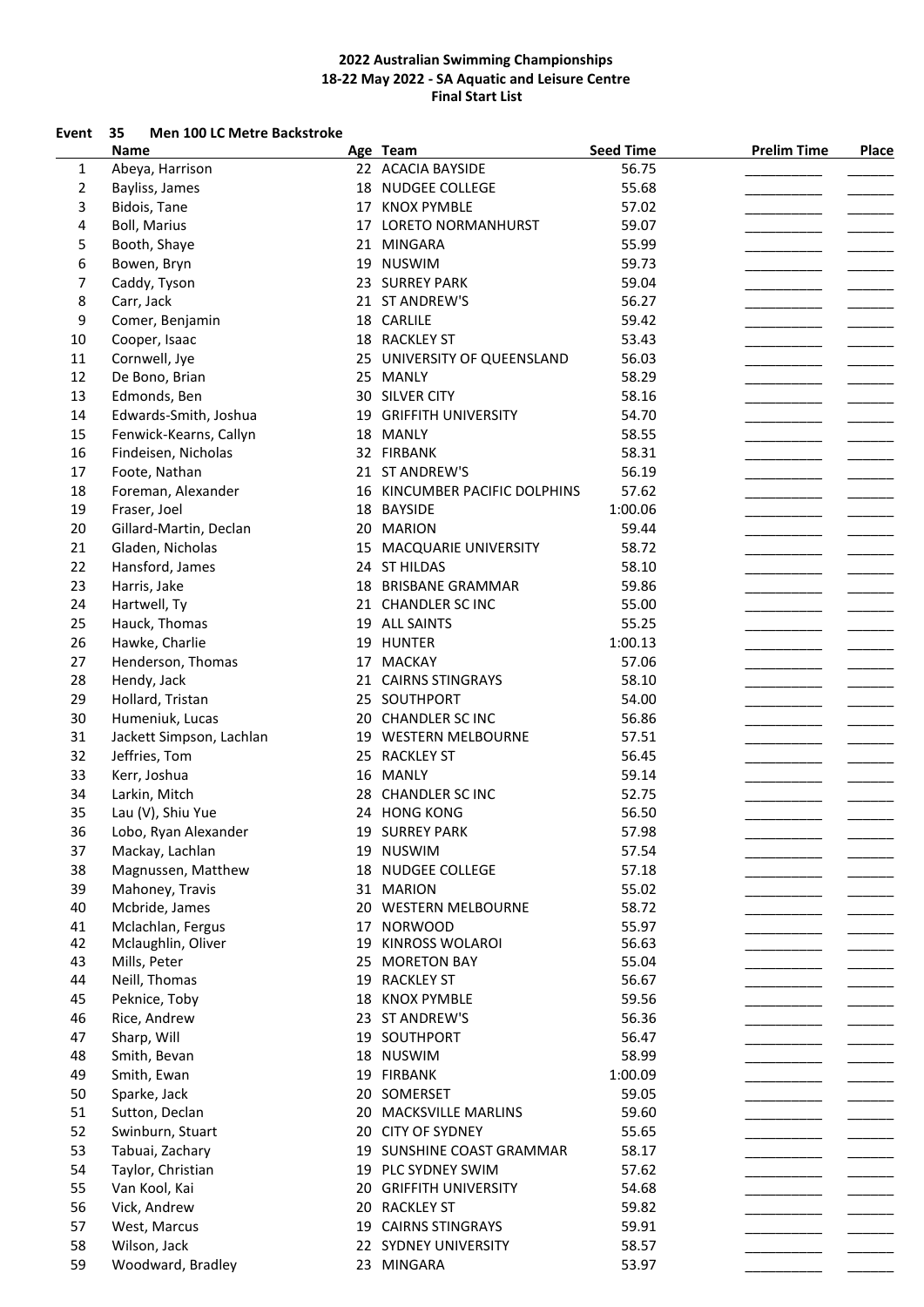| 60   | Woodward, Ryan | 18 CAIRNS STINGRAYS | 59.89 |  |
|------|----------------|---------------------|-------|--|
| - 61 | Wyatt, Tom     | 17 ARENA            | 58.11 |  |
| 62   | Zhang, Yanning | 17 NUNAWADING       | 56.72 |  |

| Event | <b>Women 200 LC Metre Butterfly</b><br>36 |    |                            |                  |                    |       |
|-------|-------------------------------------------|----|----------------------------|------------------|--------------------|-------|
|       | <b>Name</b>                               |    | Age Team                   | <b>Seed Time</b> | <b>Prelim Time</b> | Place |
| 1     | Bahr, Arabella                            |    | 15 NORWOOD                 | 2:20.88          |                    |       |
| 2     | Briscoe, Nicole                           |    | 17 GEELONG                 | 2:23.49          |                    |       |
| 3     | Castelluzzo, Brittany                     |    | 21 TEA TREE GULLY          | 2:09.65          |                    |       |
| 4     | Clark, Amber                              |    | 18 NUSWIM                  | 2:23.47          |                    |       |
| 5     | Connor, Abbey                             | 17 | <b>REVESBY WORKERS</b>     | 2:09.98          |                    |       |
| 6     | Cook, Tamsin                              | 23 | <b>USC SPARTANS</b>        | 2:14.81          |                    |       |
| 7     | Dekkers, Elizabeth                        |    | <b>18 NEWMARKET RACERS</b> | 2:07.25          |                    |       |
| 8     | Dring, Lucy                               |    | 19 SUNSHINE COAST GRAMMAR  | 2:14.60          |                    |       |
| 9     | Essam, Jacinta                            | 20 | GINNINDERRA                | 2:15.42          |                    |       |
| 10    | Fuller, Bianca                            | 17 | <b>KINROSS WOLAROI</b>     | 2:18.94          |                    |       |
| 11    | Grant, Bella                              | 17 | <b>TRINITY GRAMMAR</b>     | 2:09.98          |                    |       |
| 12    | Hansen, Samara                            | 17 | <b>GRIFFITH UNIVERSITY</b> | 2:21.81          |                    |       |
| 13    | Hardy, Kayla                              | 19 | <b>CRUIZ</b>               | 2:14.85          |                    |       |
| 14    | Harrington, Abby                          | 17 | <b>NUNAWADING</b>          | 2:17.89          |                    |       |
| 15    | Holah, Mia                                | 20 | <b>SURREY PARK</b>         | 2:20.72          |                    |       |
| 16    | Kopellou, Rafaela                         |    | 14 REVESBY WORKERS         | 2:17.96          |                    |       |
| 17    | Madden, Jessica                           | 20 | <b>GRIFFITH UNIVERSITY</b> | 2:15.33          |                    |       |
| 18    | March, Emily                              |    | 17 HUNTER                  | 2:18.37          |                    |       |
| 19    | Mason, Isabelle                           | 20 | <b>BOND</b>                | 2:16.86          |                    |       |
| 20    | Muir, Emilie                              | 19 | <b>GRIFFITH UNIVERSITY</b> | 2:15.35          |                    |       |
| 21    | Rees, Alexandra                           | 23 | NOVOCASTRIAN               | 2:19.75          |                    |       |
| 22    | Scott (V), Jessica                        | 19 | <b>NEW ZEALAND</b>         | 2:20.43          |                    |       |
| 23    | Shea, Emilia                              | 17 | <b>MARION</b>              | 2:20.24          |                    |       |
| 24    | Taylor, Laura                             |    | 22 BOND                    | 2:08.74          |                    |       |
| 25    | Throssell, Brianna                        |    | 26 USC SPARTANS            | 2:07.20          |                    |       |
| 26    | van Zoggel, Anneke                        |    | 18 SOPAC                   | 2:14.56          |                    |       |
| 27    | Watkins, Georgia                          |    | <b>20 SURREY PARK</b>      | 2:18.12          |                    |       |
| 28    | Webster, Lucy                             | 17 | <b>NUNAWADING</b>          | 2:18.36          |                    |       |
| 29    | White, Emily                              | 18 | <b>NORWOOD</b>             | 2:16.60          |                    |       |
| 30    | Wilson, Lauren                            | 27 | <b>MANLY</b>               | 2:18.93          |                    |       |

# **Event 37 Men 50 LC Metre Breaststroke**

|    | Name               | Age | Team                       | <b>Seed Time</b> | <b>Prelim Time</b> | <b>Place</b> |
|----|--------------------|-----|----------------------------|------------------|--------------------|--------------|
| 1  | Ainley, Louis      | 18  | <b>BAYSIDE</b>             | 29.80            |                    |              |
| 2  | Bell, Grayson      | 25  | SOMERSET                   | 28.42            |                    |              |
| 3  | Bibby, Luke        | 26  | NARRABEEN                  | 29.33            |                    |              |
| 4  | Bicknell, Ryan     | 20  | ST ANDREW'S                | 29.53            |                    |              |
| 5  | Biddell, Harrison  | 17  | <b>NORWOOD</b>             | 29.69            |                    |              |
| 6  | Buckingham, Haig   | 18  | SOPAC                      | 27.96            |                    |              |
| 7  | Burnes, Gideon     | 16  | <b>BOND</b>                | 29.38            |                    |              |
| 8  | Charlton, Jack     | 21  | <b>CASTLE HILL RSL</b>     | 29.84            |                    |              |
| 9  | Codd, Ky           | 20  | <b>GRIFFITH UNIVERSITY</b> | 29.87            |                    |              |
| 10 | Collett, Joshua    | 18  | <b>BOND</b>                | 28.48            |                    |              |
| 11 | Cothill, Ryan      | 16  | SOUTHPORT                  | 29.76            |                    |              |
| 12 | Crehan, Bailey     | 18  | <b>WESTS ILLAWARRA</b>     | 30.29            |                    |              |
| 13 | Dijkstra, Juri     | 22  | <b>SYDNEY UNIVERSITY</b>   | 28.65            |                    |              |
| 14 | Dugandzic, Jack    | 19  | <b>CHURCHIE</b>            | 29.12            |                    |              |
| 15 | Earnshaw, Elliott  | 20  | SYDNEY UNIVERSITY          | 29.99            |                    |              |
| 16 | Fowler, Clayten    | 22  | SOUTHPORT                  | 29.63            |                    |              |
| 17 | Gaertner, William  | 19  | <b>NORWOOD</b>             | 30.22            |                    |              |
| 18 | Gallo, Caio        | 19  | <b>CHURCHIE</b>            | 30.50            |                    |              |
| 19 | Gilbert, Lachlan   | 19  | <b>NUDGEE COLLEGE</b>      | 30.09            |                    |              |
| 20 | Gurrie, Jack       | 19  | <b>NUNAWADING</b>          | 30.31            |                    |              |
| 21 | Hardess, Josh      | 20  | SOUTHPORT                  | 28.13            |                    |              |
| 22 | Hargreaves, Thomas | 22  | <b>CITY OF SYDNEY</b>      | 29.69            |                    |              |
| 23 | Hartland, Isaac    |     | <b>18 NEWMARKET RACERS</b> | 30.32            |                    |              |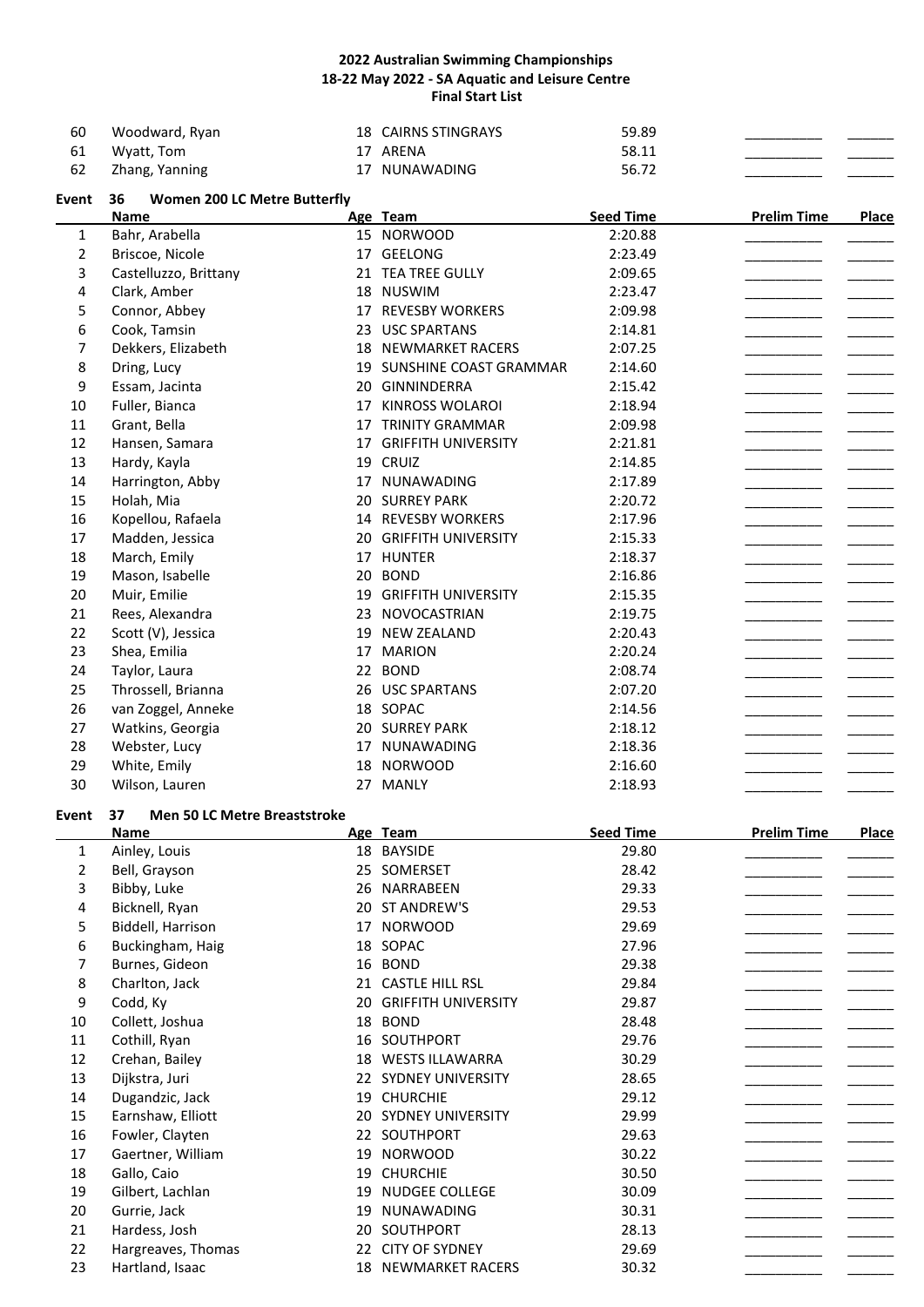| 24 | Hayes, Zane          | 19 | <b>RANDWICK CITY</b>       | 30.17 |  |
|----|----------------------|----|----------------------------|-------|--|
| 25 | Jasinghe, Kiran      |    | 24 SURREY PARK             | 29.77 |  |
| 26 | Jordan, Cameron      | 20 | <b>BENDIGO EAST</b>        | 28.50 |  |
| 27 | Joyce, Rielly        |    | 21 WESTSIDE CHRISTCHURCH   | 29.85 |  |
| 28 | Lai (V), Ching Hei   |    | 18 RACKLEY ST              | 29.73 |  |
| 29 | Larmour, Finlay      |    | 18 PEEL AQUATIC            | 29.11 |  |
| 30 | Leeper, Ryley        |    | <b>18 NEWMARKET RACERS</b> | 30.51 |  |
| 31 | Lello, Bailey        |    | 18 CHURCHIE                | 28.48 |  |
| 32 | Li, Timothy          |    | 18 KNOX PYMBLE             | 30.11 |  |
| 33 | Luscombe, Fletcher   |    | 19 MARION                  | 30.48 |  |
| 34 | Mackie, Jake         |    | 19 NOVOCASTRIAN            | 29.41 |  |
| 35 | Mallia, Luke         |    | 23 CITY OF SYDNEY          | 29.59 |  |
| 36 | Mckechnie, James     |    | 26 STARPLEX                | 28.00 |  |
| 37 | McLachlan, Jye       |    | 18 KNOX PYMBLE             | 30.46 |  |
| 38 | Meddings, Edward     |    | 15 BALLARAT                | 29.80 |  |
| 39 | Menzies, Angus       |    | 20 KNOX PYMBLE             | 29.48 |  |
| 40 | Middleton, Will      |    | 22 WESTERN MELBOURNE       | 29.83 |  |
| 41 | Milligan, Alex       |    | 24 USC SPARTANS            | 28.75 |  |
| 42 | Nimmo, Jacob         |    | 15 NORTH-WEST AQUATIC      | 29.56 |  |
| 43 | Packard, Jake        |    | 27 USC SPARTANS            | 27.74 |  |
| 44 | Palmer, Joshua       |    | 30 STARPLEX                | 28.07 |  |
| 45 | Pearce, Matthew      |    | 18 NORWOOD                 | 29.87 |  |
| 46 | Reed, Calvin         |    | 20 WESTERN MELBOURNE       | 28.79 |  |
| 47 | Roberts, Timothy     |    | 26 SURREY PARK             | 29.77 |  |
| 48 | Schuster, Finlay     |    | 18 NUDGEE COLLEGE          | 30.50 |  |
| 49 | Searant, Aden        |    | 21 NUSWIM                  | 29.39 |  |
| 50 | Seignior, Joshua     |    | 21 SOUTH GIPPSLAND BASS    | 29.80 |  |
| 51 | Selwood, Adam        |    | 22 WESTERN MELBOURNE       | 28.93 |  |
| 52 | Staples, Joshua      |    | 18 ST PETERS WESTERN       | 29.20 |  |
| 53 | Stickland, Johann    |    | 19 WESTERN MELBOURNE       | 29.54 |  |
| 54 | Stubblety-Cook, Zac  |    | 23 CHANDLER SC INC         | 28.15 |  |
| 55 | Townsend, Louis      |    | 24 RACKLEY ST              | 28.49 |  |
| 56 | Van Der Laan, Cooper |    | 23 CARLILE                 | 27.78 |  |
| 57 | Watson, Gabe         |    | 20 WANGARATTA              | 30.35 |  |
| 58 | Weber, Elliot        |    | 19 ST PETERS WESTERN       | 30.23 |  |
| 59 | Whitsed, Charlie     |    | 18 BENDIGO EAST            | 29.84 |  |
| 60 | Wilkes, Nash         |    | 20 SOUTHPORT               | 28.22 |  |
| 61 | Williamson, Samuel   |    | 24 MELBOURNE VICENTRE      | 27.84 |  |
| 62 | Wilson, Matthew      |    | 23 SOPAC                   | 27.55 |  |
| 63 | Yang, Jiachuan       |    | 23 RACKLEY ST              | 29.02 |  |
| 64 | Yii, Ryan            |    | 21 WARRINGAH AQUATIC       | 29.75 |  |
| 65 | Yong, Jayden         |    | 18 UWA WEST COAST          | 30.23 |  |
| 66 | Yong, Joshua         |    | 20 USC SPARTANS            | 27.86 |  |
| 67 | Zwolsman, Yannik     |    | 18 SOUTHPORT               | 29.34 |  |
|    |                      |    |                            |       |  |

# **Event 38 Women 400 LC Metre Freestyle**

|    | <b>Name</b>                  |    | Age Team               | <b>Seed Time</b> | <b>Prelim Time</b> | Place |
|----|------------------------------|----|------------------------|------------------|--------------------|-------|
| 1  | Caldwell, Georgia            | 18 | WOLLONGONG             | 4:31.24          |                    |       |
| 2  | Cook, Tamsin                 |    | 23 USC SPARTANS        | 4:04.10          |                    |       |
| 3  | Cooper, Madison              | 18 | <b>MELBOURNE</b>       | 4:22.49          |                    |       |
| 4  | Crisp, Bianca                |    | 23 YERONGA PARK        | 4:19.38          |                    |       |
| 5  | Curthoys-Davies, Harliai     | 19 | <b>BAROSSA</b>         | 4:23.15          |                    |       |
| 6  | Davison-McGovern, Jacqueline |    | <b>18 YERONGA PARK</b> | 4:16.43          |                    |       |
|    | Deacon, Hannah               | 17 | <b>MARION</b>          | 4:30.05          |                    |       |
| 8  | Edwards, Kirrily             | 21 | <b>REVESBY WORKERS</b> | 4:25.83          |                    |       |
| 9  | Gibbs-Beal, Finella          |    | 18 NOOSA               | 4:21.01          |                    |       |
| 10 | Gibson, Abby                 |    | 18 CARLILE             | 4:28.42          |                    |       |
| 11 | Gough, Madeleine             |    | 22 CHANDLER SC INC     | 4:05.60          |                    |       |
| 12 | Gray, Georgina               | 15 | UWA WEST COAST         | 4:25.48          |                    |       |
| 13 | Greedy, Charli               | 17 | <b>BOND</b>            | 4:28.67          |                    |       |
| 14 | Harben, Sienna               | 18 | SUNSHINE COAST GRAMMAR | 4:27.15          |                    |       |
|    |                              |    |                        |                  |                    |       |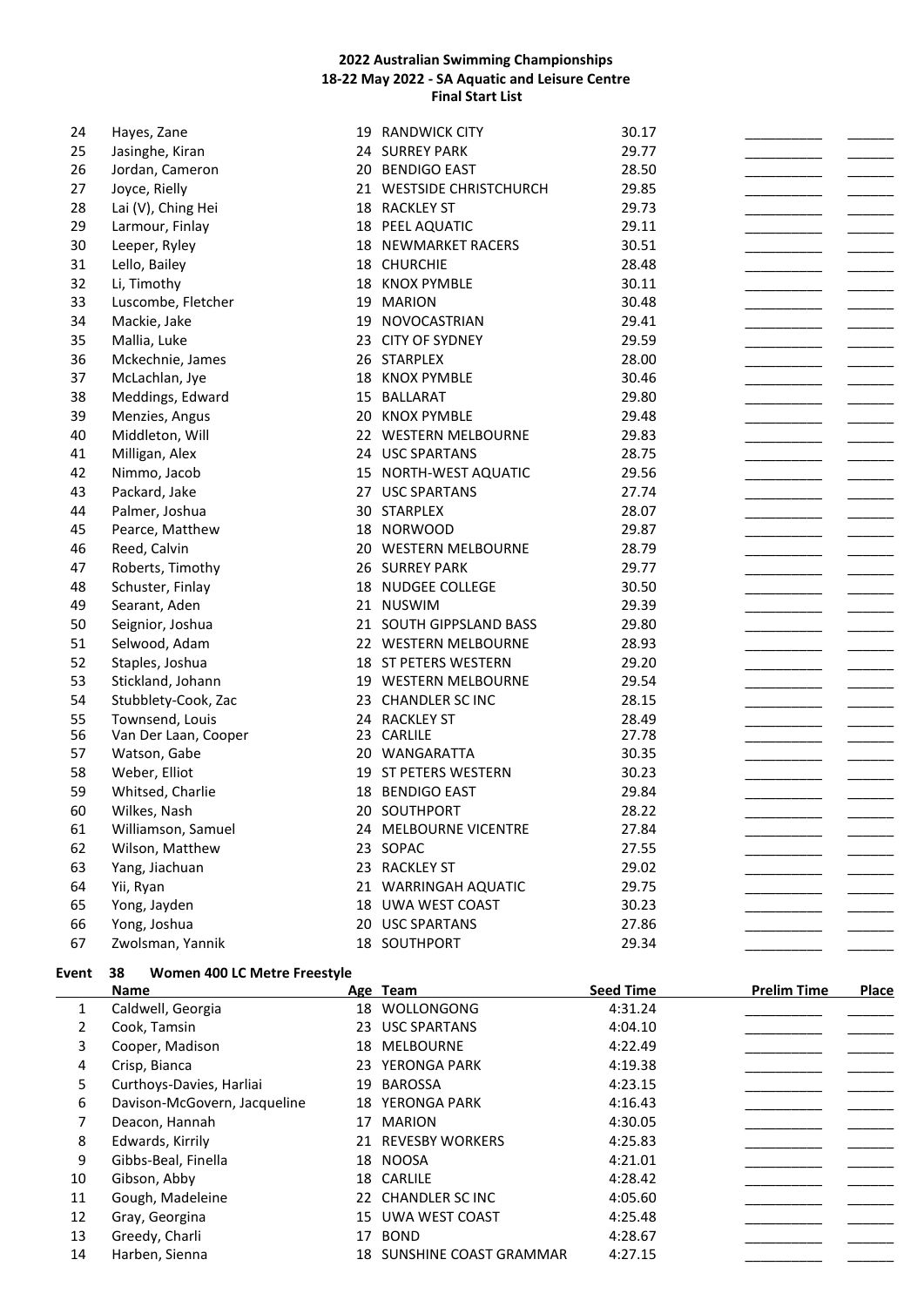|              | Name                                       |    | Age Team                           | <b>Seed Time</b>   | <b>Prelim Time</b> | <b>Place</b> |
|--------------|--------------------------------------------|----|------------------------------------|--------------------|--------------------|--------------|
| <b>Event</b> | Women 200 LC Metre Individual Medley<br>39 |    |                                    |                    |                    |              |
| 58           | Woodfield, Ava                             |    | 17 GRIFFITH UNIVERSITY             | 4:27.21            |                    |              |
| 57           | Wilson, Rosie                              | 17 | <b>NORTH COAST</b>                 | 4:31.81            |                    |              |
| 56           | White, Emily                               |    | 18 NORWOOD                         | 4:18.61            |                    |              |
| 55           | Weston, Elyse                              |    | 18 BREAKERS                        | 4:23.46            |                    |              |
| 54           | Wassing, Imogen                            |    | 18 USC SPARTANS                    | 4:25.37            |                    |              |
| 53           | Wassing, Ella                              |    | 19 KAWANA WATERS                   | 4:26.46            |                    |              |
| 52           | Walker, Molly                              |    | 16 SOUTHERN PERFORMANCE            | 4:15.75            |                    |              |
| 51           | Turner, Gladys                             |    | 18 CITY OF SYDNEY                  | 4:24.24            |                    |              |
| 50           | Tonuri, Annika                             |    | 19 SYDNEY UNIVERSITY               | 4:30.26            |                    |              |
| 49           | Titmus, Ariarne                            |    | 21 ST PETERS WESTERN               | 3:56.69            |                    |              |
| 48           | Thomas, Kenya                              |    | 17 MARION                          | 4:29.37            |                    |              |
| 47           | Starr, Jade                                |    | 19 GRIFFITH UNIVERSITY             | 4:20.54            |                    |              |
| 46           | Shires, Frances                            |    | 20 CITY OF SYDNEY                  | 4:26.84            |                    |              |
| 45           | Shepherd, Kirralee                         |    | 18 NUNAWADING                      | 4:22.43            |                    |              |
| 44           | Salecich, Emilee                           |    | 17 CAIRNS STINGRAYS                | 4:27.72            |                    |              |
| 43           | Roper, Georgie                             |    | 17 GRIFFITH UNIVERSITY             | 4:14.78            |                    |              |
| 42           | Prenzler, Tahlia                           |    | 21 ST ANDREW'S                     | 4:24.62            |                    |              |
| 41           | Platts, Georgia                            |    | 19 SOPAC                           | 4:26.11            |                    |              |
| 40           | Perkins, Jamie                             |    | 17 ST PETERS WESTERN               | 4:10.49            |                    |              |
| 39           | Pallister, Lani                            |    | 19 GRIFFITH UNIVERSITY             | 4:06.19            |                    |              |
| 38           | Neale, Leah                                |    | 26 CHANDLER SC INC                 | 4:06.66            |                    |              |
| 37           | Muir, Emilie                               |    | 19 GRIFFITH UNIVERSITY             | 4:15.21            |                    |              |
| 36           | Mouatt, Jessica                            | 20 | <b>NUDGEE COLLEGE</b>              | 4:17.94            |                    |              |
| 35           | Milligan, Clare                            |    | 18 HAILEYBURY                      | 4:29.95            |                    |              |
| 34           | Melverton, Kiah                            |    | 25 ST PETERS WESTERN               | 4:03.43            |                    |              |
| 33           | Melbourn, Dominique                        |    | 15 WARRINGAH AQUATIC               | 4:25.88            |                    |              |
| 32           | Mclachlan, Isabel                          |    | 19 NORWOOD                         | 4:20.20            |                    |              |
| 31           | McDougall, Lauren                          |    | 21 SOPAC                           | 4:22.02            |                    |              |
| 30           | Mccarthy, Olivia                           |    | 18 BOND                            | 4:28.77            |                    |              |
| 29           | Martin, Tayla                              |    | 23 CARLILE                         | 4:21.95            |                    |              |
| 28           | March, Emily                               |    | 17 HUNTER                          | 4:23.51            |                    |              |
| 27           | Macleod, Lucinda                           |    | 17 GRIFFITH UNIVERSITY             | 4:13.62            |                    |              |
| 26           | Macfarlane, Samantha                       |    | 18 BREAKERS                        | 4:22.52            |                    |              |
| 25           | Lee, Kareena                               |    | 28 NOOSA                           | 4:07.47            |                    |              |
| 24           | Knott, Ruby<br>Kritzinger, Tiana           |    | 17 NUDGEE COLLEGE                  | 4:12.10            |                    |              |
| 22<br>23     | Kearney, Abbey                             | 19 | NUNAWADING<br>18 WESTERN MELBOURNE | 4:18.60<br>4:24.58 |                    |              |
| 21           | Jones, Chelsea                             |    | 17 WESTS ILLAWARRA                 | 4:21.17            |                    |              |
| 20           | Jones, Averil                              |    | 17 HUNTER                          | 4:30.27            |                    |              |
| 19           | Johnson, Moesha                            |    | 24 GRIFFITH UNIVERSITY             | 4:06.94            |                    |              |
| 18           | House, Tarryn                              | 19 | <b>GRIFFITH UNIVERSITY</b>         | 4:30.47            |                    |              |
| 17           | Harrison, Lexi                             | 19 | NARRABEEN                          | 4:19.29            |                    |              |
| 16           | Harrington, Abby                           | 17 | NUNAWADING                         | 4:25.68            |                    |              |
| 15           | Hardy, Madeleine                           |    | 18 BOND                            | 4:20.59            |                    |              |
|              |                                            |    |                                    |                    |                    |              |

|    | ivame             |    | Age ream                   | seea rime | <b>Prenm</b> Time | <b>Piace</b> |
|----|-------------------|----|----------------------------|-----------|-------------------|--------------|
|    | Banks, Alannah    |    | <b>18 SURREY PARK</b>      | 2:23.12   |                   |              |
| 2  | Bentley, Phoebe   | 18 | <b>GRIFFITH UNIVERSITY</b> | 2:23.82   |                   |              |
| 3  | Boyd, Isabella    |    | 16 NUNAWADING              | 2:18.01   |                   |              |
| 4  | Brien, Piper      | 17 | NEWMARKET RACERS           | 2:20.52   |                   |              |
| 5  | Brown, Charli     |    | 19 MANLY                   | 2:15.63   |                   |              |
| 6  | Buchanan, Carla   |    | 26 RACKLEY ST              | 2:17.86   |                   |              |
| 7  | Burgess, Alyssa   | 19 | ARENA                      | 2:21.03   |                   |              |
| 8  | Chopping, Miranda |    | 18 SOMERVILLE HOUSE        | 2:22.45   |                   |              |
| 9  | Cooper, Madison   |    | 18 MELBOURNE               | 2:23.24   |                   |              |
| 10 | Deacon, Hannah    | 17 | <b>MARION</b>              | 2:24.36   |                   |              |
| 11 | Deacon, Zoe       |    | 22 NUNAWADING              | 2:19.29   |                   |              |
| 12 | Delmenico, Mela   |    | 19 CITY OF SYDNEY          | 2:16.68   |                   |              |
| 13 | Doherty, Emma     | 17 | <b>ROCKY CITY</b>          | 2:24.42   |                   |              |
| 14 | Dring, Lucy       |    | 19 SUNSHINE COAST GRAMMAR  | 2:18.84   |                   |              |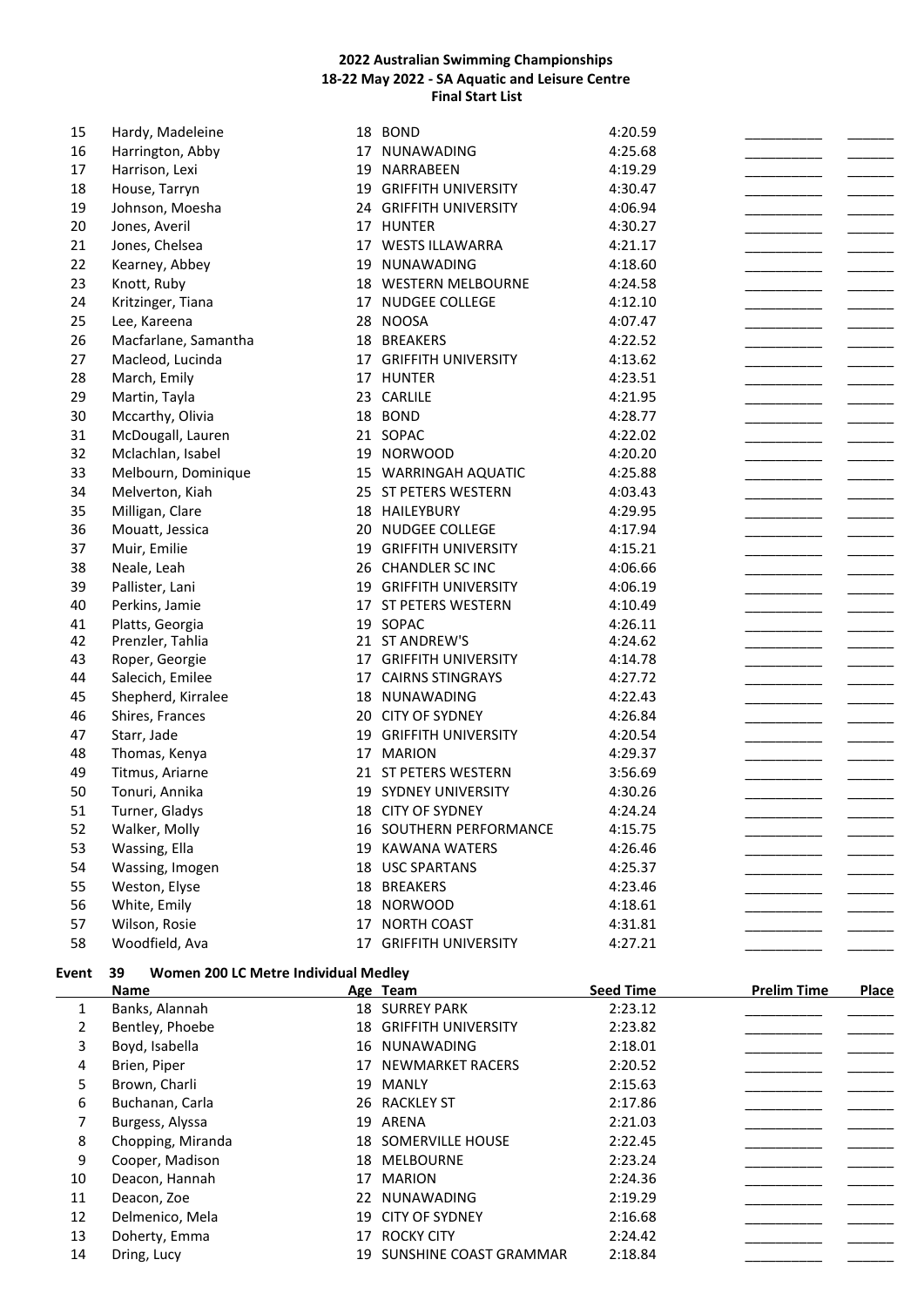| 15 | Fitzhenry, Francesca     |    | 22 CARLILE                    | 2:17.91 |
|----|--------------------------|----|-------------------------------|---------|
| 16 | Forrester, Jenna         |    | <b>18 ST PETERS WESTERN</b>   | 2:14.40 |
| 17 | Fuller, Bianca           | 17 | KINROSS WOLAROI               | 2:21.76 |
| 18 | Harben, Sienna           |    | 18 SUNSHINE COAST GRAMMAR     | 2:20.75 |
| 19 | Harkin, Abbey            |    | 24 ST PETERS WESTERN          | 2:14.43 |
| 20 | Harrison, Lexi           | 19 | NARRABEEN                     | 2:19.15 |
| 21 | Healy, Sophie            | 17 | <b>NORWOOD</b>                | 2:16.67 |
| 22 | Lavin, Jessica           |    | 23 YERONGA PARK               | 2:20.56 |
| 23 | Madden, Jessica          |    | <b>20 GRIFFITH UNIVERSITY</b> | 2:20.08 |
| 24 | Mahfouz, Manar           | 19 | <b>MELTON</b>                 | 2:24.23 |
| 25 | Martin, Sophie           |    | 16 SOMERVILLE HOUSE           | 2:16.88 |
| 26 | McKeown, Kaylee          |    | 20 GRIFFITH UNIVERSITY        | 2:08.19 |
| 27 | Michell, Grace           |    | 18 SOPAC                      | 2:22.36 |
| 28 | Moloney, Dominique       |    | 18 MLC AQUATIC                | 2:23.20 |
| 29 | Muir, Emilie             | 19 | <b>GRIFFITH UNIVERSITY</b>    | 2:17.18 |
| 30 | Oberekar, Ashleigh       |    | 21 VALLEY AQUATIC             | 2:20.20 |
| 31 | Peiniger, Gabriella      | 20 | SOUTHPORT                     | 2:15.11 |
| 32 | Pressler, Kalyce         |    | 17 SILVER CITY                | 2:22.42 |
| 33 | Ramsay, Ella             | 17 | ST PETERS WESTERN             | 2:13.76 |
| 34 | Rasmussen (V), Mya       | 21 | <b>NEW ZEALAND</b>            | 2:15.98 |
| 35 | Roper, Georgie           | 17 | <b>GRIFFITH UNIVERSITY</b>    | 2:19.23 |
| 36 | Ryan, Emily              | 17 | <b>MANLY</b>                  | 2:24.46 |
| 37 | Schmidt, Hannah          |    | 19 BOND                       | 2:24.29 |
| 38 | Smith, Reidel            |    | 19 NUNAWADING                 | 2:21.32 |
| 39 | Snell, Madeline          | 20 | <b>BRISBANE GRAMMAR</b>       | 2:16.60 |
| 40 | St Vincent, Rebecca      | 20 | <b>GRIFFITH UNIVERSITY</b>    | 2:17.13 |
| 41 | Sullivan, Olivia         | 17 | <b>KINGSCLIFF</b>             | 2:24.17 |
| 42 | Torrance, Alannah        | 15 | MLC AQUATIC                   | 2:20.93 |
| 43 | Van Der Merwe (V), Kayla | 19 | <b>GREAT BRITAIN</b>          | 2:18.22 |
| 44 | Webster, Lucy            | 17 | <b>NUNAWADING</b>             | 2:20.64 |
| 45 | Wiese, Lia Belle         | 17 | <b>USC SPARTANS</b>           | 2:20.92 |
| 46 | Williams, Alana          | 19 | <b>NORWOOD</b>                | 2:19.61 |
| 47 | Wilson, Laura            | 19 | <b>GRIFFITH UNIVERSITY</b>    | 2:23.94 |
| 48 | Zhang, Bella             | 16 | <b>KNOX PYMBLE</b>            | 2:20.37 |

### **Event 40 Men 1500 LC Metre Freestyle**

|                | <b>Name</b>            |    | Age Team                 | <b>Seed Time</b> | <b>Finals</b> | <b>Place</b> |
|----------------|------------------------|----|--------------------------|------------------|---------------|--------------|
| $\mathbf{1}$   | Armstrong, Bailey      |    | 23 BELGRAVIA             | 16:03.46         |               |              |
| $\overline{2}$ | Askey-Doran, Samuel    |    | 18 HOBART AQUATIC        | 16:16.48         |               |              |
| 3              | Bonsall, Robert        |    | 20 NORTH COAST           | 15:52.59         |               |              |
| 4              | Caddy, Reece           |    | 20 VALLEY AQUATIC        | 16:22.33         |               |              |
| 5              | Carrel, Kilian         |    | 18 NOOSA                 | 16:23.01         |               |              |
| 6              | Cotter, Hayden         | 21 | BELGRAVIA                | 16:08.22         |               |              |
| 7              | Dryer, Caleb           | 18 | <b>TRINITY GRAMMAR</b>   | 16:07.42         |               |              |
| 8              | Galea, Matthew         |    | 20 SOPAC                 | 15:26.61         |               |              |
| 9              | George, Zac            | 20 | <b>RACKLEY ST</b>        | 15:40.48         |               |              |
| 10             | Gilbert, Lachlan       | 19 | <b>NUDGEE COLLEGE</b>    | 16:20.74         |               |              |
| 11             | Gillard-Martin, Declan | 20 | <b>MARION</b>            | 16:21.64         |               |              |
| 12             | Grant, Alexander       |    | 21 MIAMI                 | 15:24.46         |               |              |
| 13             | Larke, Harvey          | 16 | MELBOURNE VICENTRE       | 16:03.35         |               |              |
| 14             | Lightfoot, Thomas      | 19 | <b>MARION</b>            | 16:24.46         |               |              |
| 15             | Macri, Alessio         | 16 | <b>SCARBOROUGH BEACH</b> | 16:01.70         |               |              |
| 16             | Mander, Alec           |    | 19 PERTH CITY            | 15:36.98         |               |              |
| 17             | Pollard, Kieren        | 23 | <b>NORTH COAST</b>       | 15:11.56         |               |              |
| 18             | Rawat (V), Kushagra    |    | 22 INDIA                 | 15:25.22         |               |              |
| 19             | Raymond, Thomas        | 19 | NUDGEE COLLEGE           | 15:40.57         |               |              |
| 20             | Rogerson, Elliot       |    | 22 NUNAWADING            | 15:24.16         |               |              |
| 21             | Sheehy, Lachlan        | 20 | <b>CITY OF SYDNEY</b>    | 16:17.28         |               |              |
| 22             | Short, Samuel          | 18 | <b>RACKLEY ST</b>        | 14:57.22         |               |              |
| 23             | Sloman, Nick           |    | 24 NOOSA                 | 15:02.19         |               |              |
| 24             | Staples, Joshua        |    | 18 ST PETERS WESTERN     | 15:41.01         |               |              |